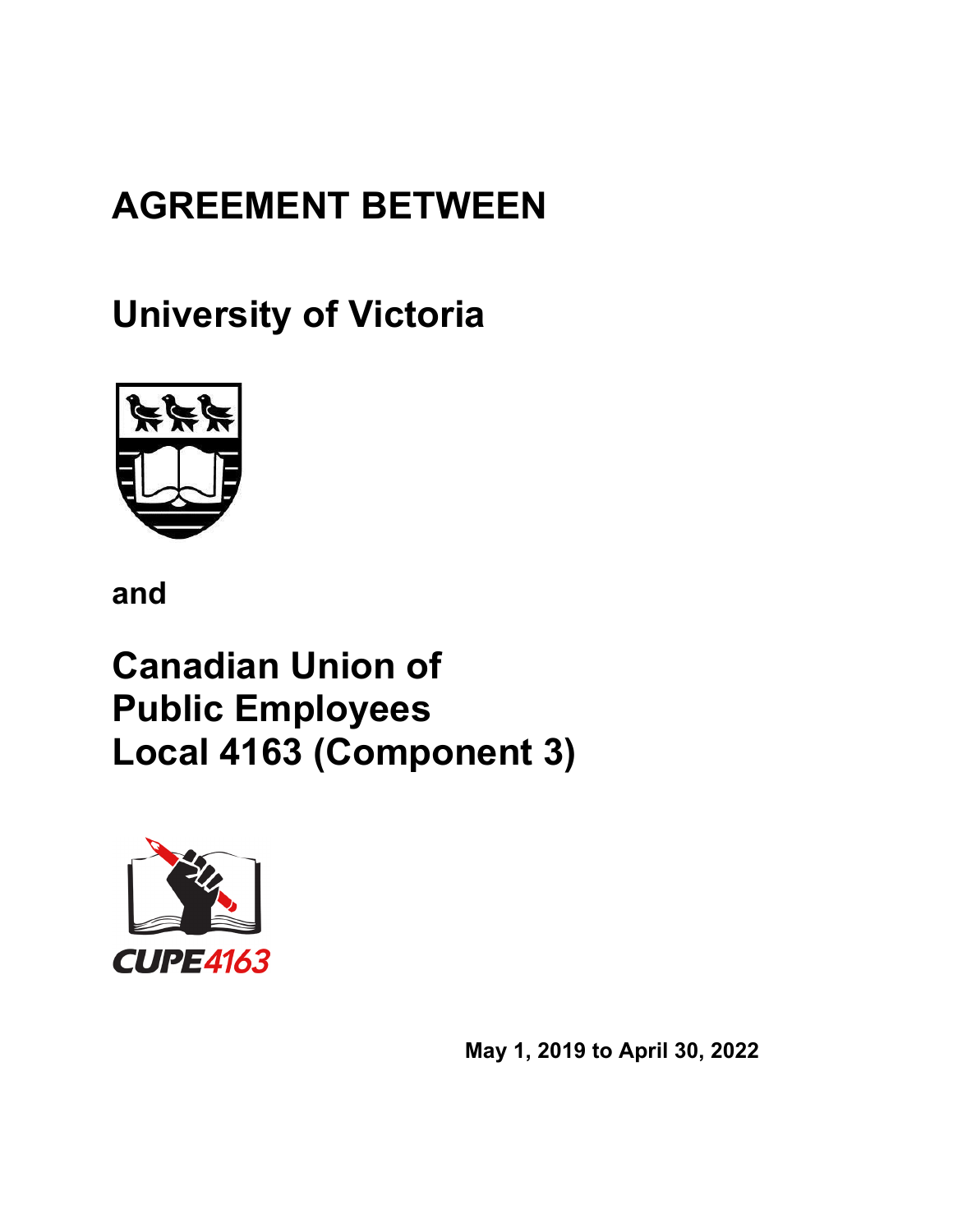If you have any questions on the application or interpretation of this Collective Agreement please call either the CUPE, Local 4163 Union Office at 472-4778 or the University Human Resources Department at 721-8085.

Members of the bargaining unit include Music Performance Instructors, Sessional Lecturers, Long-Service Sessional Lecturers and some adjunct faculty (see Letter of Understanding #1 Certification Clarification). Unless specified herein the terms "sessional," "sessional lecturer," and "sessional instructor" are equivalent terms. The terms "sessional" and "sessional instructor" will be read to mean "sessional lecturer."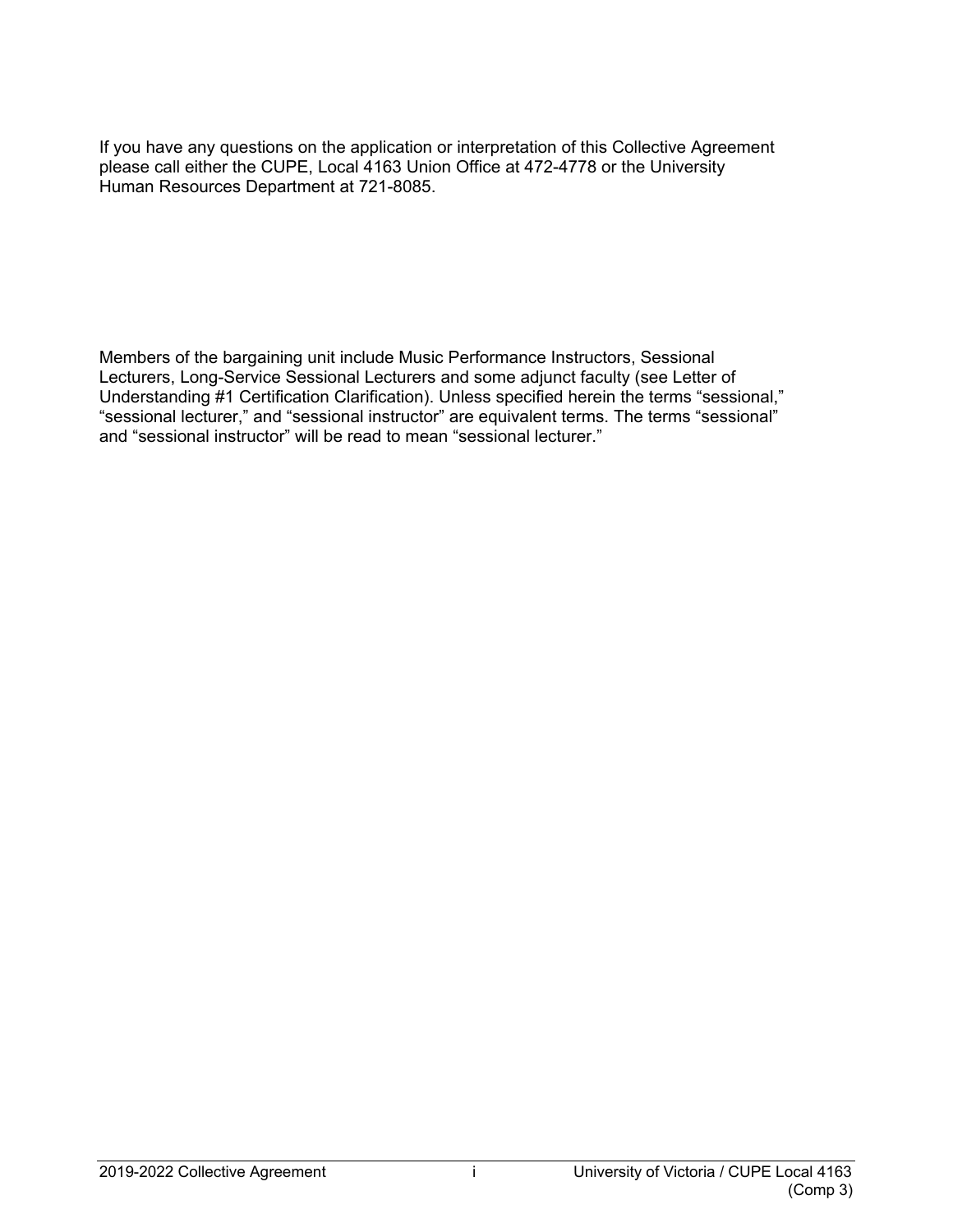| 1.01                                                                          |  |
|-------------------------------------------------------------------------------|--|
| 1.02                                                                          |  |
|                                                                               |  |
| 2.01                                                                          |  |
| 2.02                                                                          |  |
|                                                                               |  |
| 3.01                                                                          |  |
| 3.02                                                                          |  |
| 3.03                                                                          |  |
| 3.04                                                                          |  |
| 3.05                                                                          |  |
| 3.06                                                                          |  |
|                                                                               |  |
| 4.01                                                                          |  |
| 4.02                                                                          |  |
| 4.03                                                                          |  |
|                                                                               |  |
|                                                                               |  |
| ARTICLE 6 - DISCRIMINATION, HARASSMENT, EMPLOYMENT EQUITY, AND OTHER          |  |
|                                                                               |  |
| 6.01                                                                          |  |
| 6.02                                                                          |  |
| 6.03                                                                          |  |
| 6.04                                                                          |  |
|                                                                               |  |
|                                                                               |  |
| 7.02                                                                          |  |
|                                                                               |  |
|                                                                               |  |
| 8.01                                                                          |  |
| 8.02<br>8.03                                                                  |  |
| 8.04                                                                          |  |
|                                                                               |  |
|                                                                               |  |
|                                                                               |  |
|                                                                               |  |
|                                                                               |  |
|                                                                               |  |
| 10.04 Recognition of Union Stewards, Representatives and Grievance Committee9 |  |
|                                                                               |  |
|                                                                               |  |
|                                                                               |  |

# **TABLE OF CONTENTS**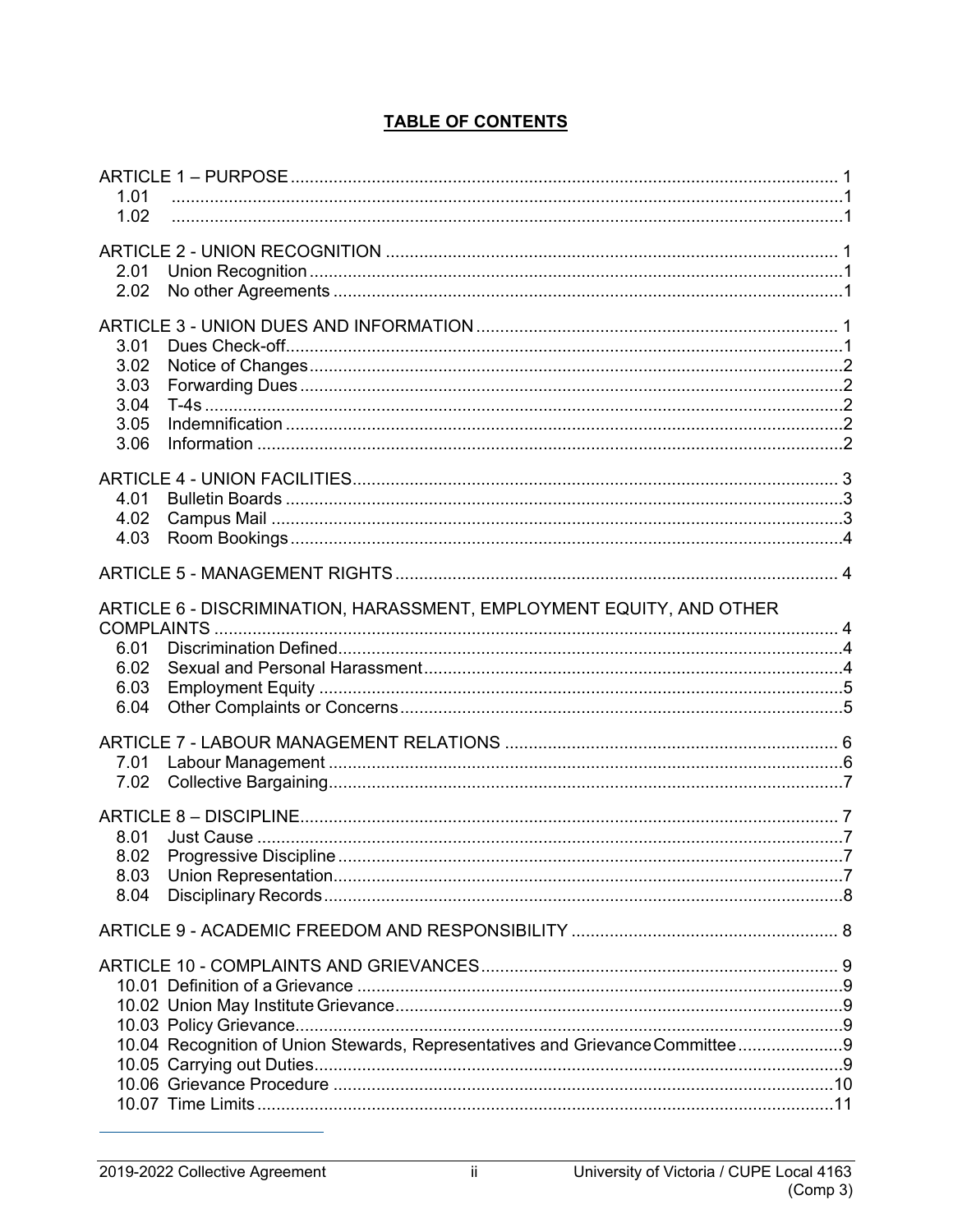| ARTICLE 13 - EXPRESSIONS OF INTEREST, APPOINTMENT PROCEDURES  13                                                                                                           |  |
|----------------------------------------------------------------------------------------------------------------------------------------------------------------------------|--|
|                                                                                                                                                                            |  |
|                                                                                                                                                                            |  |
|                                                                                                                                                                            |  |
| 17.05 Continuing Sessional Lecturer Pregnancy/Parental Leave Supplementary Benefit 21<br>17.06 Continuing Sessional Lecturer Pregnancy/Parental Leave - Other Conditions22 |  |
|                                                                                                                                                                            |  |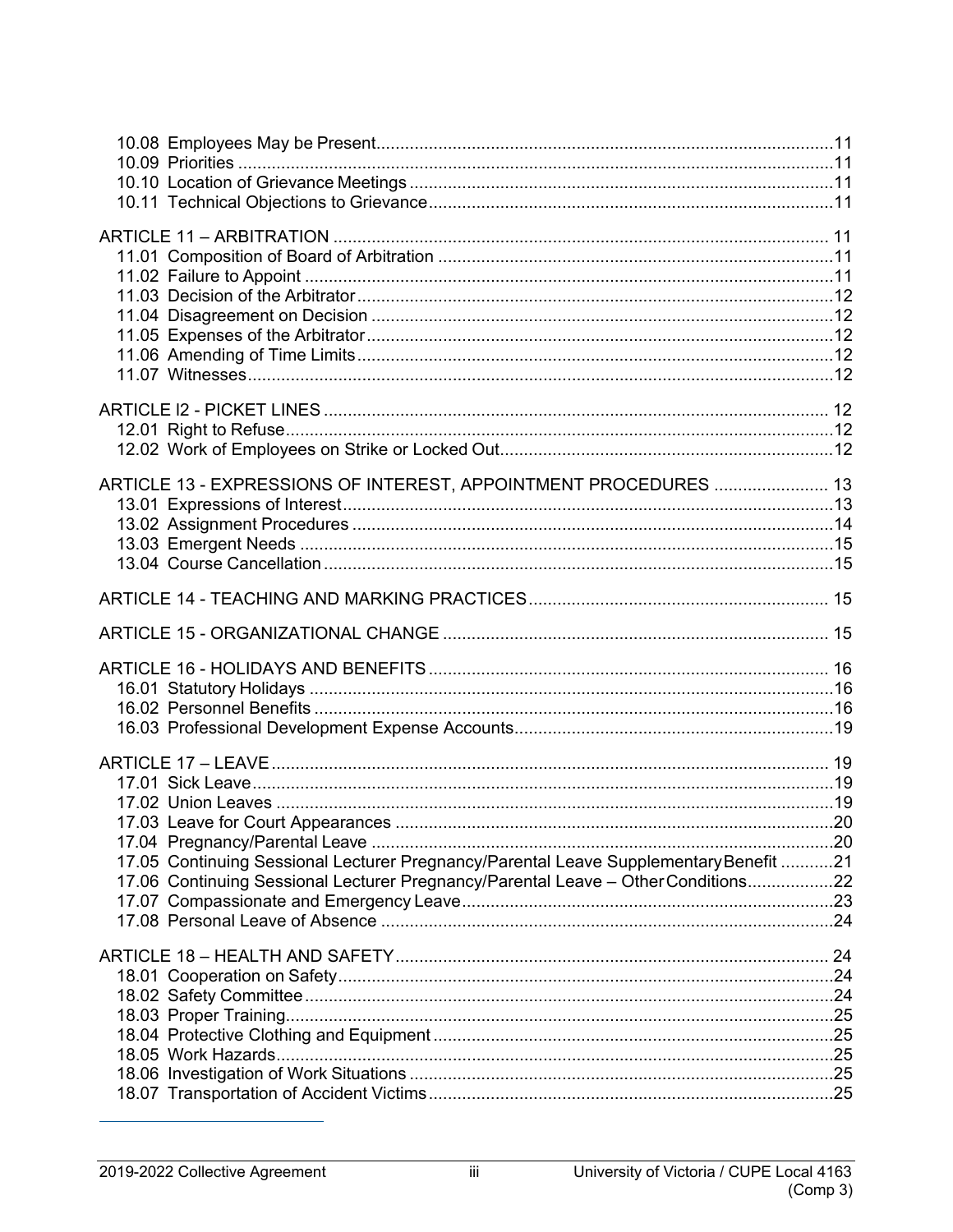| 23.05 Reimbursement for Use of Personal Vehicle on University Business28                  |  |
|-------------------------------------------------------------------------------------------|--|
|                                                                                           |  |
|                                                                                           |  |
| 24.02 Calculating and Establishing Unit Allocations for Continuing Sessional Lecturers 30 |  |
|                                                                                           |  |
|                                                                                           |  |
|                                                                                           |  |
|                                                                                           |  |
|                                                                                           |  |
|                                                                                           |  |
|                                                                                           |  |
| SCHEDULE 2 - HOURLY RATES FOR MUSIC PERFORMANCE INSTRUCTORS  36                           |  |
| LETTER OF UNDERSTANDING #1                                                                |  |
|                                                                                           |  |
|                                                                                           |  |
| LETTER OF UNDERSTANDING #2                                                                |  |
| Nursing: Sessional Lecturers Appointed to Teach Clinical Placement Courses38              |  |
| LETTER OF UNDERSTANDING #3                                                                |  |
|                                                                                           |  |
|                                                                                           |  |
| LETTER OF UNDERSTANDING #4                                                                |  |
|                                                                                           |  |
| LETTER OF UNDERSTANDING #5                                                                |  |
|                                                                                           |  |
|                                                                                           |  |
| LETTER OF UNDERSTANDING #6                                                                |  |
|                                                                                           |  |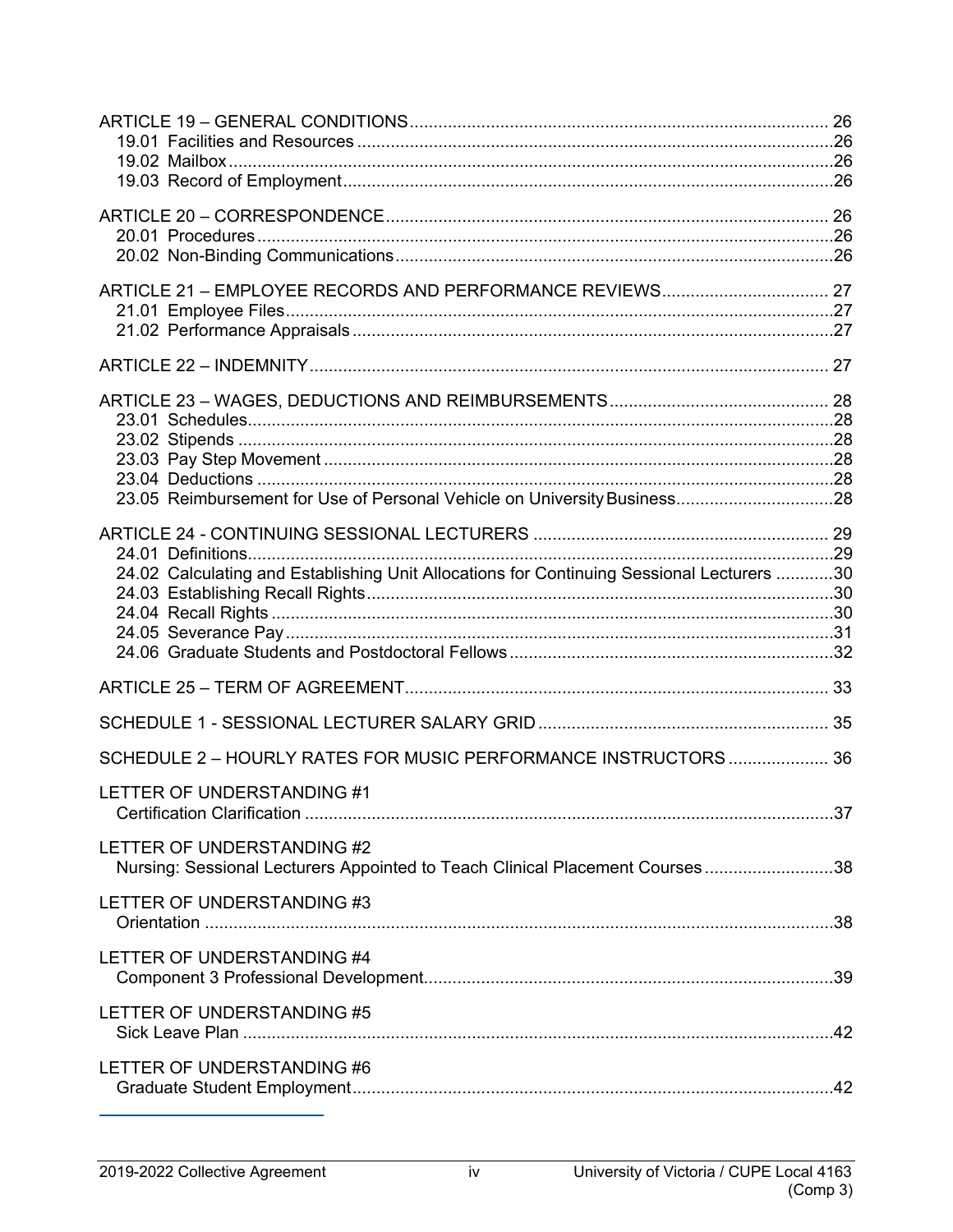| LETTER OF UNDERSTANDING - #7                                                                                     |    |
|------------------------------------------------------------------------------------------------------------------|----|
| LETTER OF UNDERSTANDING #8<br>Unit Allocation and Absence Due to Pregnancy/Parental Leave and Extended Illness43 |    |
| LETTER OF UNDERSTANDING #9                                                                                       |    |
| LETTER OF UNDERSTANDING #10                                                                                      |    |
|                                                                                                                  | 45 |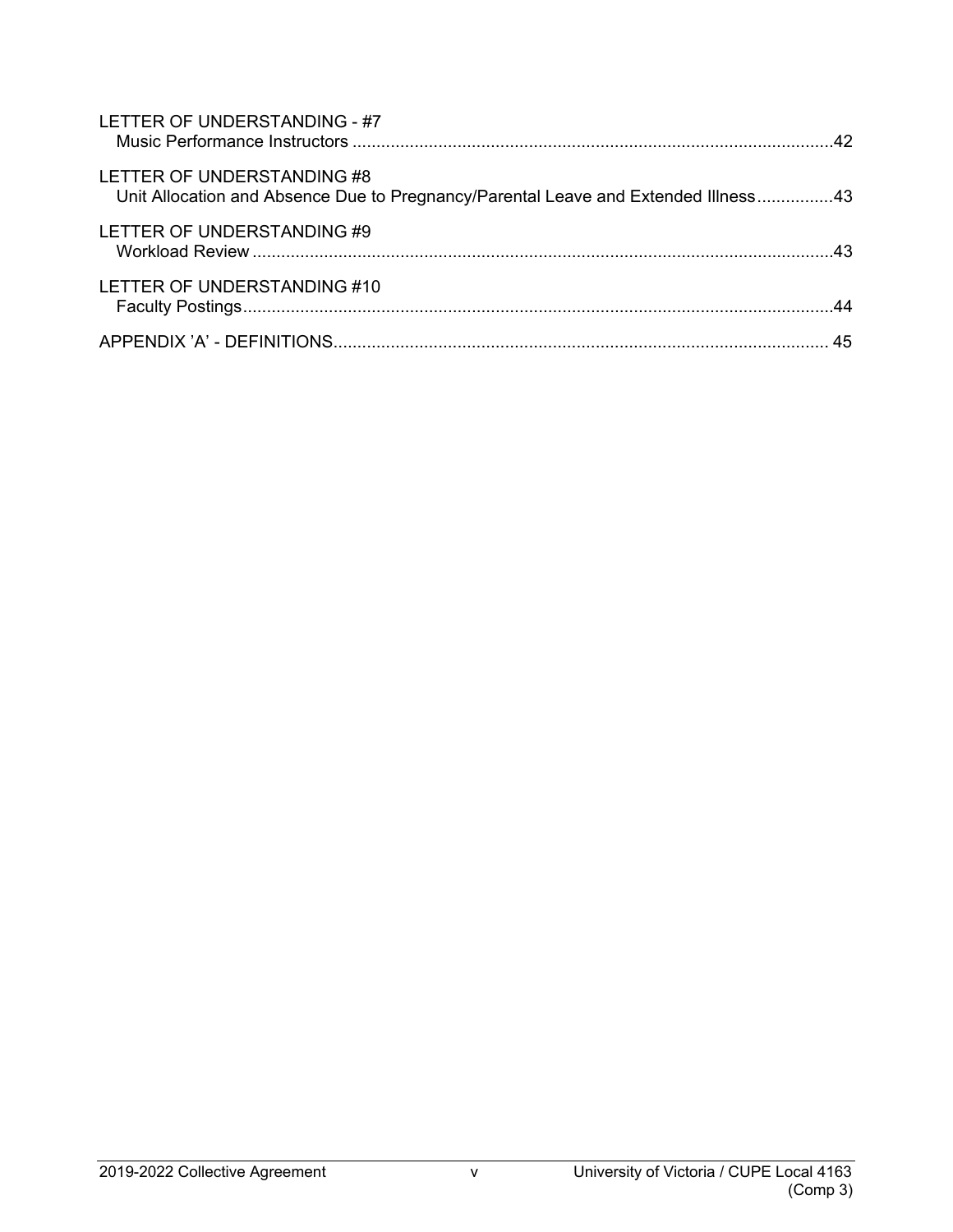# <span id="page-6-0"></span>**ARTICLE 1 – PURPOSE**

<span id="page-6-1"></span>1.01

The purpose of this Agreement is to establish an orderly collective bargaining relationship between the University and its employees represented by the Union, so that efficient University operations are maintained, to ensure the harmonious settlement of disputes, and to set forth an Agreement covering rates of pay and other working conditions that will apply to employees within the scope of the bargaining unit.

## <span id="page-6-2"></span>1.02

Both parties agree that in the event that future legislation renders null and void, or materially alters any provision of this Agreement, all other provisions will remain in effect for the term of this Agreement. New provisions to supersede provisions so affected will be renegotiated at the request of either party.

# <span id="page-6-3"></span>**ARTICLE 2 - UNION RECOGNITION**

## <span id="page-6-4"></span>2.01 **Union Recognition**

The University recognizes the Canadian Union of Public Employees Local 4163 (Component 3) as the sole and exclusive bargaining agent and representative for the Employees of the University of Victoria for whom they have been certified by the Labour Relations Board of British Columbia.

The letter of Understanding on Certification Clarification shall remain in effect until the parties agree to remove it from the Collective Agreement.

#### <span id="page-6-5"></span>2.02 **No other Agreements**

No employee will be required or permitted to make a written or verbal agreement with the University or its representatives, which conflicts with the terms of this Collective Agreement.

# <span id="page-6-6"></span>**ARTICLE 3 - UNION DUES AND INFORMATION**

## <span id="page-6-7"></span>3.01 **Dues Check-off**

The Union, on behalf of all employees within the bargaining unit, authorizes the University to deduct and pay out of the wages and or salary due to the employees, the appropriate initiation fees, union dues and assessments, as established by the Union.

It is understood that dues and assessments will be either a flat dollar amount or a percentage of salary, and that the University will not deduct initiation fees for employees with an existing employee number. Employees hired for the first time in the bargaining unit will be deducted the initiation fee. The deduction methods set out in this article are subject to the Union Constitution.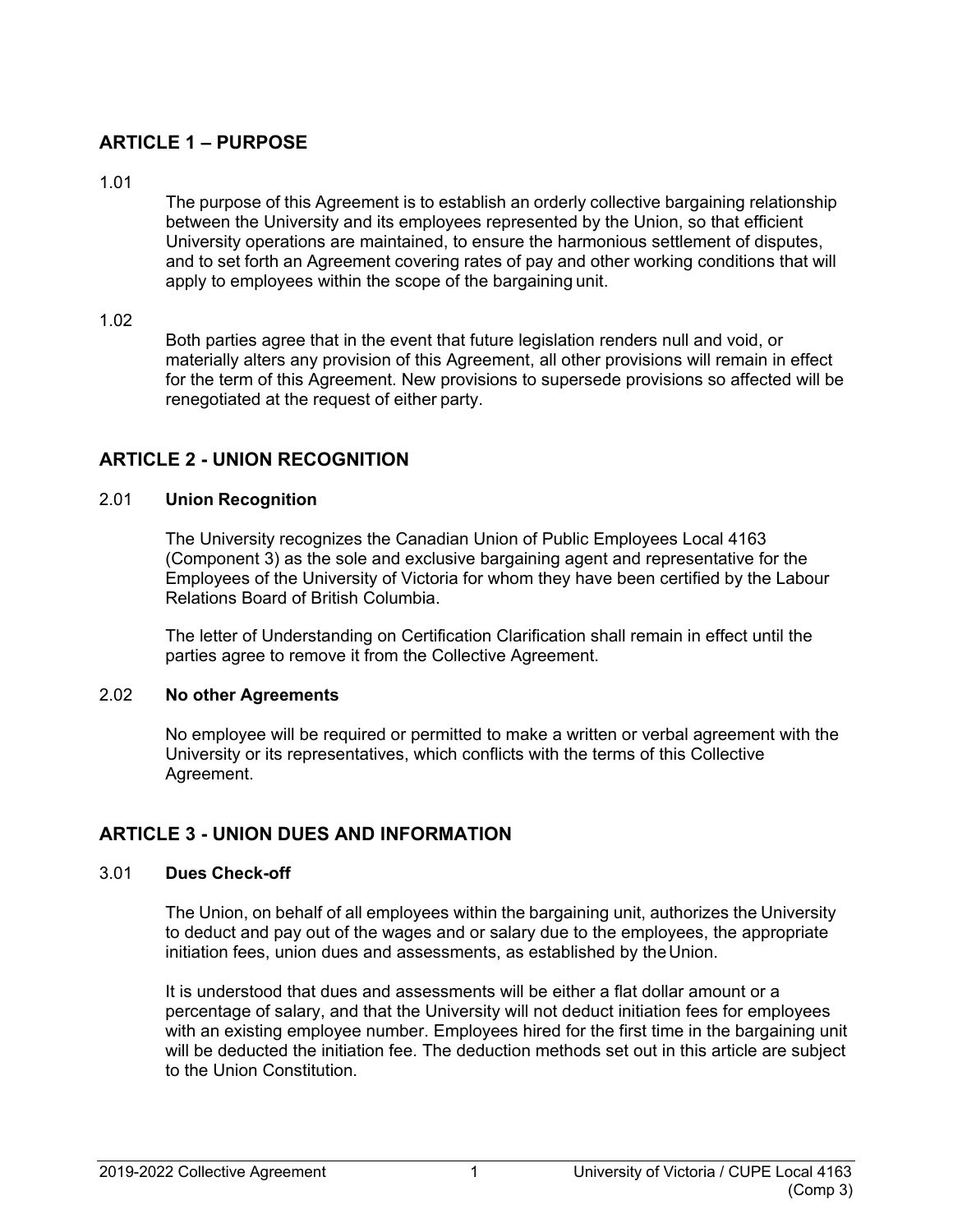It is recognized that some employees' deductions may be missed on their first payroll due to payroll deadlines. The University will make every effort to minimize this; however, the University will not be held responsible if some dues are missed in these circumstances. The Union will be provided the required information to recover missed dues directly from employees (see Article 3.03 and 3.06 (c).

The parties agree to monitor the initial implementation of this method and if appropriate to consult on practical alternatives if there are serious problems.

All current employees as of the date of certification (June 1, 1999) will be deemed union members unless they opt out of union membership by written notice to the Union. The employees who opt out of the Union will have an amount equal to dues deducted and remitted to the Union. All new employees will be members of the Union.

#### <span id="page-7-0"></span>3.02 **Notice of Changes**

The Union will inform the University in writing, with a minimum of two (2) months' notice, of any change in the amount of initiation fees, regular dues and assessments to be deducted and the University will deduct at the rate for which it has received most recent notice.

#### <span id="page-7-1"></span>3.03 **Forwarding Dues**

Deductions will be forwarded to the Treasurer of the Union or electronically transferred to the Union's account not later than the 15th of the month following the month for which the deduction was made accompanied by a detailed list of names of all employees in the bargaining unit and their employee numbers*,* amount of dues deducted and amount of earnings. Where technical problems arise and the University is unable to forward these deductions by the agreed date, the University will provide an interim payment so that the Union can meet the requirements of its Constitution. As soon as possible thereafter, the University will make the necessary adjustments and finalize the dues payment andreport noted above.

#### <span id="page-7-2"></span>3.04 **T-4s**

The University will indicate the monthly deduction of dues on each employee's pay notification and will report on the employee's T4 slip the total union dues deducted during the previous year.

#### <span id="page-7-3"></span>3.05 **Indemnification**

The Union will indemnify and save the University harmless from all and any claims which may be made against it by an employee or employees, for amounts deducted from pay as provided in this Article.

#### <span id="page-7-4"></span>3.06 **Information**

[*Note: It is understood that where possible, reports in this article will be supplied electronically*].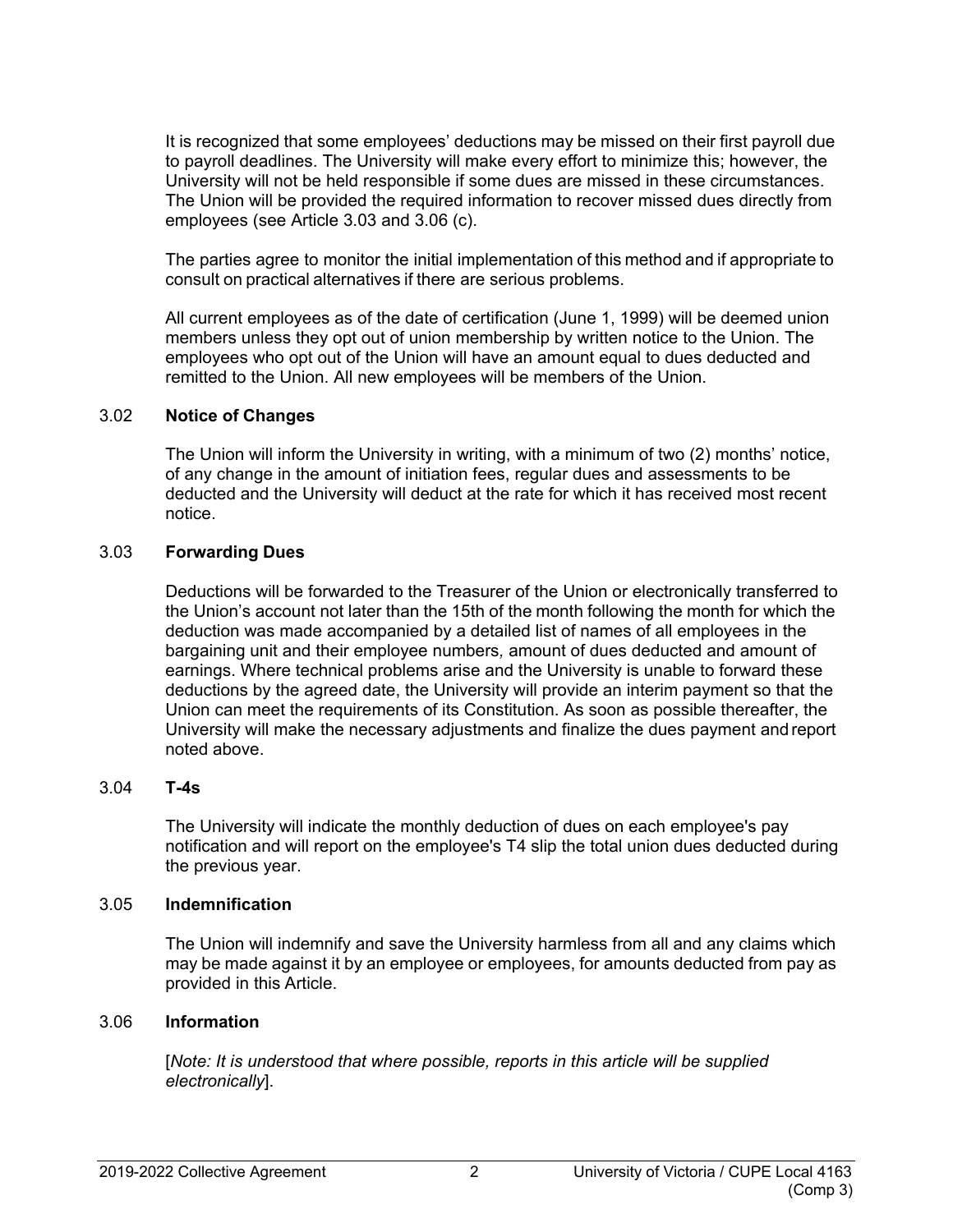- (a) The University agrees to inform all applicants for employment in the bargaining unit (either verbally or on a posting) that the Union represents the Bargaining Unit and that a Collective Agreement is in effect.
- (b) The University agrees to provide the Union, either prior to or by the fifth (5th) week of each academic term, (or upon reasonable request), with a listing alphabetically by department and by classification and student status of the names, home telephone numbers, email and mailing addresses of Bargaining Unit members unless an employee specifically requests otherwise to be excluded from the listing. The University will further provide the Union with the course(s) taught by bargaining unit members. The University also agrees to make employees aware of the electronic version of the Collective Agreement upon commencement of their employment and provide them with a copy of the Collective Agreement upon request. The cost of printing the Agreement will be shared equally between the University and the Union. The number of copies printed will be determined through mutual agreement of the parties.
- (c) The University will provide the Union no later than the fifteenth (15th) of each month with a report of employees paid by time sheet who have worked in the previous month, indicating name, hours worked, department and whether union dues were paid.
- (d) The Union will provide the University with the name, department, email and telephone number of each Union Steward, Executive Member(s) and of the Union Representative(s) annually, by October 3lst, and such changes thereafter as they occur.
- (e) The University will provide the Union with the names, departments, email and telephone numbers of the academic and/or administrative departmental contactfor all members of the Bargaining unit by October 31st each year.

# <span id="page-8-0"></span>**ARTICLE 4 - UNION FACILITIES**

## <span id="page-8-1"></span>4.01 **Bulletin Boards**

The University will provide space on a bulletin board in each Department where members of the bargaining unit are employed and such space will be designated as CUPE 4163 space. The Union will have the exclusive right to use this space to convey information to employees.

## <span id="page-8-2"></span>4.02 **Campus Mail**

The University agrees to permit the Union the use of Campus Mail facilities for business pertaining to the Union and in order that all members of the bargaining unit be kept wellinformed of Union meetings. All postage for metered mail must be supplied by the Union. For purposes of greater certainty, the University agrees to distribute notification of Union meetings provided by the Union to members of the bargaining unit through Campus Mail.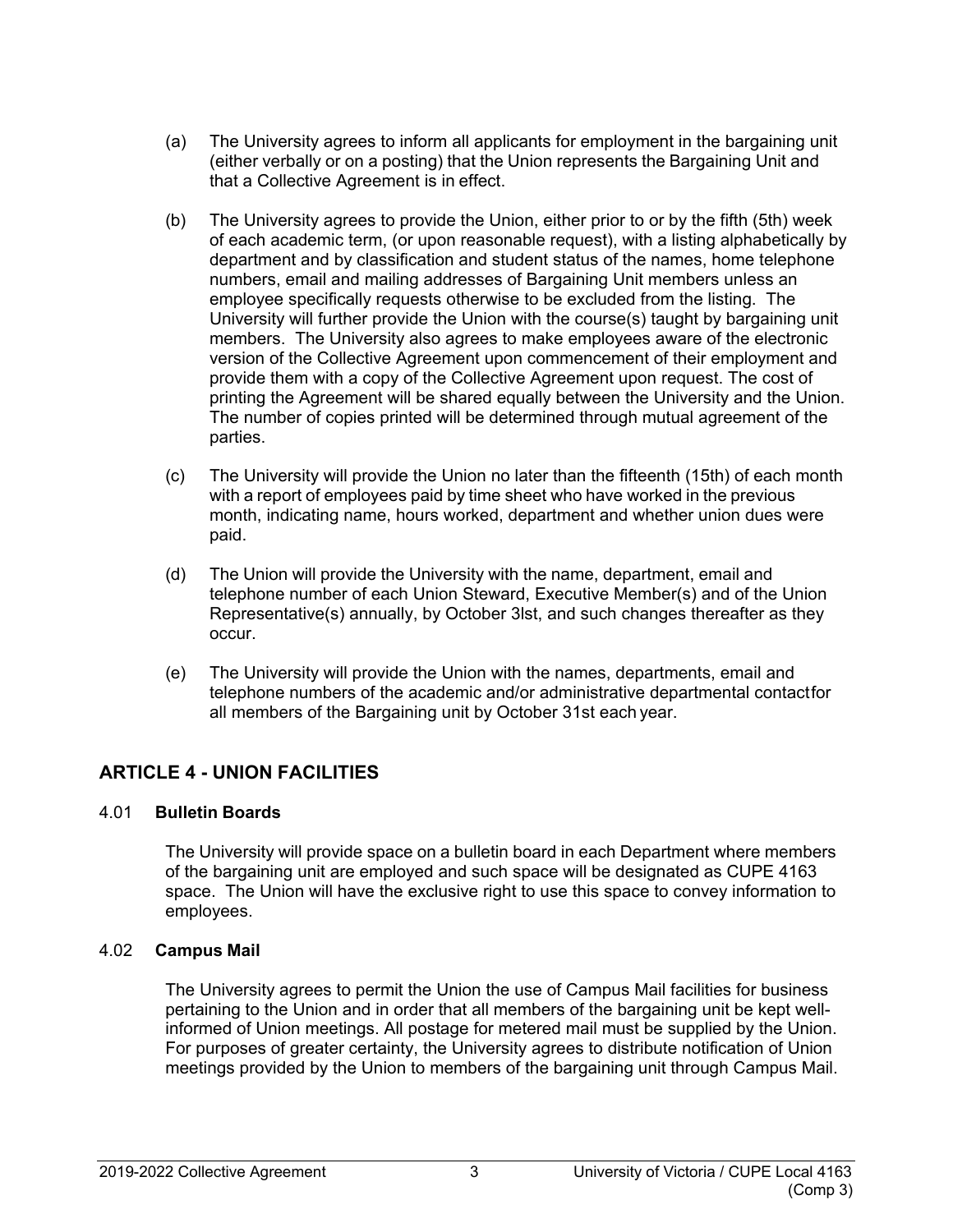#### <span id="page-9-0"></span>4.03 **Room Bookings**

The University will permit the Union to book University rooms for which no charge exists through Non-Academic Bookings for business meetings of the Union at no cost.

## <span id="page-9-1"></span>**ARTICLE 5 - MANAGEMENT RIGHTS**

The right to manage operations and to direct employees is retained exclusively by the University except as this Agreement otherwise specifies.

## <span id="page-9-2"></span>**ARTICLE 6 - DISCRIMINATION, HARASSMENT, EMPLOYMENT EQUITY, AND OTHER COMPLAINTS**

#### <span id="page-9-3"></span>6.01 **Discrimination Defined**

- (a) The Parties agree to abide by the Human Rights Code of British Columbia (RSBC 1996, c.210), its spirit, and intent, as it relates to employment of members of the bargaining unit.
- (b) The University and the Union agree that there will be no personal or systemic discrimination, interference, restriction, or coercion exercised or practised with respect to any member of the Bargaining Unit in their employment relationship by reasonof the following: age, race, colour, ancestry, place of origin, political belief, religion, marital status, family status, physical or mental disability, sex or sexual orientation of the employee, or because that employee has been convicted of a criminal or summary conviction offence that is unrelated to their employment, or by reason of any other prohibited grounds contained in the British Columbia Human Rights Act, nor by reason of membership in a trade union. It is understood that "personnel benefit programs" may make actuarial distinctions on the basis of age, and other lawful distinctions by mutual agreement.

#### <span id="page-9-4"></span>6.02 **Sexual and Personal Harassment**

- (a) The Union and the University recognize the right of bargaining unit members to work and learn in a work environment free from sexual and personalharassment.
	- (i) The University Harassment Policy and Procedures is accessible to all members of the University Community and the Equity and Human Rights Office is available to all employees in the bargaining unit. Nothing in the Harassment Policy and Procedures bars employees from claiming their rights under other procedures whether available at law or under this Collective Agreement.
- (b) The parties agree to the following guidelines in the event of a harassment complaint affecting any employee in the bargaining unit: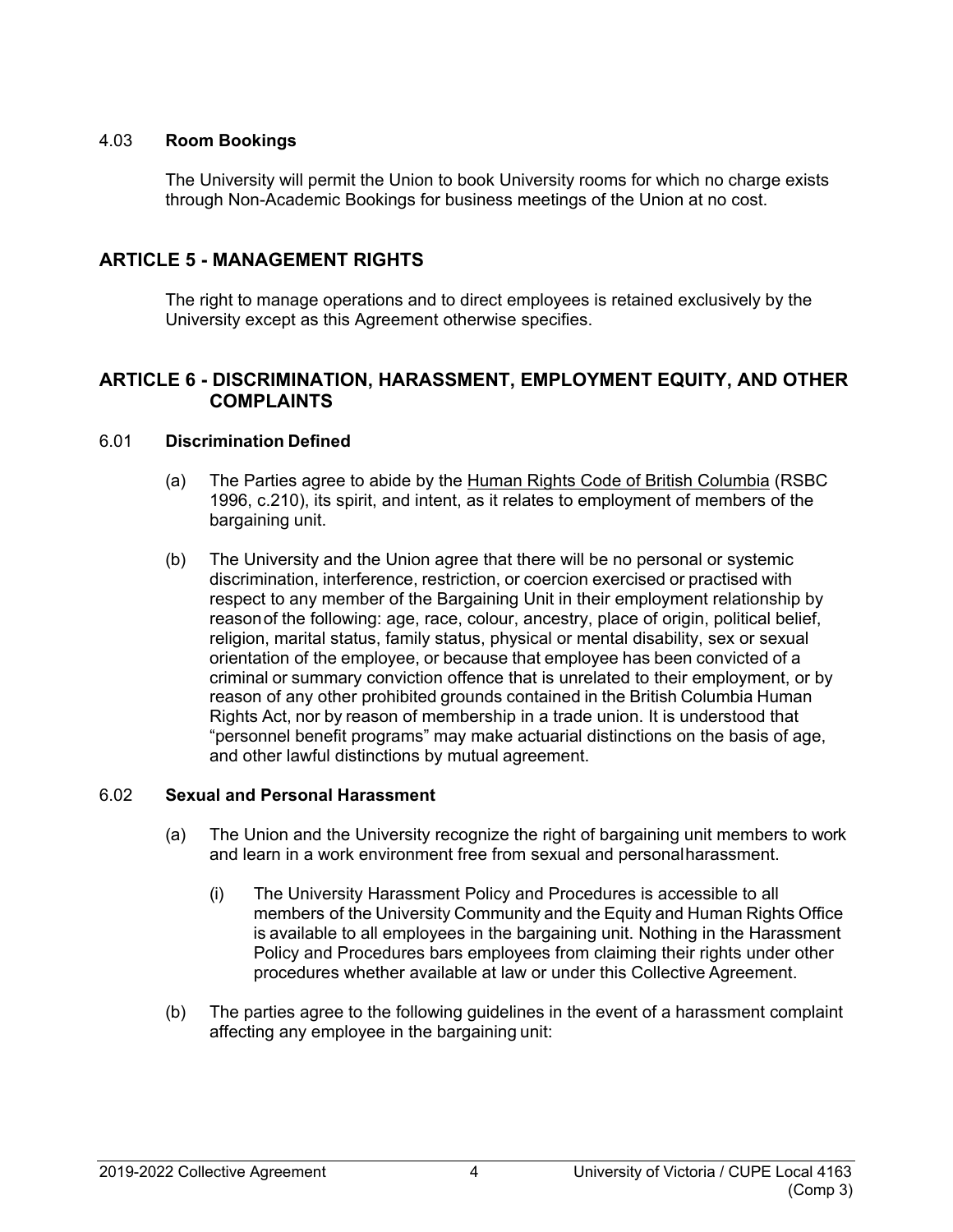- (i) Complaints of harassment will normally be first dealt with, in the strictest confidence permissible under the law, as an informal complaint under the University Discrimination and Harassment Policy. Article 7.01 or any other procedures acceptable to all concerned may be used instead. Participation in such procedures will be without prejudice to all parties and will not prejudice the rights of employees to invoke the grievance procedure under Article 10. The Equity & Human Rights Office will inform an employee that Union representation is available.
- (ii) Where an employee wishes to pursue a formal complaint of harassment the Union will process the complaint as a grievance under Article 10 of the Collective Agreement. As an alternative, the formal complaint process of the University Discrimination and Harassment Policy or any other procedure acceptable to all concerned may be used and by agreeing to such an alternative, all parties agree to waive their right to file a grievance. All employees will be entitled to union representation during the process the parties have decided to use.
- (iii) Where an employee is a respondent to a complaint of harassment beyond the informal stage of either the Harassment Policy or another collective agreement, the Union will be advised in confidence of the existence of a complaint affecting the respondent, and the respondent will be referred to the Union for representation throughout any proceedings.
- (iv) These guidelines may be modified, as circumstances warrant by written agreement of the parties.

## <span id="page-10-0"></span>6.03 **Employment Equity**

The University and the Union acknowledge, recognize and support the employment equity program at the University of Victoria. The Parties agree to co-operate in the identification and removal of systemic barriers, if any, in selection, hiring, training and promotion. It is understood that none of the resulting actions will be at variance with the Collective Agreement unless mutually agreed between the parties.

#### <span id="page-10-1"></span>6.04 **Other Complaints or Concerns**

The University and the Union agree to co-operate in a timely manner to resolve complaints of behaviour, including those under Articles 6.01 and 6.02, that involve or affect members of the bargaining unit and have an unreasonably detrimental effect on work performance and to make allowances (e.g. leaves of absence) for those facing violence or abuse in their personal lives.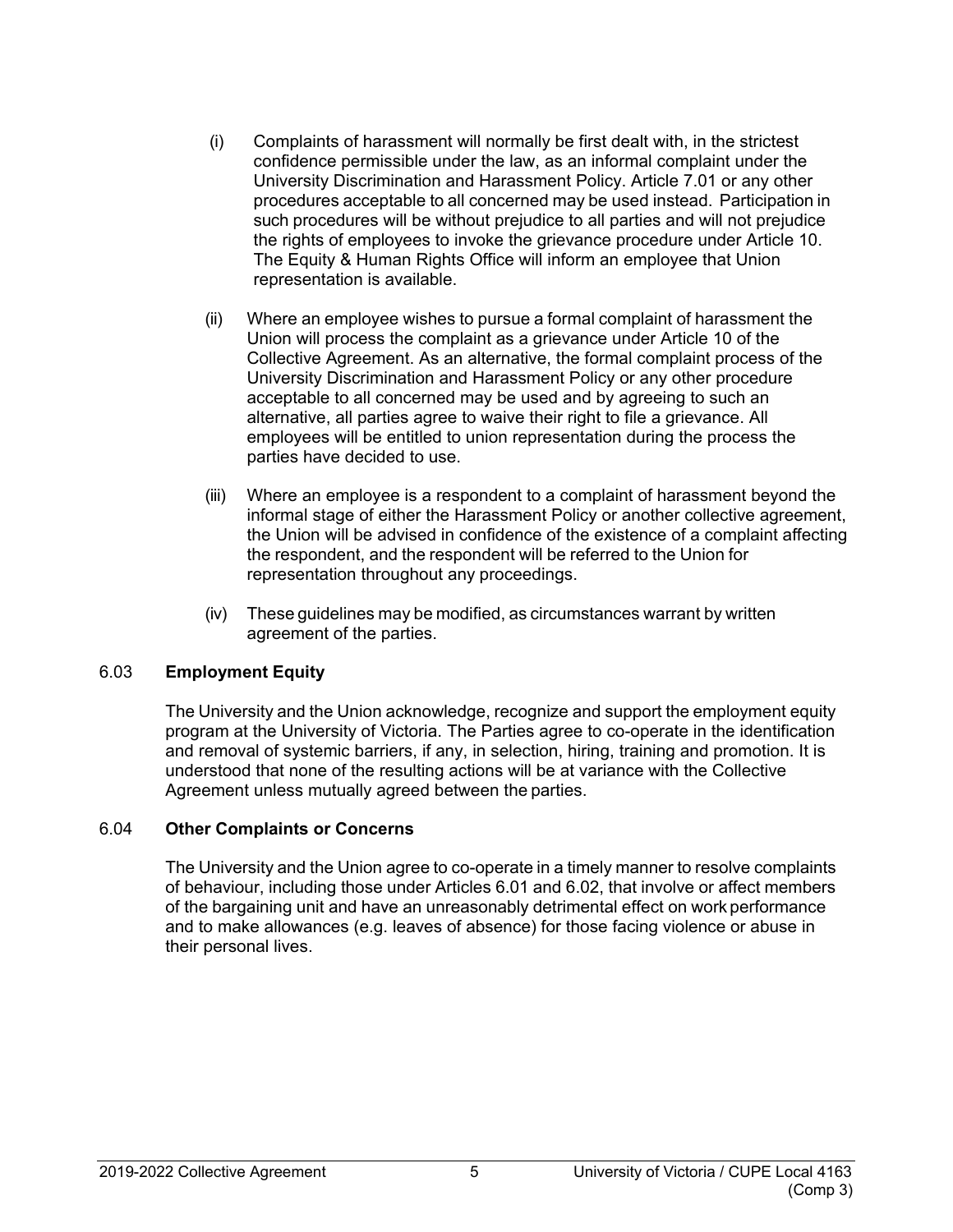# <span id="page-11-0"></span>**ARTICLE 7 - LABOUR MANAGEMENT RELATIONS**

#### <span id="page-11-1"></span>7.01 **Labour Management**

- (a) No employee or group of employees will undertake to represent the Union at meetings with the University without the proper authorization of the Union. Neither will the University meet with any employee or group of employees undertaking to represent the Union without the authorization of the Union. In representing an employee or group of employees, an elected or appointed representative of the Union will speak for the Union.
- (b) The Union and the University acknowledge the mutual benefits to be derived from joint consultation and approve the establishment of a Labour/Management Committee (LMC**)**. The Committee will function in an advisory capacity only, making recommendations to the Union and/or the University with respect to its discussions and conclusions, and will not have the power to modify the terms of this Agreement. Such meetings will be held at a mutually agreeable time upon the request of either party.
	- (i) Meetings will normally be scheduled on a regular, monthly basis. The date, time and location of each meeting will be set at the end of the priormeeting.
	- (ii) Agenda items will be exchanged between the LMC Union Co-Chair and the Human Resources representative no later than the day before themeetings.
	- (iii) The LMC will normally consist of three or four and not more than six representatives from each party. Quorum for meetings is four participants, two from each side, unless the parties agree otherwise prior to the meeting.
	- (iv) All discussion will be without prejudice and precedent and there will be no limitation on agenda items.
	- (v) Should the parties agree in the meeting to a "with prejudice" statement or outcome, such agreements will only occur in accordance with the provisions of Article 20 of the Collective Agreement.
- (c) The Union will have the right at any time to have the assistance of representatives of the Canadian Union of Public Employees or any other advisors to the Union when dealing or negotiating with the University.
- (d) Representatives of the Union will have the right to attend meetings between the University and the Union held within working hours without loss of pay.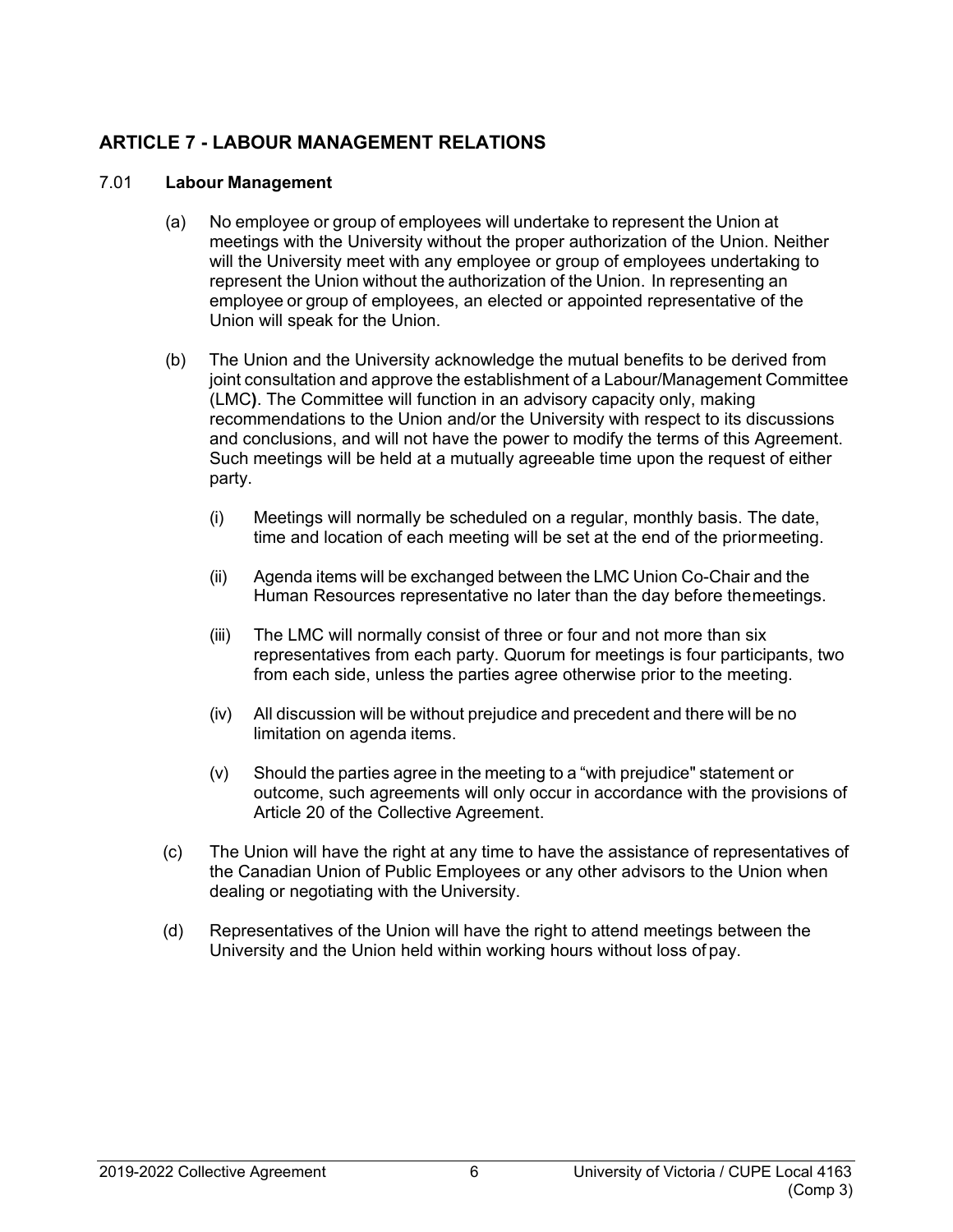## <span id="page-12-0"></span>7.02 **Collective Bargaining**

- (a) For the purposes of negotiations the Union Bargaining Committee will be made up of not more than eight (8) members. The University will provide up to five (5) members of the Union Bargaining Committee release time from their normal duties without loss of pay, when they are required for negotiations. An additional two Union Committee members may be released without loss of pay at the Union's request, and the University will invoice the Union for the salary cost of the additional two Union Committee members.
- (b) Inclusive of the eight (8) members in Article 7.02 (a), the Union will have the right to be assisted by a representative of the Canadian Union of Public Employees.
- (c) The Parties will schedule bargaining sessions to minimize operational impacts.

# <span id="page-12-1"></span>**ARTICLE 8 – DISCIPLINE**

## <span id="page-12-2"></span>8.01 **Just Cause**

No employee will be disciplined or discharged without just cause. In all cases of discipline and/or dismissal, the University bears the burden of proving just cause.

## <span id="page-12-3"></span>8.02 **Progressive Discipline**

Except in cases of gross misconduct, or serious insubordination, the principles of progressive discipline will be applied when performance is unsatisfactory. This will normally include a verbal warning, a written warning, and suspension prior to discharge. At each stage prior to discharge, the supervisor or administrative head will explain the performance deficiency in detail, outline the standards of performance that are expected, and warn the employee that failure to improve performance will result in further disciplinary action.

## <span id="page-12-4"></span>8.03 **Union Representation**

- (a) Except in cases of gross misconduct, or serious insubordination, there will be no decision to discipline an employee until the cause for discipline ha*s* been discussed with the employee by the Department Chair (or designate). An employee and the Union will be given at least twenty-four (24) hours' notice of any meeting which may result in discipline beyond a verbal warning. The employee will be advised that he/she has the right to be accompanied by a Union representative*.* A Union representative will be present at all disciplinary meetings except in a case of gross misconduct or serious insubordination where immediate action is warranted, or in a case where the Union notifies the University that the employee has decided not to be represented by the Union.
- (b) In the event of gross misconduct, or serious insubordination the requirement for twenty-four (24) hours' notice may be waived. The supervisor will make a reasonable effort to have a Union representative present at any initial meeting**,** and in accordance with Article 8.03 (a), a Union representative will be present at all subsequent disciplinary meetings.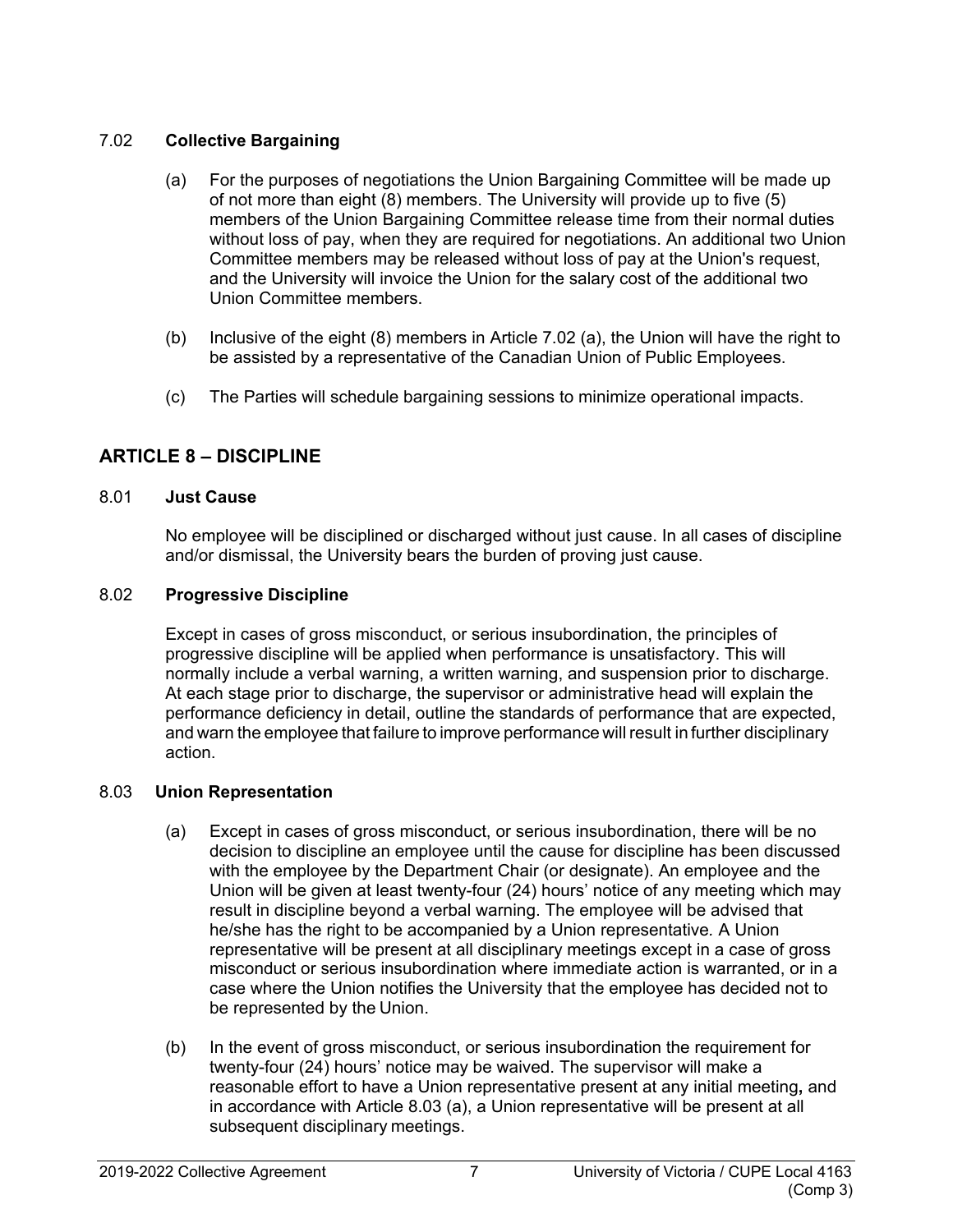(c) Where an on-campus meeting is not practical because of the employee's work site, the parties agree that such a meeting could be conducted through other media such as teleconference or videoconference. Agreement will be by mutual consent, but will not be unreasonably withheld.

## <span id="page-13-0"></span>8.04 **Disciplinary Records**

- (a) Any disciplinary action taken beyond a verbal warning will be documented and form part of the employee's personnel record maintained in the Department and at Human Resources. This written record of discipline will be provided to the employee within three (3) working days of the meeting at which the employee is informed of the reasons for discipline, and will be copied to Human Resources and the Union. The employee may also respond in writing, and this response will also be filed in the employee's personnel record.
- (b) An employee may request in writing that any formal written record of discipline issued in accordance with Article 8 be removed from the employee's Department and Human Resources personnel file after eighteen (18) months worked (or in the case of an employee registered in a full-time academic degree program, three academic terms worked), provided no other disciplinary offence was committed during that period that resulted in a written record of discipline, unless the original offence was of such a serious nature as to warrant a lengthy suspension [more than five (5) days]. In the latter case, the request would be considered on its merits and, if denied, may be resubmitted annually.

# <span id="page-13-1"></span>**ARTICLE 9 - ACADEMIC FREEDOM AND RESPONSIBILITY**

- (a) In the teaching and marking of a course, employees shall be accorded academic freedom to present that course, without institutional reprisal, insofar as the employee:
	- (i) Operates with the understanding that the right to academic freedom carries with it the obligation to use the freedom in a responsible way, with due regard to the rights of others.
	- (ii) Abides by course design, content and method of delivery as determined by the academic unit. The academic unit reserves the right to require that certain teaching materials are used.
	- (iii) Acknowledges that academic freedom does not confer legal immunity nor does it diminish the obligation of the employee to meet the duties, responsibilities, and standards of the teaching assignment.
- (b) It is recognized that the University is not required to support original research of employees and that employees are not expected to participate in original research to maintain their work at the University. Employees may claim University affiliation for original research provided it is done so in conformity with departmental guidelines and University policy. Representatives of the Union shall be involved in any process that alters or creates policies that affect this article of the CollectiveAgreement.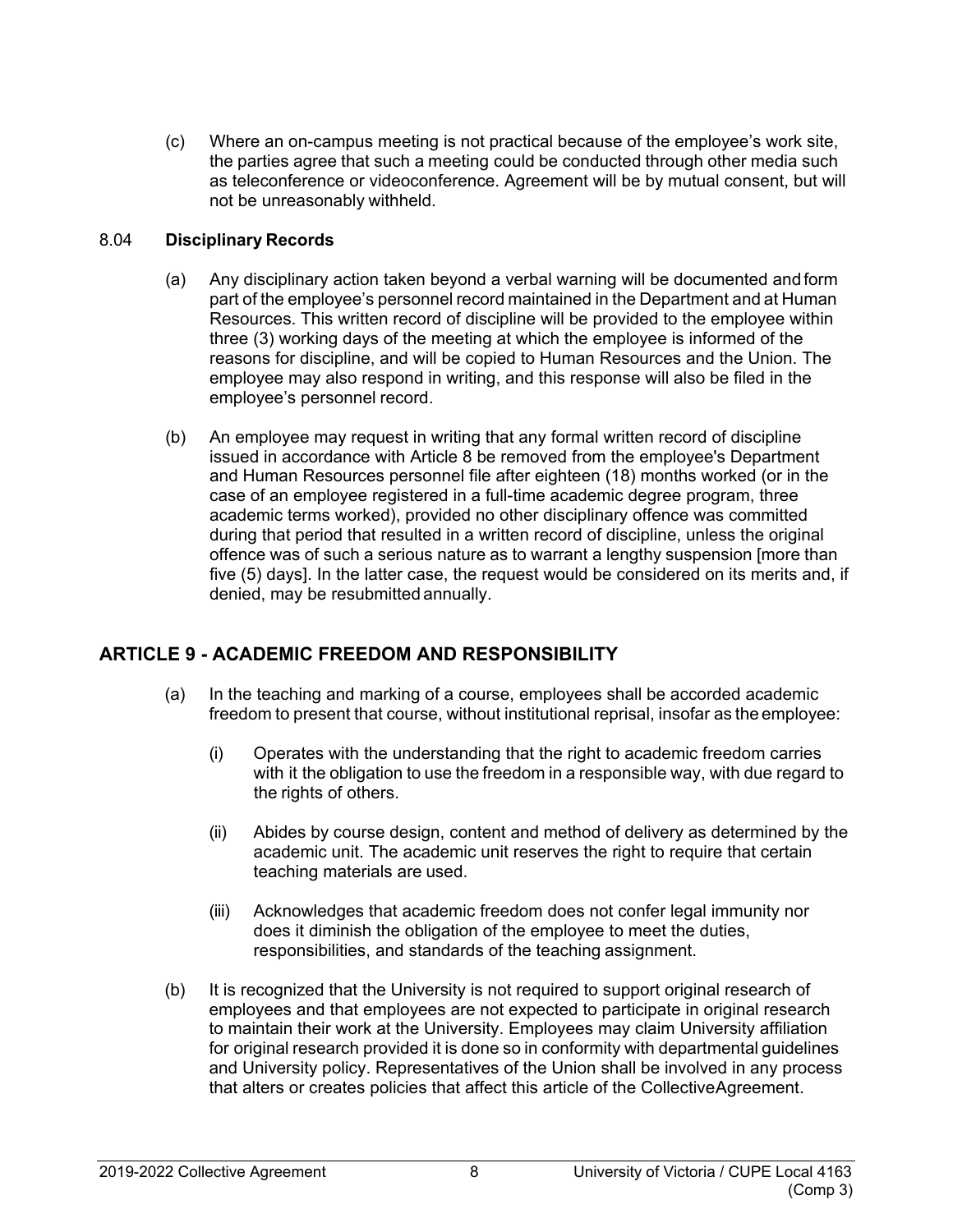(c) Notwithstanding the University's right to make reappointment decisions consistent with the terms of the Collective Agreement, employees who investigate, publish, and theorize within their area(s) of academic expertise recognized by the University, may do so free from institutional reprisal in suchdecisions.

# <span id="page-14-0"></span>**ARTICLE 10 - COMPLAINTS AND GRIEVANCES**

#### <span id="page-14-1"></span>10.01 **Definition of a Grievance**

A grievance will be defined as any difference or dispute arising between the parties to this Agreement concerning the interpretation, application, administration, operation, or alleged violation of this Agreement.

#### <span id="page-14-2"></span>10.02 **Union May InstituteGrievance**

The Union and its representatives will have the right to originate a grievance on behalf of an employee, or group of employees, and to seek resolution with the University in the manner provided in the Grievance Procedure.

#### <span id="page-14-3"></span>10.03 **Policy Grievance**

Where a dispute involving a question of general application or interpretation occurs, or where a group of employees or the Union or the University has a grievance, such dispute or grievance will be initiated at Step II.

#### <span id="page-14-4"></span>10.04 **Recognition of Union Stewards, Representatives and GrievanceCommittee**

In order to provide an orderly and speedy procedure for the settling of grievances or potential grievances, the University acknowledges the role of Union Stewards, Representatives and the Union Grievance Committee in the grievance process. The Stewards will assist any employee represented by the Union in preparing and presenting their grievance in accordance with the grievance procedure.

#### <span id="page-14-5"></span>10.05 **Carrying out Duties**

The University agrees that Stewards will be given reasonable freedom of action in investigating grievances or potential grievances and discussing resolutions. It is agreed that no Union official or Steward will leave their work without first obtaining permission from their Supervisor, which will not be unreasonably withheld. Every reasonable effort will be made to schedule the meetings required under this Grievance Procedure at mutually agreed times which do not conflict with scheduled work assignments. When this is not possible, an employee, whether as a Grievor, witness, or Union representative who is required to be absent from work will suffer no loss of pay and benefits to which he/she would otherwise be entitled as a bargaining unit employee.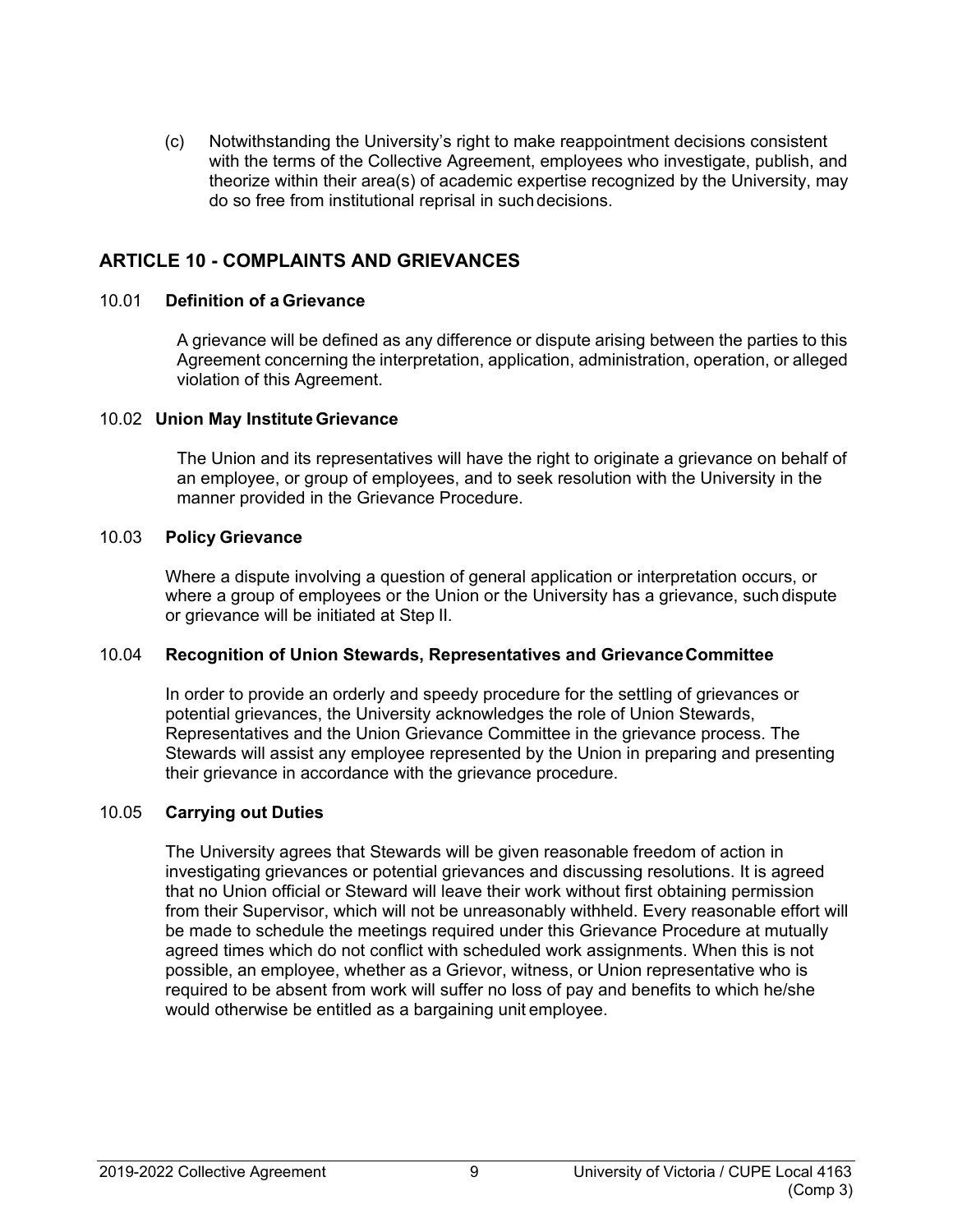## <span id="page-15-0"></span>10.06 **Grievance Procedure**

The supervisor and employee are encouraged to resolve complaints informally. An employee should initiate discussion with their supervisor within ten (10) working days of the employee becoming aware of the occurrence or recurrence of the event giving rise to the issue. The supervisor or employee may request assistance from others, including Human Resources and the Union. Any informal resolution of a complaint will be without prejudice or precedent with respect to the interpretation or application of the Collective Agreement. Failing settlement of the complaint, it may be taken up as a grievance by the Union according to the following procedure:

# Step I

- (a) Where a complaint is not resolved informally within five (5) days after an informal attempt has been initiated, and the employee decides to grieve, the employee will immediately submit the complaint to the Union. If the Union decides to proceed with a grievance, the grievance will be stated in writing and will be submitted to the Department Chair (or equivalent) with a copy to the Supervisor and Human Resources within five (5) working days of receipt of the employee's complaint. The written grievance will provide:
	- (i) A description of the grievance and the incident(s) from which grievancearose.
	- (ii) The suggested remedy.
- (b) The Department Chair (or equivalent) will meet with the employee within five (5) working days. The employee may be accompanied by their Steward or another Union representative. The Department Chair may be accompanied by another representative of the University.
- (c) After receipt of a written grievance, the Department Chair will have a maximum of five (5) working days in which to present a written reply (via Human Resources) to the Union with a copy to the Grievor(s). Failing settlement, the grievance will proceed to the next step within a maximum of five (5) working days of the Department Chair's reply.

# Step II

(a) Step II will commence upon written notice from the Union to the Department of Human Resources. The University Representatives and the Union Grievance Committee will then have ten (10) working days in which to meet and attempt to resolve the grievance. If the grievance is resolved, a memorandum will be made of the agreement reached and signed by the representatives of each party, and a copy will be made for each party. If the grievance cannot be resolved, either party will, not later than five (5) working days following the ten (l0) working day time limit, signify in writing to the other party its intention to invoke the arbitration procedure as set out in Article 11.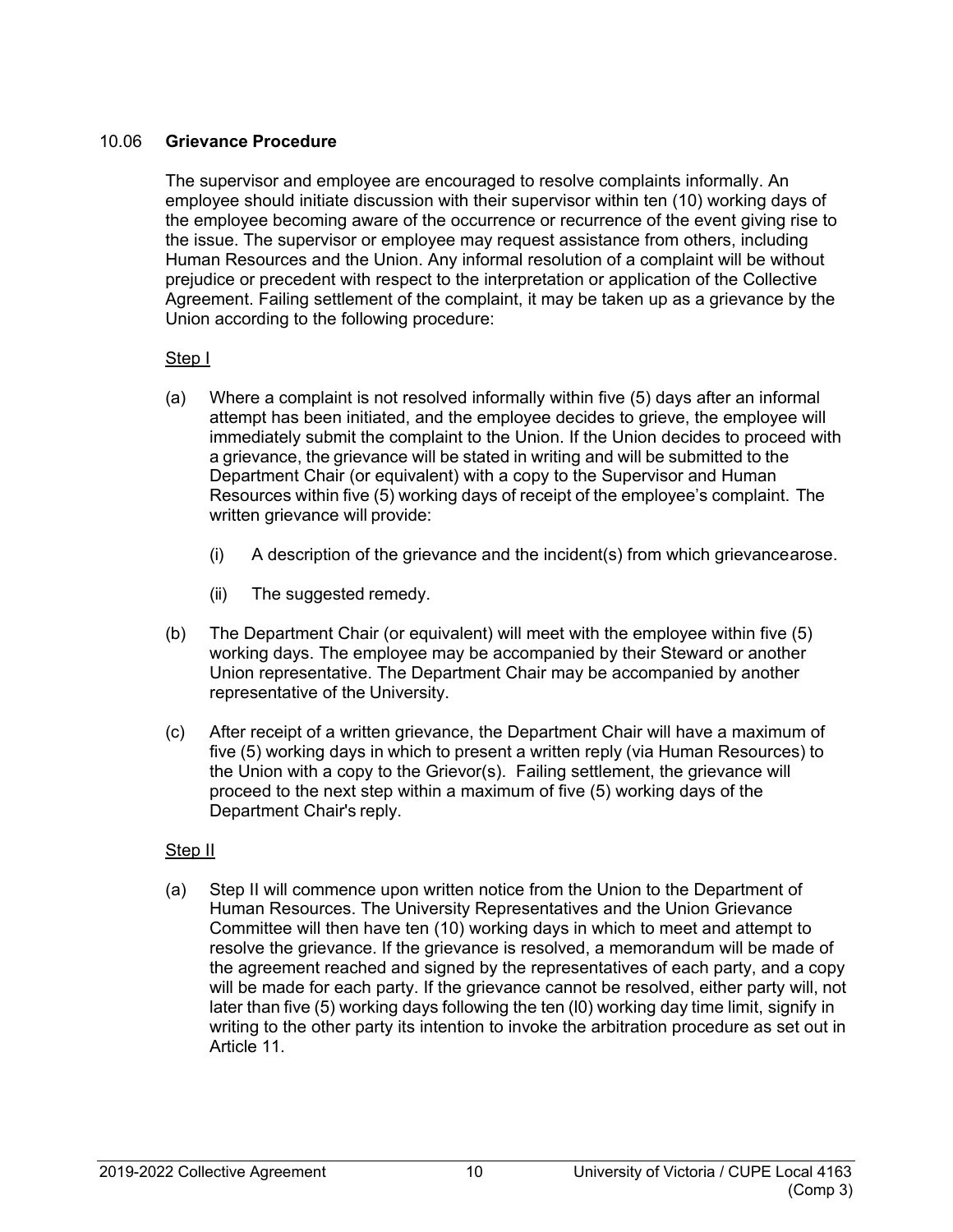## <span id="page-16-0"></span>10.07 **Time Limits**

For any particular grievance, the time limits provided in the Grievance Procedure may be extended by mutual consent of both parties. Such consent will not be unreasonably withheld*.*

#### <span id="page-16-1"></span>10.08 **Employees May be Present**

Where required by the Union, the Grievor(s) will be permitted time off without loss of pay and benefits to attend to the resolution of a grievance and may take part at any step in the grievance procedure. The parties will inform each other of who will be present at any grievance meeting.

Where an on-campus meeting is not practical because of the employee's work site, the parties agree that such a meeting could be conducted through other media such as teleconference or videoconference. Agreement will be by mutual consent, but will not be unreasonably withheld.

#### <span id="page-16-2"></span>10.09 **Priorities**

Any grievance involving harassment, suspension or dismissal may be initiated at Step II, at the discretion of the Union. A grievance involving health and safety may also be initiated at Step II.

#### <span id="page-16-3"></span>10.10 **Location of Grievance Meetings**

The University will provide an appropriate room for grievance meetings.

## <span id="page-16-4"></span>10.11 **Technical Objections to Grievance**

No grievance will be defeated or denied by any minor technical objection.

# <span id="page-16-5"></span>**ARTICLE 11 – ARBITRATION**

## <span id="page-16-6"></span>11.01 **Composition of Board of Arbitration**

A single arbitrator will be appointed by mutual agreement of the Parties. In the alternative, and upon mutual agreement, the parties may decide upon an arbitration board and in such case each party will notify the other party of its nominee. The parties nominees shallthen agree on the chair of the arbitration board.

## <span id="page-16-7"></span>11.02 **Failure to Appoint**

Should the Parties fail to agree on an Arbitrator, or if the two nominees fail to agree upon a chair of the arbitration board, either party may request the Minister of Labour of the Province of British Columbia to appoint one.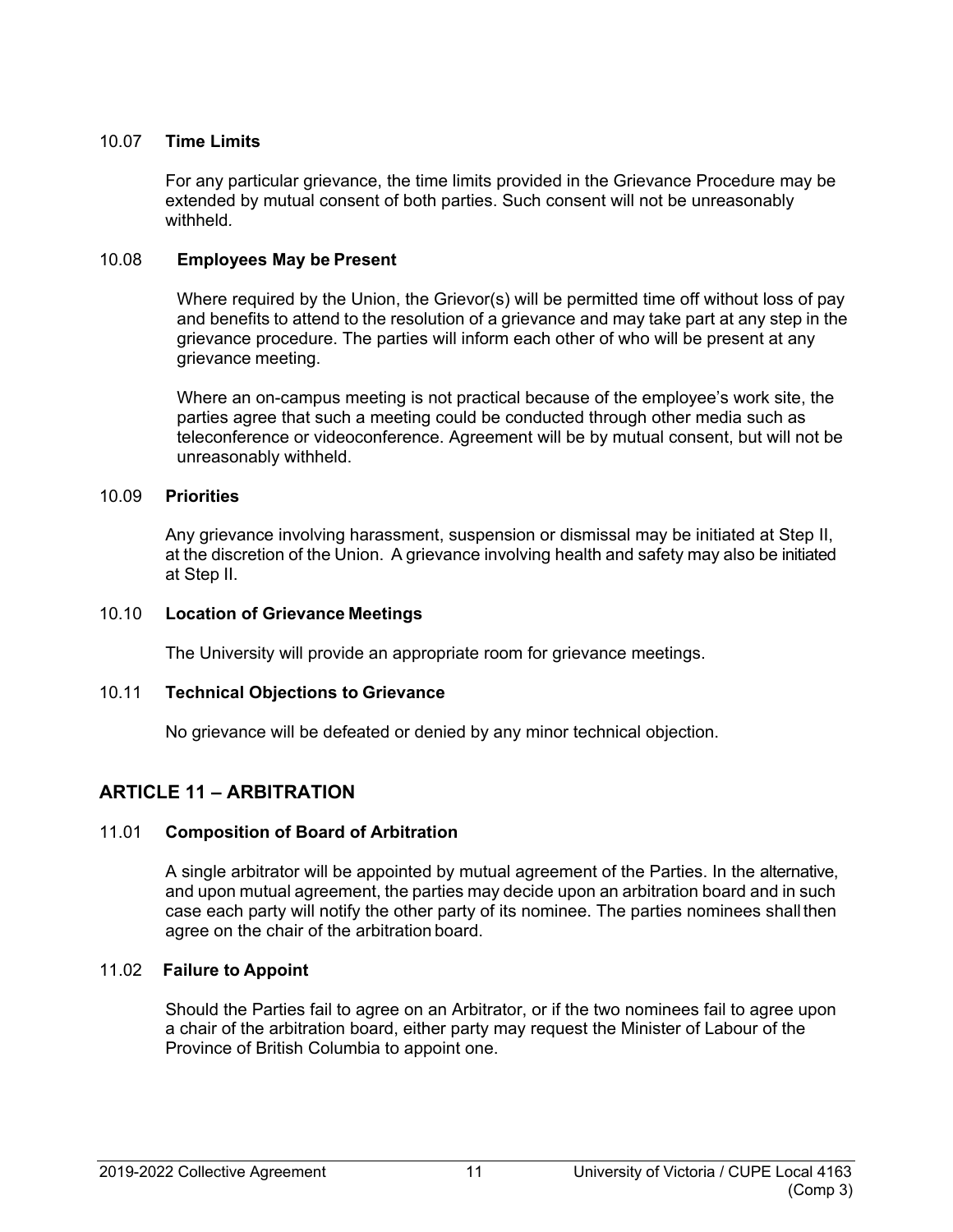## <span id="page-17-0"></span>11.03 **Decision of the Arbitrator**

Where the parties mutually agree, they may request an oral decision immediately following the hearing with written reasons to follow. The decision of the Arbitrator will be final, binding, and enforceable on all parties. The Arbitrator will not have the power to change this Agreement or alter, modify or amend any of itsprovisions.

#### <span id="page-17-1"></span>11.04 **Disagreement on Decision**

Should the parties disagree as to the meaning of the Arbitrator's decision, either party may apply to the Arbitrator for a clarification of the decision, which will be done as expeditiously as practical.

#### <span id="page-17-2"></span>11.05 **Expenses of the Arbitrator**

The expenses and compensation of the Arbitrator will be shared equally between the parties.

#### <span id="page-17-3"></span>11.06 **Amending of Time Limits**

Whenever a stipulated time is mentioned in the procedure above, it may be extended by mutual consent of the parties. Technical errors or omissions that are not relevant to the substance of the grievance will not be grounds for an objection.

#### <span id="page-17-4"></span>11.07 **Witnesses**

When the University requires an employee to attend a hearing or review process the employee will be entitled to attend without loss of pay. When such a hearing or review process occurs outside the employee's normal working hours, pay and benefits will be as per the Collective Agreement. When the employee requests a Union representative, the representative will be able to attend the hearing or review process without loss of pay, and where such a hearing or review process occurs outside the Union representative's normal working hours the representative will be entitled to straight time off in lieu or, where this is not possible, will be paid the hours at straight time.

# <span id="page-17-5"></span>**ARTICLE l2 - PICKET LINES**

## <span id="page-17-6"></span>12.01 **Right to Refuse**

The University agrees that no employee will be subject to discipline or dismissal for refusing to cross a lawful picket line within the meaning of the Labour Code of British Columbia (RSBC 1996 c.244). However, if such refusal results in the employee not being able to perform the employee's duties, he/she may immediately be taken off the payroll until once again able to perform the normal duties of the position.

## <span id="page-17-7"></span>12.02 **Work of Employees on Strike or Locked Out**

The University agrees that it will not request, require, or direct employees covered by the Collective Agreement to perform work resulting from lawful strikes or lock-outs that would normally have been carried out by those employees on strike or locked out.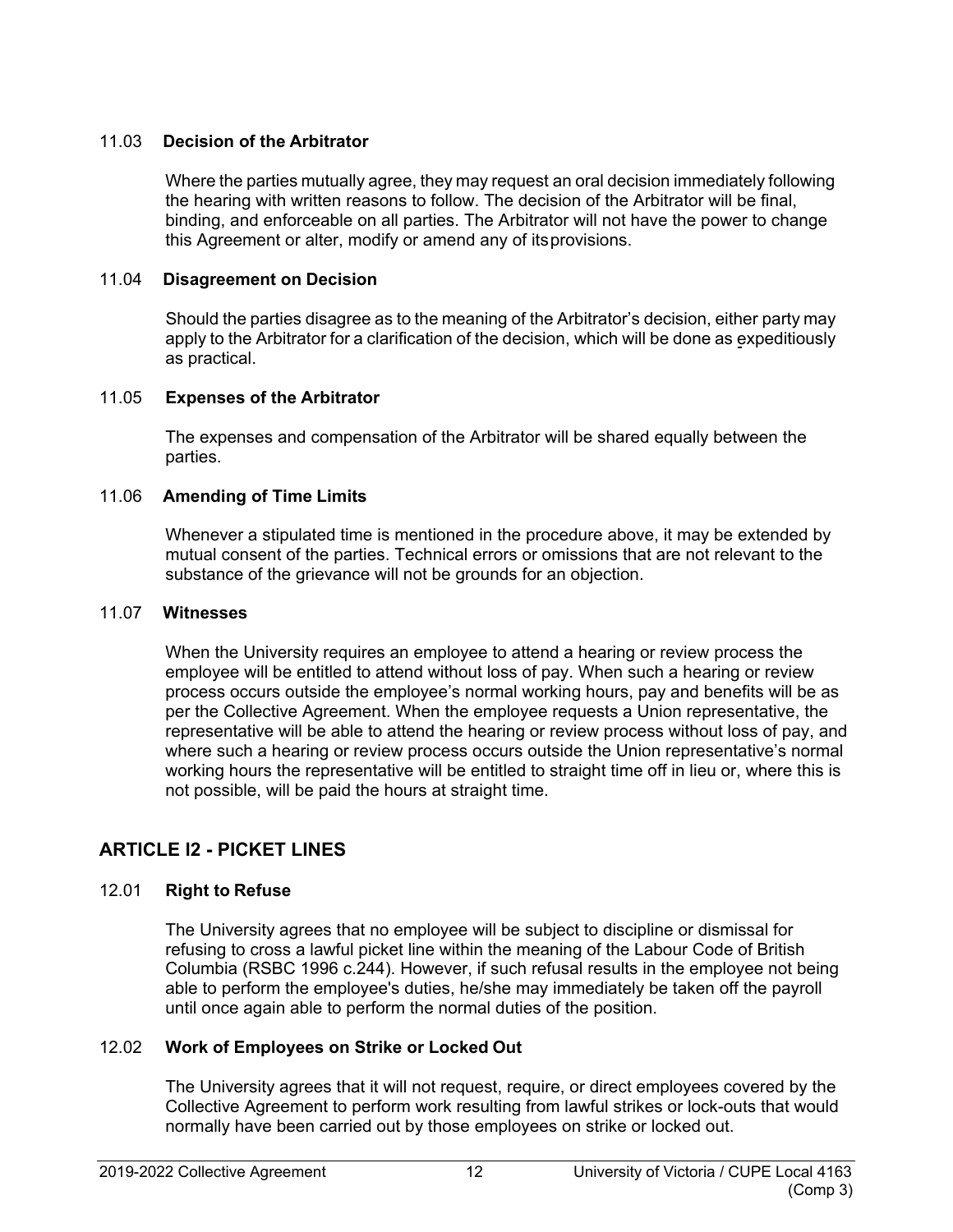# <span id="page-18-0"></span>**ARTICLE 13 - EXPRESSIONS OF INTEREST, APPOINTMENT PROCEDURES**

For the purposes of this article:

"administrator" will mean the academic unit chair, director, dean or designate. "assignment year" means the period from September 1st to August 31st.

#### <span id="page-18-1"></span>13.01 **Expressions of Interest**

- (a) The administrator annually determines the teaching assignments that may be available for Sessional Lecturers under this Collective Agreement. The administrator then makes teaching assignments to Continuing Sessional Lecturers, graduate students and postdoctoral fellows (reference Article 24.06). In making assignments to Continuing Sessional Lecturers the administrator:
	- (i) takes into account what the Continuing Sessional Lecturer has previously taught satisfactorily
	- (ii) takes reasonable steps to offer to the Continuing Sessional Lecturer, over the course of the assignment year, their academic unit allocation calculated under the terms of the agreement.
- (b) After making the determinations in (a) the administrator shall directly appoint a Term Sessional Lecturer to the courses(s) they have satisfactorily taught at least once a year in three (3) of the last four (4) years or post those teaching assignments. The administrator will ensure that the decision to post is not arbitrary, discriminatory or made in bad faith. If the Term Sessional Lecturer has satisfactorily taught a course at least once a year in three (3) of the last four (4) years and is not directly appointed to the course, the Administrator will advise them in writing of the reason for this decision.

Where an administrator determines that there is a pedagogical interest in rotating course instructors, Sessionals who have direct appointment rights to one course can be asked instead to teach another equivalent course provided that Sessional is qualified and available to teach at the schedule of the substitute course. The direct appointment right will then shift to the substituted course.

The balance of the teaching assignments available will be posted by the unit on the unit website at least three months and two weeks prior to the commencement of the fall term, at least three months and two weeks prior to the spring term, and at least two months and two weeks prior to the commencement of the summer session subject to Article 13.03 - Emergent Needs.

- (c) The posting will include:
	- (i) a request for expressions of interest for sessional assignments.
	- (ii) identification of the appointments as within the CUPE 4163 (Component 3) Sessional Lecturers certification.
	- (iii) identification of the courses and/or sections that may beavailable.
	- (iv) specification of the anticipated date by which employment decisions will be made.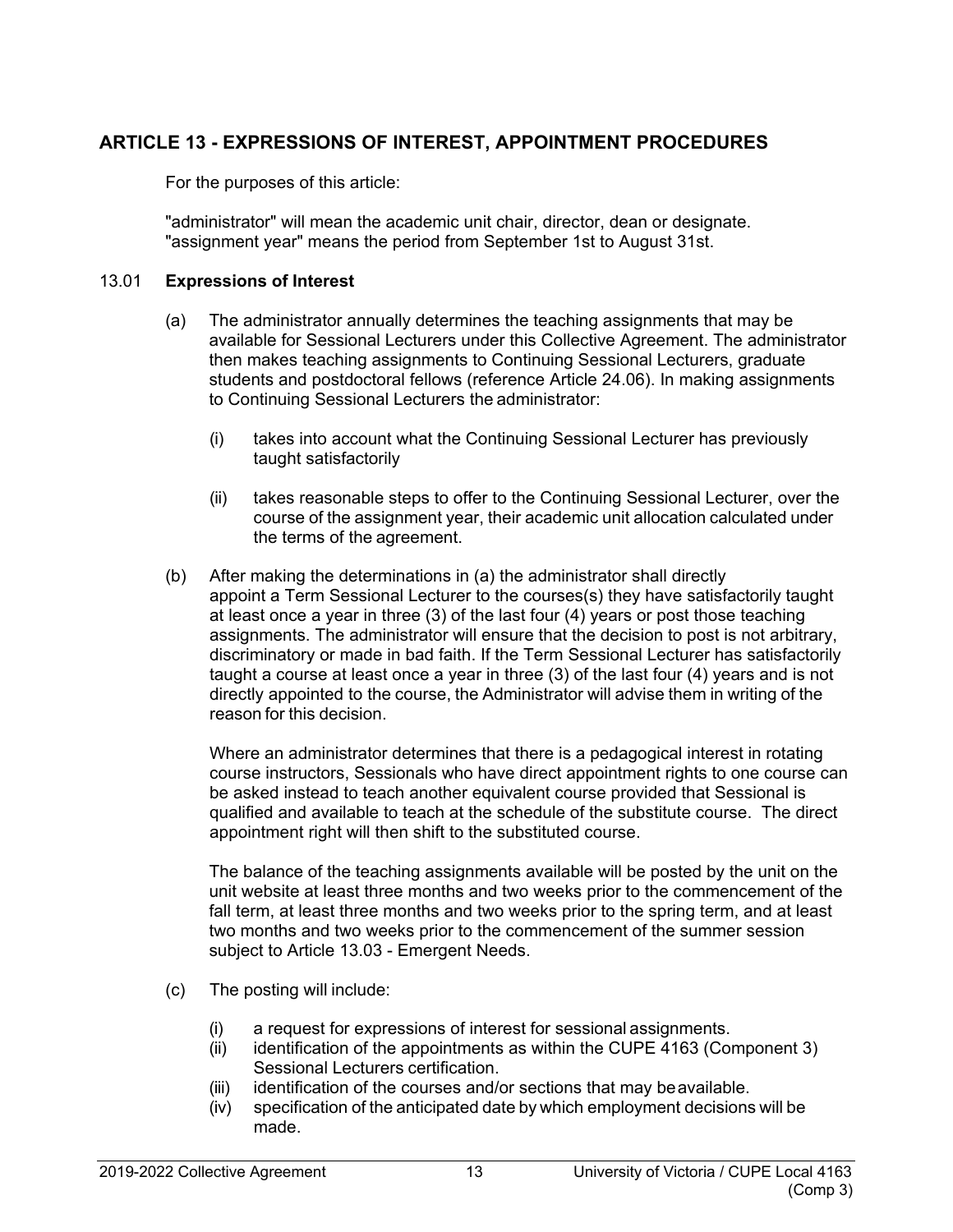- (v) A statement that the University is committed to upholding the values of equity, diversity, and inclusion in our living, learning and work environments. In pursuit of our values, we seek members who will work respectfully and constructively with differences and across levels of power. We actively encourage applications from members of groups experiencing barriers to equity. The University's full equity statement is located at: [www.uvic.ca/equitystatement.](http://www.uvic.ca/equitystatement)
- (vi) a statement that the University reserves the right to fill additional teaching assignments from the pool of applicants for thisposting.
- (d) The posting may indicate that positions are subject to funding and or enrolment criteria**.**
- (e) Normally, the stated deadline for expressing interest in a sessional assignment will be two to four weeks from the date of posting. Under no circumstances shall the posting period be for less than two weeks.
- (f) All expressions of interest must be submitted in writing to the unit administrator in accordance with the requirements as stated in the posting.
- (g) Continuing Sessional Lectures may submit expressions of interest, and these will be considered with the expressions of interest from other qualified applicants. Any work given to a Continuing employee through the posting provisions does not increase the obligation noted in (a) above.
- (h) The academic unit will confirm appointments wherever possible at least three (3) months prior to commencement of the academic term. Where confirmation three (3) months prior is not possible, the administrator will advise the Union of the reason(s).

#### <span id="page-19-0"></span>13.02 **Assignment Procedures**

- (a) Each unit's assignment selection criteria will include the qualifications and ability of the candidate(s) based on relevant education and professional experience and teaching effectiveness.
- (b) The unit administrator will be responsible for selection decisions. He or she will ensure selection decisions are consistent with the criteria set out above, and will ensure these decisions are not arbitrary, discriminatory, or in bad faith. Once the unit administrator makes the selection decision, she or he shall provide the appointed Sessional Lecturer with the course schedule.
- (c) Employees who have previously taught the same or substantially similar course(s) for which they have submitted expressions of interest and are not re-assigned to teach that course may request an interview with the administrator to discuss the appointment decision. Employees shall have the right to be accompanied by a Union representative.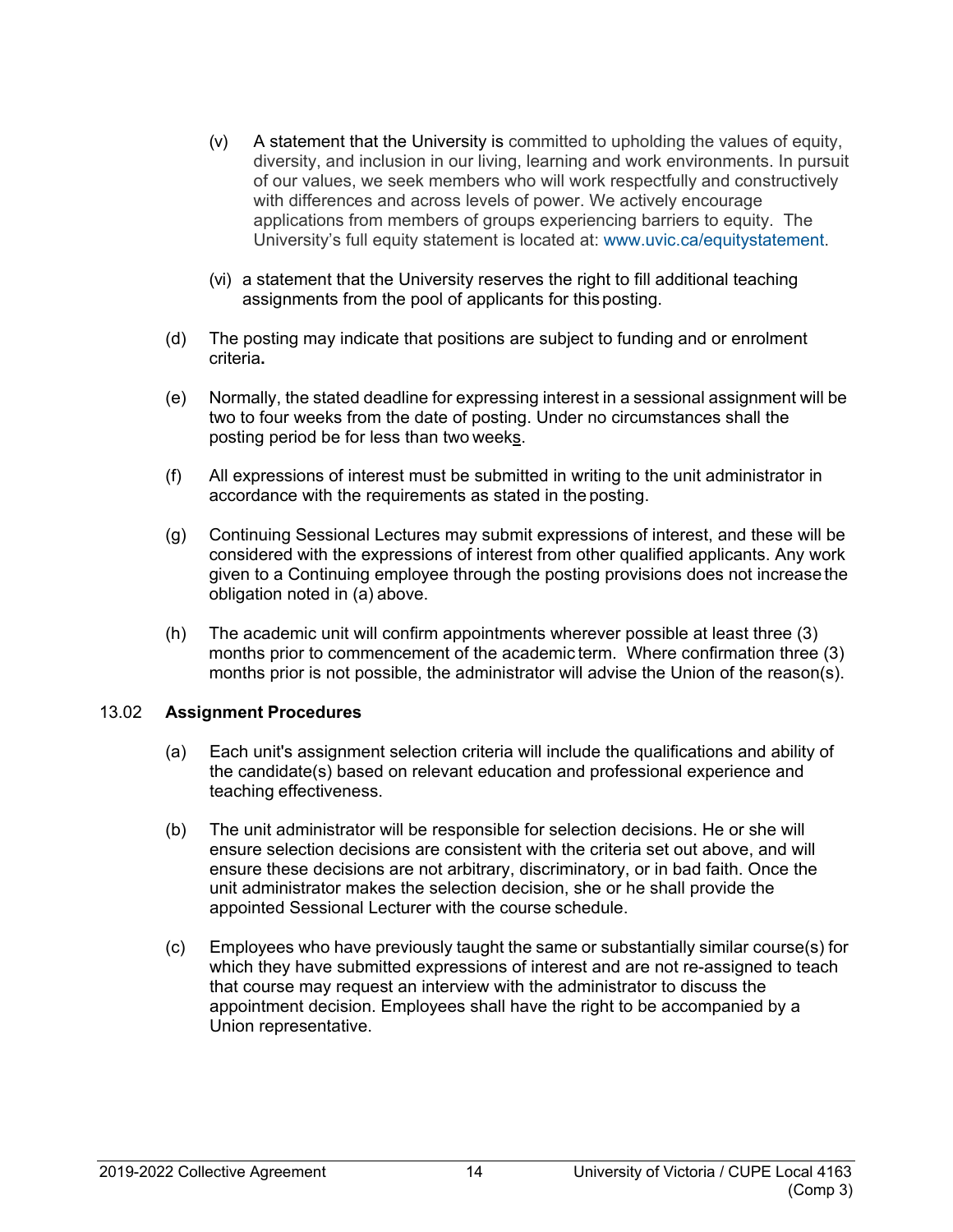#### <span id="page-20-0"></span>13.03 **Emergent Needs**

When additional teaching assignments become available after the original posting then these positions may be filled without a posting. When the unit fills these assignments, the provisions of Article 13.02 will be applied and the unit administrator will consider Sessional Lecturers who have previously taught the course(s), or have submitted an expression of interest for this or similar courses in response to the most recent posting.

## <span id="page-20-1"></span>13.04 **Course Cancellation**

When a course is cancelled within six (6) weeks before the first scheduled class for the fall and spring terms and two (2) weeks for summer semester courses, the sessional lecturer or music performance instructor shall be paid \$1,000 (to be pro-rated for music performance instructors). When a course is cancelled after the first scheduled class, and no replacement course work is offered, then the sessional lecturer or music performance instructor shall be paid \$2,000 (to be pro-rated for music performance instructors) in addition to payment for work already performed.

# <span id="page-20-2"></span>**ARTICLE 14 - TEACHING AND MARKING PRACTICES**

As part of their appointment all Sessional Lecturers are required to maintain currency in the teaching and marking practices of the courses they are assigned to teach in the academic unit.

# <span id="page-20-3"></span>**ARTICLE 15 - ORGANIZATIONAL CHANGE**

(a) If the University introduces or intends to introduce a measure, policy, practice or change that affects the terms, conditions, or security of employment of a significant number of employees to whom a collective agreement applies, the University agrees to give the Union sixty (60) days written notice prior to the measure, policy and/or practice taking effect.

During the notice period the University will consult with Union Representatives through the Labour/Management Committee with the intention of developing a strategy to allow the Sessional Lecturer to complete their current appointment in the term in which notice is served.

## (b) **Change Which Affects a Small Number of Employees**

Where individual departments implement changes in their instruction, marking or other assignments between faculty, professional staff and CUPE 4163 positions, or reorganize programs or courses so that fewer employees are required, every effort will be made to implement the change after the end of the term of employment of the affected employee(s) and to notify the Union as early as practical in advance so that the parties may discuss how to minimize the impact of those changes on these employees.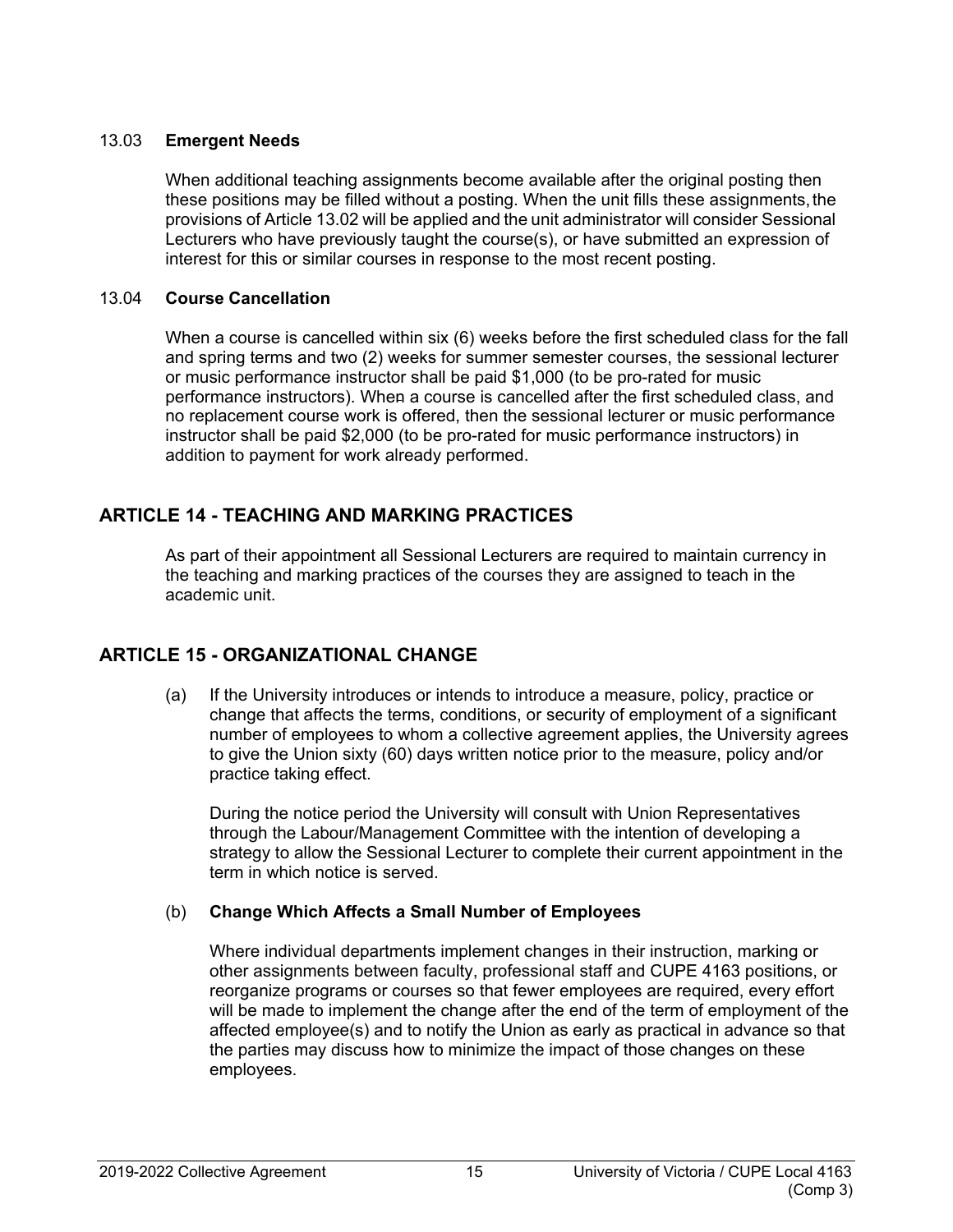# <span id="page-21-0"></span>**ARTICLE 16 - HOLIDAYS AND BENEFITS**

#### <span id="page-21-1"></span>16.01 **Statutory Holidays**

(a) No employee will be required to work on any of the following holidays, nor on any other day proclaimed as a general holiday by the Government of Canada or by the Government of British Columbia:

| New Year's Day    | BC Day            |
|-------------------|-------------------|
| <b>Family Day</b> | Labour Day        |
| Good Friday       | Thanksgiving Day  |
| Easter Monday     | Remembrance Day   |
| Victoria Day      | Christmas Day     |
| Canada Day        | <b>Boxing Day</b> |

nor on any day that the University declares as a day in lieu of any of the above holidays, nor on any day on which the University is closed according to the University Calendar.

(b) Employees may request time off for religious observance for a day which is not provided by statute, and the University will take reasonable measures to accommodate such requests in accordance with University Policy 1525 on Accommodation for Employees on Days for Religious Observance.

#### <span id="page-21-2"></span>16.02 **Personnel Benefits**

The Component 3 benefit plan will be changed such that Sessional Lecturers will, effective October 1, 2019, join the CUPE 951 and 917 Extended Health and Dental Plans and will be subject to the design and costs of those plans as negotiated by those locals.

## **a) Continuing Sessional Lecturer Eligibility:**

All Continuing Sessional Lecturers are eligible for and will participate in the Extended Health Benefits, the Dental Plan, the Money Purchase Pension Plan and Basic Group Life Insurance until their employment ceases due to resignation, retirement, termination for just cause, upon layoff and severance resulting in their university allocation falling to zero units (except for pension, which ceases when allocation falls below 7.5 units), or upon not meeting qualifying criteria when continuing status is reviewed per Article 24.01.

## **b) Term Sessional Lecturer Qualifying Period**

The Qualifying Period to determine eligibility for benefits consists of one (1) to three (3) terms from the beginning of a Summer Session to the end of the subsequent Winter Session (fall and spring terms).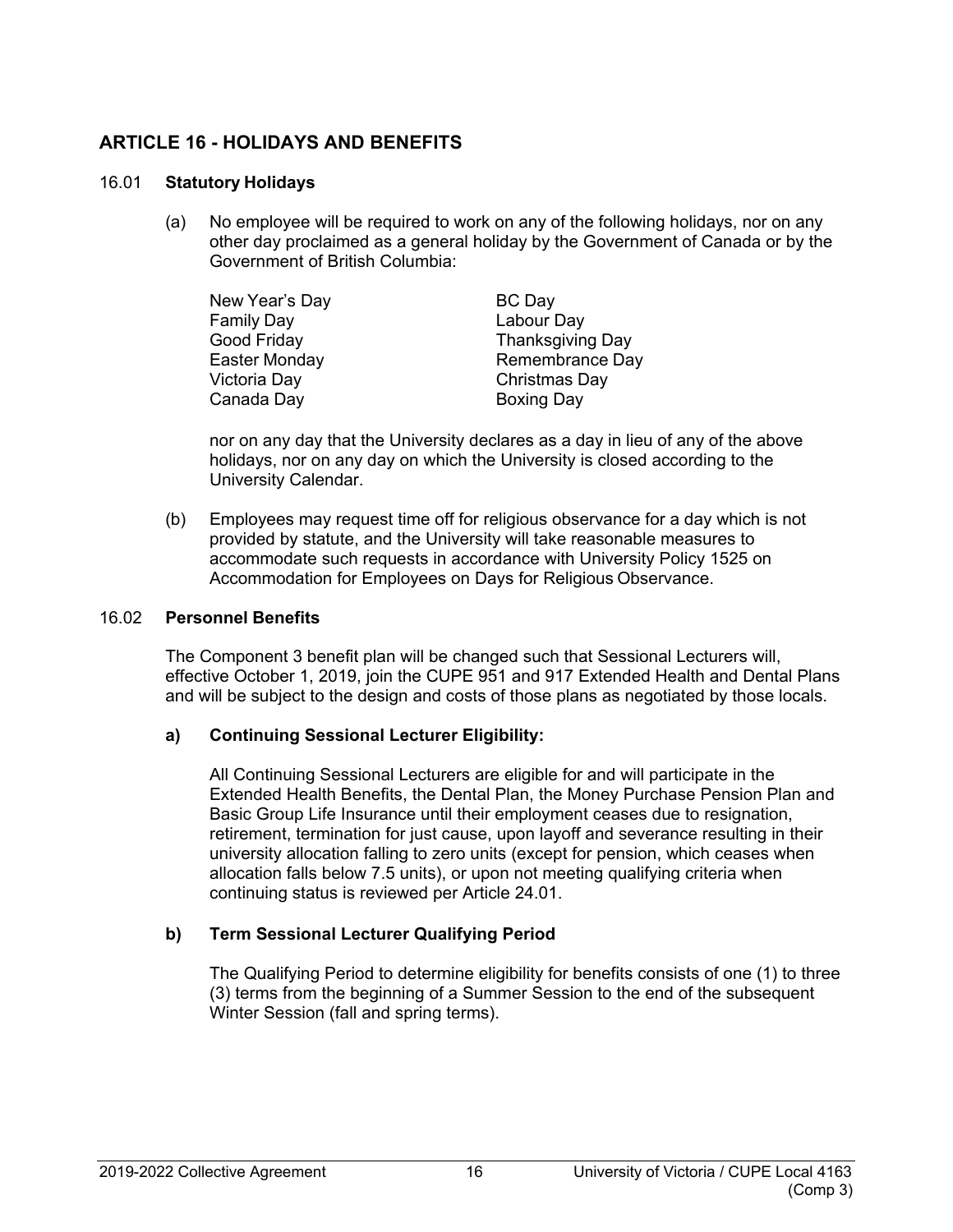## **c) Term Sessional Lecturer Eligibility Period**

A Term Sessional Lecturer whose teaching load in a qualifying period is, or is revised to be, at least 7.5 units, is eligible to participate in each of the benefit plans listed below for the Winter Session (fall and spring terms) noted above and the subsequent Summer Session, subject to any additional requirements as noted. Eligibility for benefits is reassessed each September.

## **d) Participation**

Sessional Lecturer participation for all benefits, including Pension Plan, is subject to the provision that Sessional Lecturers cannot participate before the start of their appointment and eligibility. Those whose approved Recommendation for Appointment form and Application to Participate are received by Human Resources by the fifteenth of the month will participate from the start of that month; otherwise, they will participate from the first of the next month.

Term Sessional Lecturers who voluntarily choose to participate in the benefit plans must do so at the time of eligibility. Once application for participation is made and approved, with the exception of the Pension Plan, Sessional Lecturers must maintain coverage through the entire eligibility period as noted above.

## **e) Once Enrolled**

Once enrolled, Continuing Sessional Lecturers' who do not hold an appointment during some or all of the Eligibility Period or whose teaching load falls to zero units (or below 7.5 units for Term Sessional Lecturers') due to illness or injury may elect to continue enrolment through to the end of the Assignment Year and provide the University with payment of their own and the University's share for such period through either arrangement with Payroll to have such deducted from their pay, or final pay cheque from the preceding term (if applicable) or by provision of postdated personal cheques. Sessional Lecturers who choose not to enroll once eligible or who do not provide advance payment during the Summer Session or during a period of non-appointment will be considered to have opted out of all the relevant. benefit plans except the Pension Plan, and will not be eligible to participate during the two subsequent years (i.e. two full Eligibility Periods).

All benefit premium costs for eligible summer session, except Pension Plan, will be paid in advance by eligible Sessional Lecturers through postdated cheques. The University's portion of the benefit premiums for the Summer Session, if applicable, will be paid retroactively, on completion of the Sessional Lecturers' summer session appointment(s).

Exceptions to this are for those who qualify and enroll for Pension Plan benefits in the Eligibility Period noted above, and when a Sessional Lecturer is scheduled to teach a 'K' section course in which cases benefits may be maintained on the normal cost sharing basis without the need for prepayment and retroactive adjustments.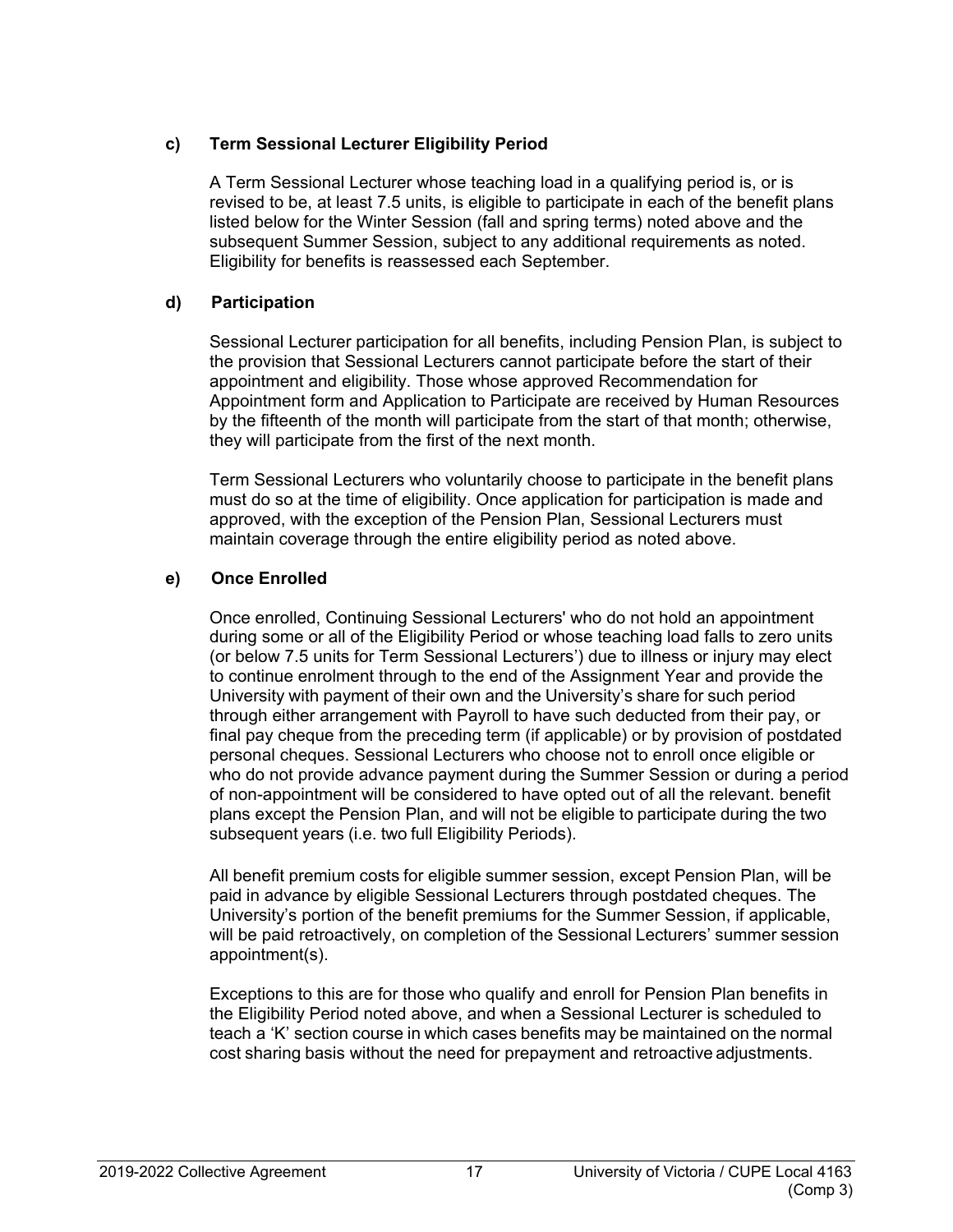## **f) Extended Health Benefits and Dental Plan**

The premiums for the Extended Health Benefits and Dental Plan depend on the extent of coverage (single, couple, or family). Premiums are set by theplan administrators. Premiums are paid seventy-five percent (75%) by the University and twenty-five percent (25%) by the Sessional Lecturer.

#### **g) Money Purchase Pension Plan**

Participation in the Money Purchase Pension Plan is subject to provisions of the Income Tax Act. Those who are already pensioners under the plan are not eligible to contribute. Participation in the Group Life Insurance is limited to active employees up to the earlier of their retirement date, or December 31st of the year in which the employee attains age seventy- one (71).

Participation in the Money Purchase Pension Plan is also subject to having completed an appointment to teach at least 7.5 units in a period of one to three terms (summer session and subsequent fall and spring) within the previous three years.

#### **h) Group Life Insurance (Basic andOptional)**

Participation in the Optional Group Life Insurance plan is subject to evidence of insurability. Optional coverage is available only after enrolment in the Basic Life Insurance Plan.

Sessional Lecturers pay the full premium for any optional coverage elected. During the term(s) in which a Sessional Lecturer holds an eligible appointment(s), the University pays the premium for the basic coverage, which provides a death benefit equal to 1.5 times (1.0 times from age 65 to end of participation) the insured earnings in the twelve months immediately preceding death. If Sessional Lecturers elect to extend the coverage beyond the appointment period, then the death benefit for the basic coverage in the extended period will be calculated as 1.5 times (1.0 times from age 65 to end of participation) the insured earnings in the twelve months immediately preceding death.

## **i) Long Term Disability**

The University provides a Long Term Disability (LTD) Plan at a maximum cost of 3.08% of basic salary.

In the event the LTD Plan benefits need to be altered in order to contain costs, the University will provide two (2) months' notice to CUPE Local 4163, and will consult with CUPE Local 4163 through the President of CUPE Local 4163. All Continuing Sessional Lecturers who are eligible under the terms of the LTD Plan will, as condition of employment, participate in the plan the first day of the month coinciding with or following the appointment to a continuing sessional position.

For further information about the LTD Plan, reference should be made to the Benefits Handbook available from the Human Resources Department.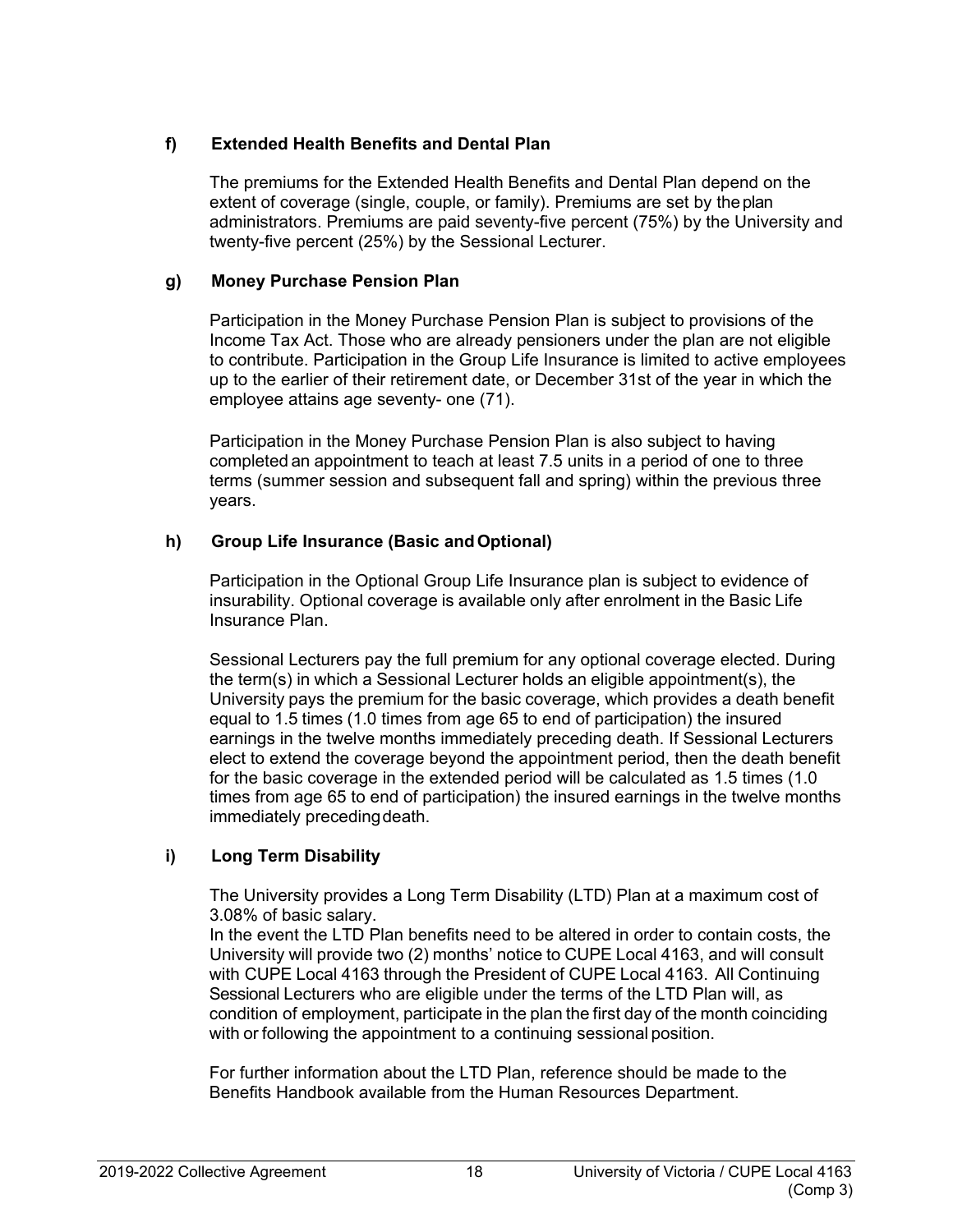#### <span id="page-24-0"></span>16.03 **Professional Development Expense Accounts**

The University shall inform Continuing Sessional Lecturers of their rights and obligations under the University's policy for Professional Development and the Central Pro-D fund. The University agrees that the policy will not be changed without consultation with the Union. The Union and the University will periodically review the guidelines and/or consider suggestions of the Joint Committee, and will make recommendations to the University to revise the guidelines covering the administration of the Central Pro-D fund.

# <span id="page-24-1"></span>**ARTICLE 17 – LEAVE**

#### <span id="page-24-2"></span>17.01 **Sick Leave**

Sessional Lecturers will be given the option, by the unit administrator, of substituting teaching assignments with a qualified instructor or making up the time where practical, so as to maintain salary when unable to attend work, on a short term basis, due to illness or injury.

When this is not possible, the University will continue its practice of continuing pay for a short-term illness as determined by the unit's budget for providing relief staff, and by the number and length of absences in a unit. It is understood that unit administrators must therefore exercise some discretion in administering the above practice.

The University and the Union agree that this practice will continue for the duration of the Collective Agreement.

#### <span id="page-24-3"></span>17.02 **Union Leaves**

(a) Short-term occasional Leaves

The parties recognize that from time to time a sessional lecturer may have to be released from regular duties to attend a union activity. Short-term occasional leaves will be granted provided the unit administrator:

- (i) receives timely notification
- (ii) is satisfied that the sessional lecturer has put arrangements in place that will ensure the absence will not have a negative effect on the adequacy of the learning experience or reduce the effectiveness of a probationary or qualifying period. When a qualified replacement is required, the Union will reimburse the unit for all of the replacement costs (salary and benefits).
- (b) Extended Leaves

Where the nature of the leave is such that it is sufficiently frequent or extensive that the sessional lecturer requires a release from a teaching assignment the Union will:

(i) provide a minimum of sixty (60) days notice to the unit administrator with a copy to Human Resources,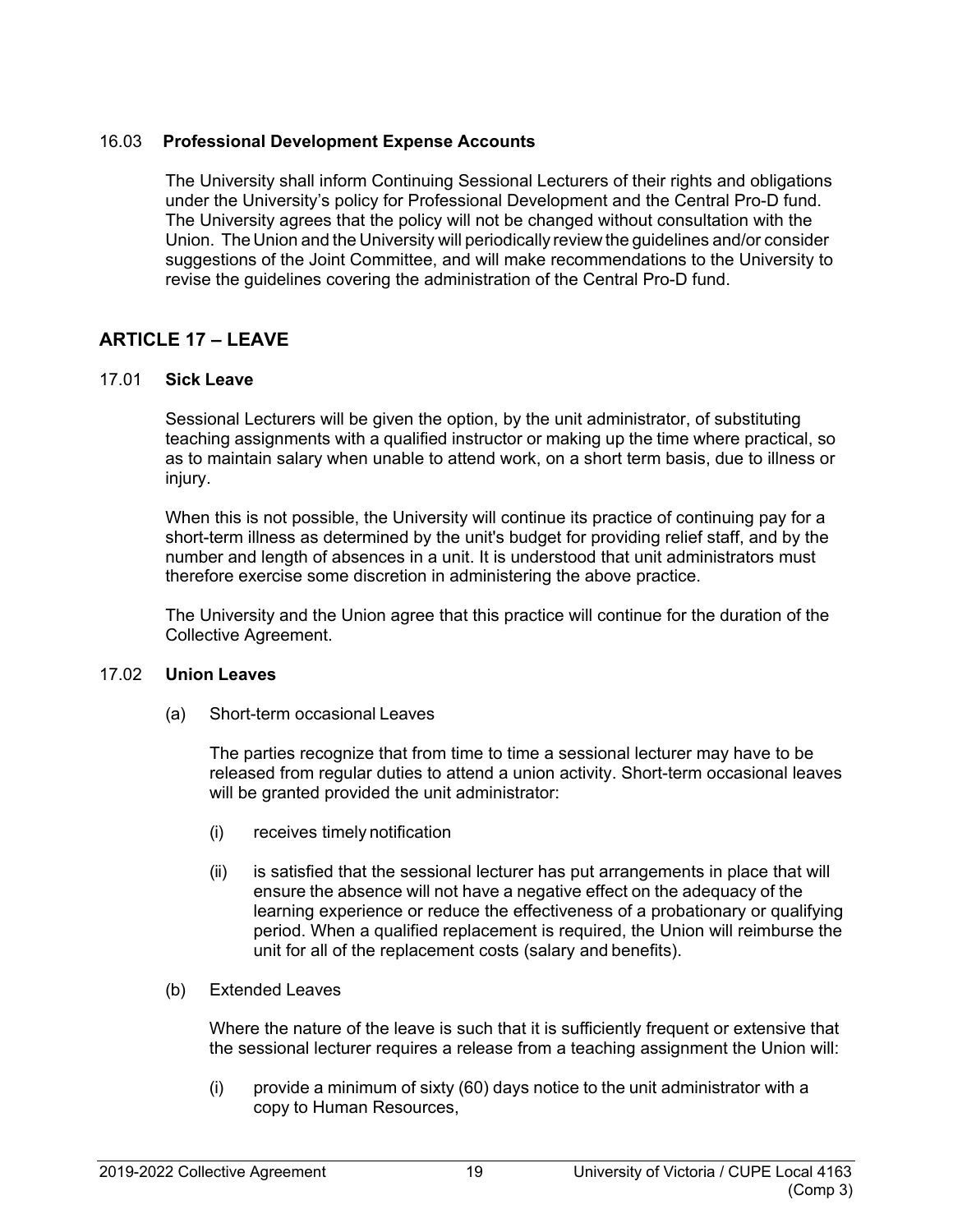(ii) ensure that the leave request will be for a minimum of one complete teaching assignment (for example, one section of a course for one term) and in additional increments of not less than one complete assignment.

On receipt of the leave request, the unit administrator will take reasonable steps to find a suitable replacement. This may require that the vacancy be filled without posting. Where a qualified replacement is found, the Union will reimburse the unit for all of the replacement costs incurred (salary and benefits). The sessional lecturer replacing the sessional lecturer on leave shall be entitled to salary and benefits as provided for in this agreement.

The University will provide, only to the sessional lecturer on leave, the benefits of Articles 13, 16 and 23 (salary, benefits, job security and status) under this agreement as if he or she had completed the teaching assignment(s). In no case shall the union leave provide an additional salary or benefit improvement under this agreement other than what that sessional lecturer would have accrued if he or she had taught the assignment(s). The granting of an extended leave should not act to so as to reduce a probationary or qualifying period.

#### <span id="page-25-0"></span>17.03 **Leave for Court Appearances**

- (a) Employees who are required by law to serve as jurors or witnesses in any court will be granted leave of absence without loss of pay for this purpose.
- (b) In cases where an employee's private affairs have occasioned a court action, any leave of absence will be without pay.

#### <span id="page-25-1"></span>17.04 **Pregnancy/Parental Leave**

- (a) Employees are entitled to Pregnancy and Parental (including Adoption) Leave as specified in this Collective Agreement and under the Employment Standards Act of British Columbia (RSBC 1996 c.113), as amended from time to time.
- (b) Upon return from leave, employees will be placed in their original positions or, if such placement is not possible, in a comparable placement. It is understood that any such placement is not intended to create employment for which the employee would not have otherwise been eligible under Article 13.

#### Pregnancy Leave

- (c) Employees who have given birth to a child are entitled to 17 consecutive weeks of pregnancy leave without pay.
- (d) Further pregnancy leave without pay, of up to 6 consecutive weeks, will be granted where the employee is unable to return to work for reasons related to the birth, as certified by a medical practitioner.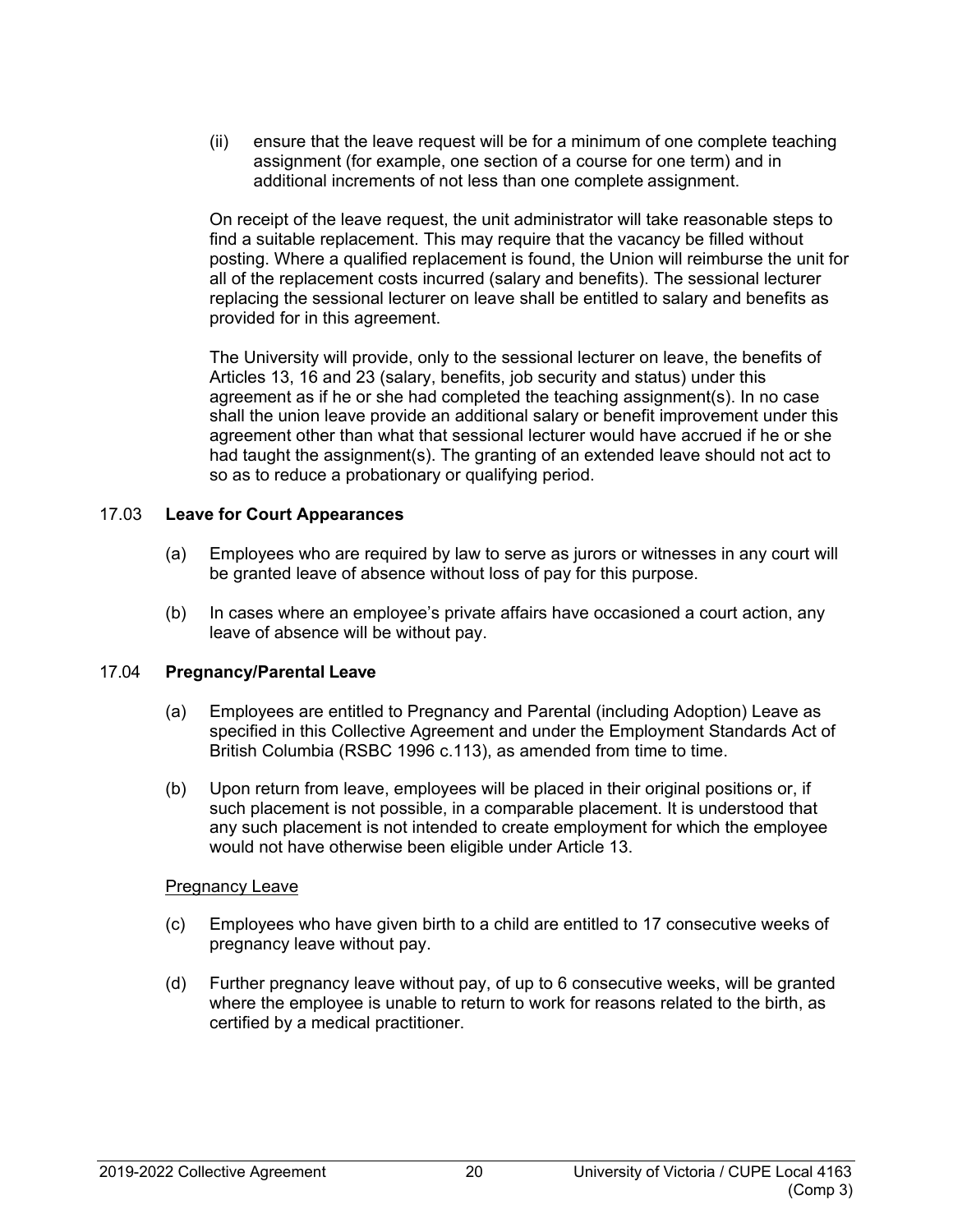#### Parental (including Adoption) Leave

- (e) Employees who meet the requirements of one of the following categories are entitled to parental leave without pay as outlined below:
- (f) (i) An employee who has given birth to a child is entitled to either thirty-five  $(35)$ consecutive weeks of standard parental leave without pay or sixty-one (61) consecutive weeks of extended parental leave without pay if pregnancy leave is taken. If pregnancy leave is not taken, an employee is entitled to either thirty-seven (37) consecutive weeks of standard parental leave without pay or sixty-three (63) consecutive weeks of extended parental leave without pay.
	- (ii) The total pregnancy and parental leave taken must not exceed seventy-eight (78) weeks unless further leave is granted under the provisions of Article 17.04 (d) and/or 17.04 (i).

Where a member is eligible for the Employment Insurance (EI) Parental Sharing Benefit, the duration of the parental leave available under this article is extended by:

- i) five (5) weeks where the member has elected to receive the standard parental benefit of 35 weeks, such that the total parental leave is extended to 40 weeks; or
- ii) eight (8) weeks where the member has elected to receive the extended parental benefit of 61 weeks, such that the total parental leave is extended to 69 weeks.
- (g) A co-parent of a child, or another person who is recognized by the child's birthing parent as their life partner, and who will act as a parent in relation to the child, is entitled to thirty-seven (37) consecutive weeks of unpaid leave for standard parental leave or sixty-three (63) for extended parental leave.
- (h) An employee who is the adoptive parent of a child is entitled to thirty-seven (37) consecutive weeks of unpaid leave for standard parental leave or sixty-three (63) for extended parental leave.
- (i) Further parental leave without pay, of up to 5 additional weeks, will be granted where the child is certified, by a medical practitioner or the agency which placed the child, to be suffering from a physical, psychological or emotional condition.

## <span id="page-26-0"></span>17.05 **Continuing Sessional Lecturer Pregnancy/Parental Leave SupplementaryBenefit**

Effective May 1, 2013, Continuing Sessional Lecturers excluding Continuing Sessional Lecturers who are either on layoff or leave of absence without pay, unless that leave of absence is for medical reasons associated with the pregnancy, are entitled to receive up to eighteen (18) weeks of Supplementary Benefit, provided they have applied for and are eligible to receive at least eighteen (18) weeks of Employment Insurance maternity or parental benefits. The Supplementary Benefit will be paid as follows: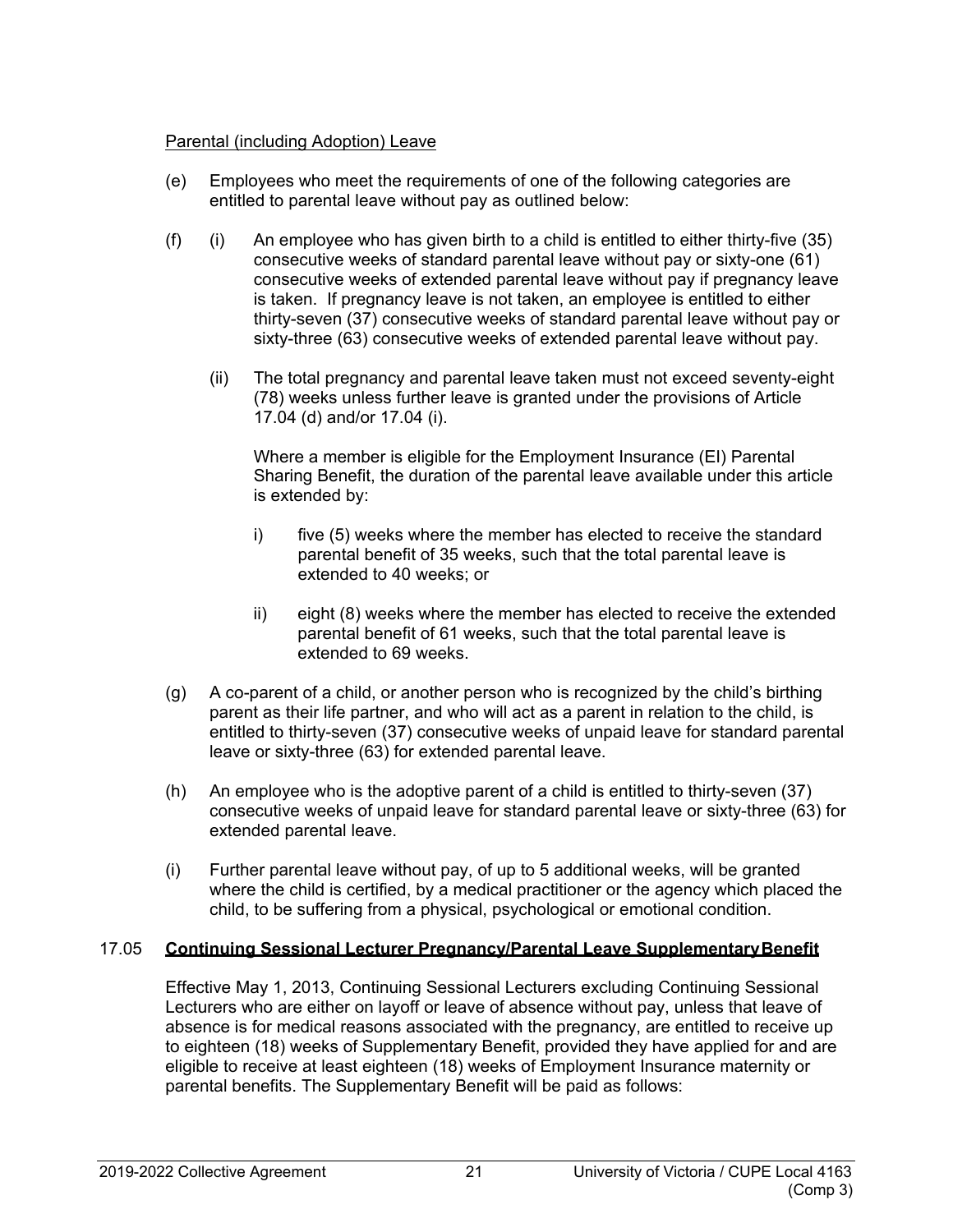- (a) Where an employee is required to serve a one-week waiting period forEmployment Insurance maternity or parental benefits, the University will pay ninety-five percent (95%) of the employee's normal basic earnings for the first one (1) week. For the last week of parental leave, regardless of the length of parental leave chosen, the employee will receive from the University the equivalent of one week at 55% of average weekly EI insurable earnings to reflect the one-week reduction in the EI benefit waiting period.
	- (i) During the next seventeen (17) weeks of maternity or parental leave, the employee will receive from the University a salary payment equal to the difference between ninety-five percent (95%) of the employee's normal basic earnings and the amount of Employment Insurance maternity or parental benefits which the employee is receiving or;
	- (ii) Provided the employee otherwise meets the eligibility requirements for Employment Insurance maternity or parental benefits set out in the preamble of Article 17.10, the amount of Employment Insurance maternity or parental benefits which the employee would have received if the employee had not been disqualified from receiving or continuing to receive such benefits for one of the reasons listed in Article 17.11.
- 17.05 (b) Where a one-week waiting period for Employment Insurance maternity or parental benefits is not required, the University will pay the employee, for up to eighteen (18) weeks, a salary payment equal to the difference between ninety-five percent (95%) of the employee's normal basic earnings and the amount of Employment Insurance maternity or parental benefits which the employee is receiving or;
	- (i) Provided the employee otherwise meets the eligibility requirements for Employment Insurance maternity or parental benefits set out in the preamble of Article 17.10, the amount of Employment Insurance maternity or parental benefits which the employee would have received if the employee had not been disqualified from receiving or continuing to receive such benefits for one of the reasons listed in Article 17.11.
	- (c) If both parents of a child are regular employees who are eligible for the Supplementary Benefit under this Article, then either parent may apply for the Supplementary Benefit in its entirety, or the Supplementary Benefit may be divided between them. In no case will the Supplementary Benefit be paid for a period or combined period in excess of eighteen (18) weeks.

## <span id="page-27-0"></span>17.06 **Continuing Sessional Lecturer Pregnancy/Parental Leave – OtherConditions**

(a) (i) Employees are required to contribute their share of the cost of the Personnel Benefits Programs in which they are enrolled while they are in receipt of Supplementary Benefits and the University will continue to contribute its share of the cost of the programs.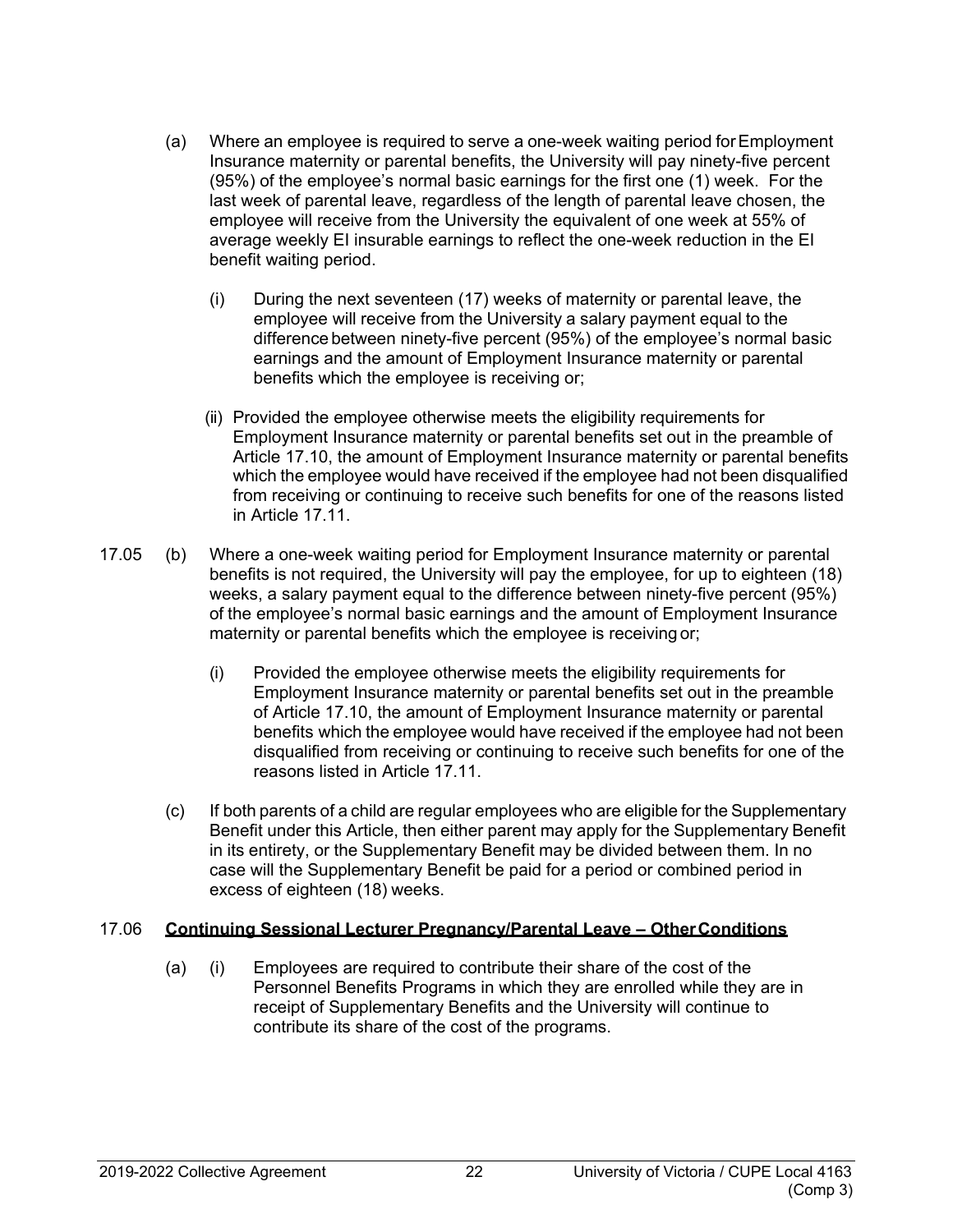- (ii) If an employee is not eligible to receive Supplementary Benefits, or once Supplementary Benefits have been exhausted, or during any period of maternity or parental leave without pay, the University will continue to contribute its share of the cost to the Personnel Benefits Programs unless the employee elects in writing not to continue to pay the employee's share.
- (b) Applications for further leave without pay, special leave or sick leave, prior to or after the maternity or parental leave periods identified above, may be made in accordance with Article 17 as appropriate.
- (c) Employees who return to work from a period of maternity or parental leave will be returned to their original position without loss of rights or benefits. Where it is not possible to return an employee to their original position, following consultation with the Union, the employee will be placed in a comparable position without loss of rights or benefits.
- (d) Supplementary Benefits will be paid when eligible employees provide proof that they are receiving Employment Insurance maternity or parental benefits or that they are disqualified from receiving or continuing to receive such benefits either because they have worked an insufficient number of insurable weeks, or because such benefits have been exhausted, or because they are now in the waiting period for such benefits.
- (e) Such proof will not be made available by Employment Insurance until after the leave has commenced and hence the Supplementary Benefit payments will be retroactive.
- (f) Should the level of Employment Insurance maternity and parental benefits be reduced from the level of such benefits in effect as at April 1, 1995, the SupplementaryBenefit paid to an employee under Article 17.05 will be reduced accordingly.

#### <span id="page-28-0"></span>17.07 **Compassionate and Emergency Leave**

(a) Compassionate Leave

Employees requiring compassionate leave will, on request, be granted up to seven (7) calendar days' leave without loss of pay in case of death of a close family member or individual permanently residing in the employee's household. Where extensive traveling time is required up to three (3) additional calendar days will be granted on request. Compassionate leave without loss of pay will be granted by a chair/director under other reasonable circumstances.

If longer leave is required the chair/director will, subject to operational requirements, grant leave without pay for up to one (1) academic year without loss of unit calculation. Compassionate leave without loss of pay may be granted by a chair/director under other reasonable circumstances (e.g. to attend to a family member or close personal friend who has suffered a life threatening injury or illness).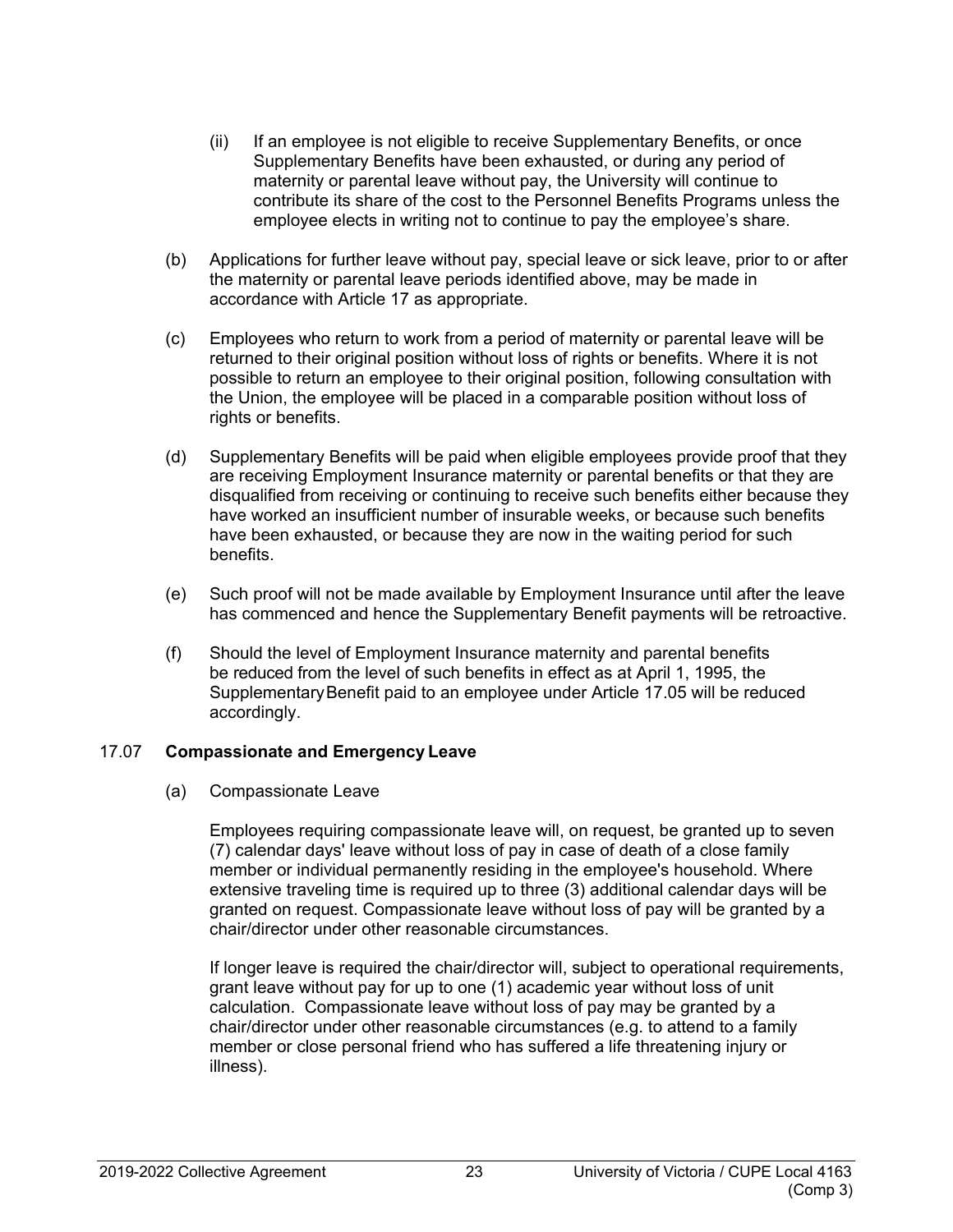## (b) Emergency Leave

Short term leaves of absence will be granted without loss of pay for a serious household or domestic emergency (including any unscheduled medical emergency involving a dependent) in order for the employee to respond to the emergency.

(c) Scheduling

To provide compassionate or emergency leave without placing an additional financial obligation on the academic unit it is understood that the employee will take reasonable steps to ensure that student learning is not compromised; these steps may include providing advice to the chair /director so that he or she may coordinate other adjustments as necessary.

## <span id="page-29-0"></span>17.08 **Personal Leave of Absence**

- (a) Continuing Sessional Lectures may, no later than October 1st, request in writing from the Unit Administrator a leave of absence from their Unit Allocation obligations for a period of up to three consecutive academic terms beginning no earlier than May 1st of the following calendar year. Requests for leave will be considered in light of academic unit operational needs, will be responded to no later than January 31st and will not be unreasonably denied.
- (b) Employees who are on approved personal leave of absence may elect to maintain benefits coverage while on leave by providing post dated cheques to the Benefits Office no later than one month prior to the start of such leave in order to cover off both the employer and employee portions of the benefit premiums.
- (c) Provided they fulfill their obligations under the Collective Agreement and make known to their Unit Administrator appropriate contact information for such purpose, they will retain their Unit Allocation upon return from leave and will be deemed to have accrued seniority for the purposes of layoff. They will not accrue units during the period of the leave towards the next calculations of University and Unit Allocation.

# <span id="page-29-1"></span>**ARTICLE 18 – HEALTH AND SAFETY**

# <span id="page-29-2"></span>18.01 **Cooperation on Safety**

The University and Union will cooperate in the establishment and improvement of safety rules and practices which will afford adequate protection to employees engaged in hazardous areas.

# <span id="page-29-3"></span>18.02 **Safety Committee**

It is agreed that employees will have a representative on any departmental or Building Safety Committee where members of the bargaining unit are employed. The Union will have the right to have representation on any University committee which includes employee representatives and which deals with health and safety matters affecting members of the bargaining unit.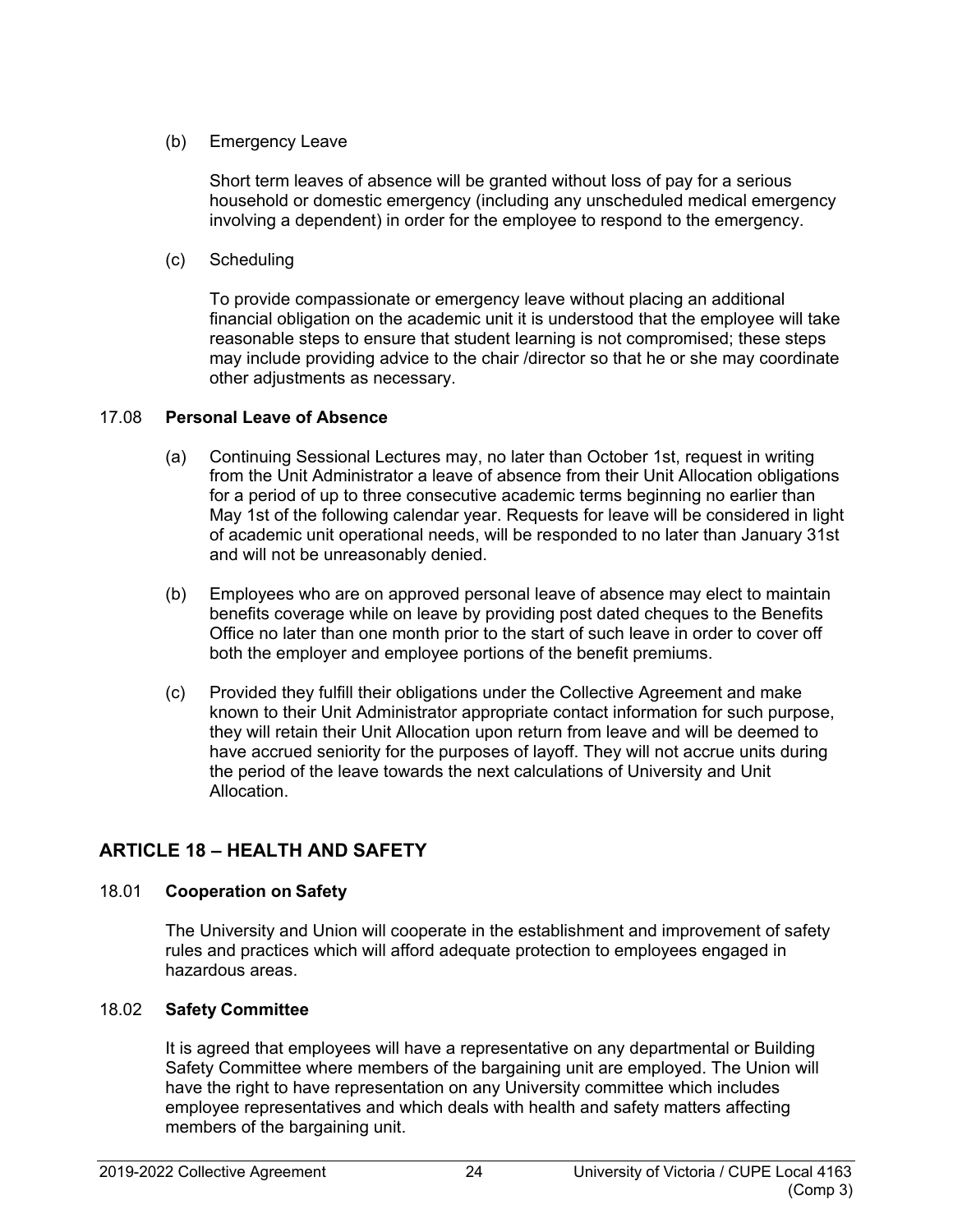#### <span id="page-30-0"></span>18.03 **Proper Training**

- (a) No employee will be required to work on any job or operate any piece of equipment until he/she has received proper training and instruction. Such safety training and instruction will be scheduled as time worked.
- (b) The University will provide First Aid coverage in accordance with Workers' Compensation Board regulations. Employees will be informed of the procedures for obtaining emergency first aid.

## <span id="page-30-1"></span>18.04 **Protective Clothing and Equipment**

The University will provide all necessary protective devices, clothing, or equipment to the employee to ensure a safe work environment, according to Workers' Compensation Board regulations. An employee who refuses to use or wear such devices or who fails to follow health and safety procedures will be subject to disciplinary procedures. The regulations with respect to the right to refuse unsafe work will be posted on the Internet, and copies will be provided to employees on request.

## <span id="page-30-2"></span>18.05 **Work Hazards**

The University will advise employees of hazards known to the University and associated with the work of the employee. Likewise, the employee will have the duty to make reasonable efforts to be informed of hazards known to the University and associated with the employee's work, and to report to the Supervisor the absence of or any defect in any protective devices, clothing or equipment, or of any hazard associated with the workplace of which he/she is aware. If prompt action does not ensue, the employee will inform the Department/Building Safety Committee through the Department Head.

## <span id="page-30-3"></span>18.06 **Investigation of Work Situations**

Employees who believe their work situation is unsafe will immediately notify their supervisor. The supervisor will immediately notify the Director of Occupational Health Safety and Environment and the Associate Vice President, Human Resources. The employees may refuse to work in the situation until the safety problem has been corrected by the University, or until an investigation has determined that the situation is safe. Any investigation will be initiated by the Associate Vice President, Human Resources and conducted by a committee of two (2) Union and two (2) University appointees. If it is the unanimous opinion of the investigating committee members that the work situation is safe, the employees will return to their normal work duties. Employees may be assigned alternate work during the investigation*.*

# <span id="page-30-4"></span>18.07 **Transportation of Accident Victims**

Transportation to a physician or hospital for employees requiring medical care as a result of a work-place injury or occupational disease*,* while employed by the University and at work, will be at the expense of the University.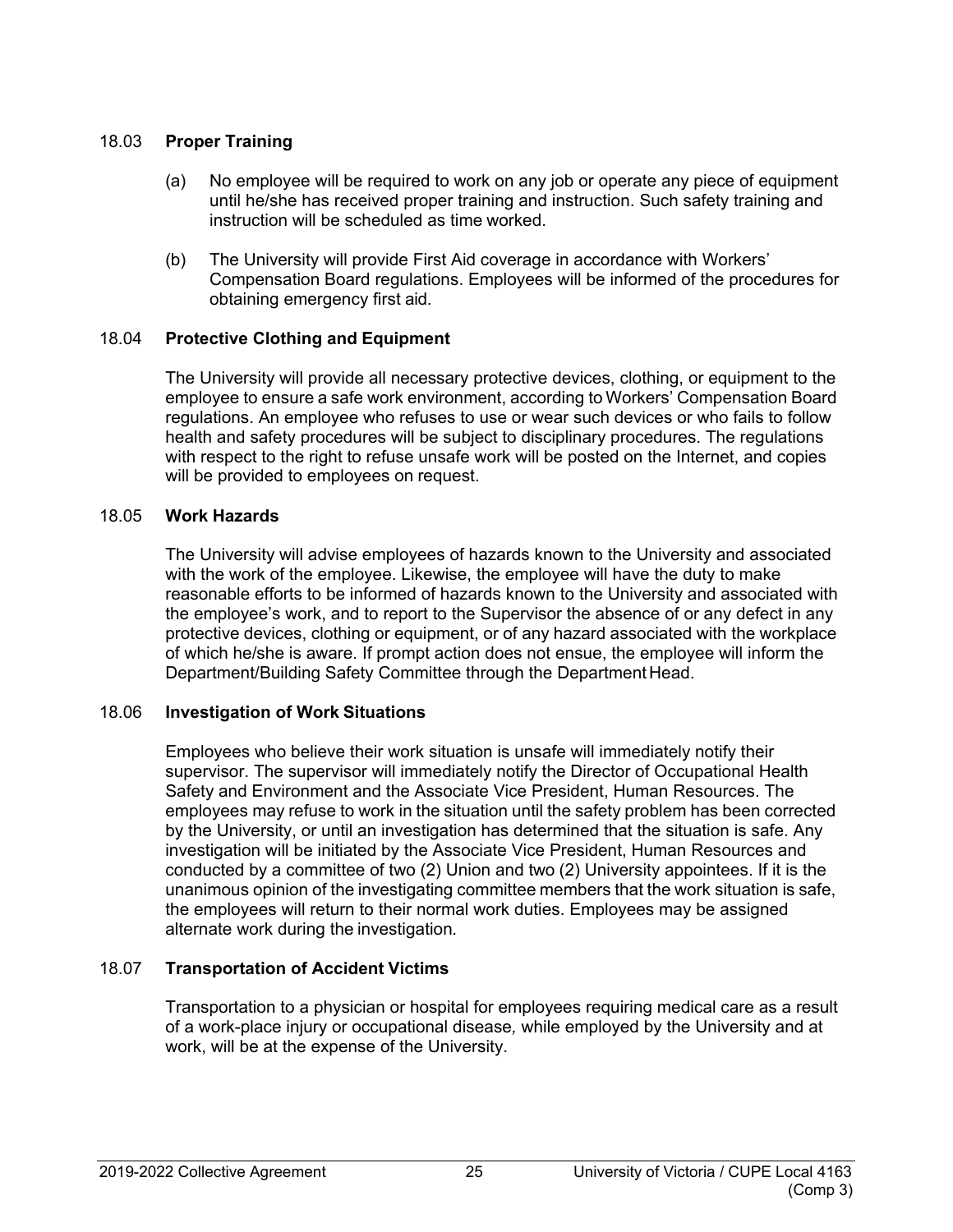# <span id="page-31-0"></span>**ARTICLE 19 – GENERAL CONDITIONS**

## <span id="page-31-1"></span>19.01 **Facilities and Resources**

Where applicable and consistent with the facilities available to departments, the University will provide sessional lecturers who teach on the University campus an appropriate place for holding consultations with their students. The University will provide the required equipment, supplies, academic text(s) and facilities that, in the judgement of the University, are necessary for the performance of the employee's duties. Such facilities will include, when the work is located on the University campus, access to an existing University phone and computing systems for work related use.

## <span id="page-31-2"></span>19.02 **Mailbox**

The University will ensure that each on-campus employee will have access to a general mailbox located within the department of their employment.

## <span id="page-31-3"></span>19.03 **Record of Employment**

At the conclusion of the appointment period, the University will provide a record of employment consisting of inclusive dates of appointment(s) and classification(s) if requested by the employee.

# <span id="page-31-4"></span>**ARTICLE 20 – CORRESPONDENCE**

## <span id="page-31-5"></span>20.01 **Procedures**

All correspondence between the parties, arising out of this Agreement or incidental thereto, will pass to and from the Associate Vice President, Human Resources of the University or their designates and the Business Manager of the Union or their designates. When designates correspond, copies of such correspondence will be sent to the Associate Vice President, Human Resources of the University and to the Secretary of the Union.

# <span id="page-31-6"></span>20.02 **Non-Binding Communications**

Section 21.01 will not preclude communication between officials of the University and officials of the Union. However, neither the University nor the Union will be bound to positions not set out in correspondence according to Section 21.01.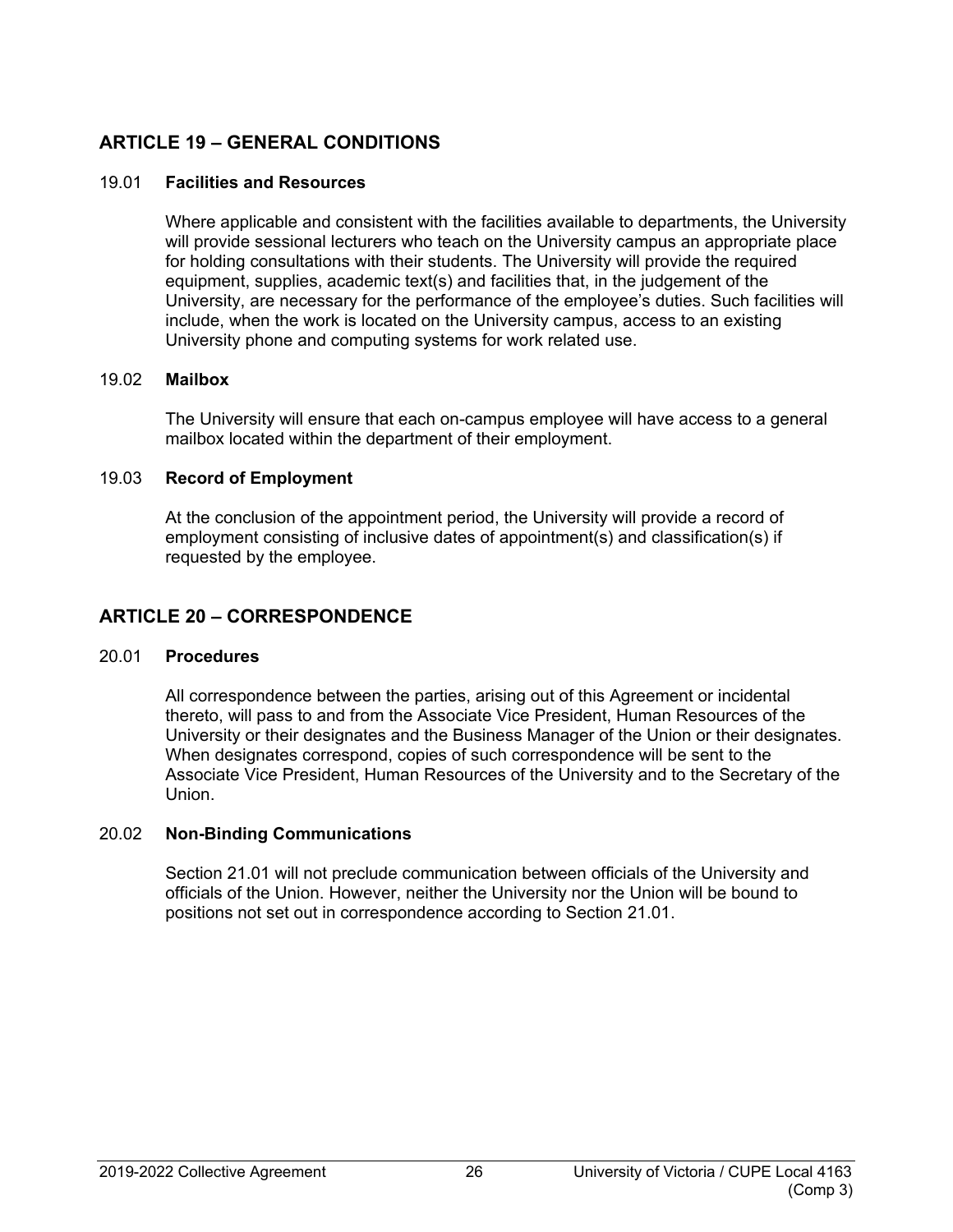# <span id="page-32-0"></span>**ARTICLE 21 – EMPLOYEE RECORDS AND PERFORMANCE REVIEWS**

## <span id="page-32-1"></span>21.01 **Employee Files**

- (a) An employment file for each appointed employee will be maintained in each Department, School, or Faculty where a member of the bargaining unit is employed, and in a central personnel file in the Human Resources department. The employment file will be separate from any file on the academic record of the employee as a student. The Department employment file will include applications for positions, and performance reviews. Both the Department and Human Resources files will include any written records of discipline (including the employee's response, if any), and any correspondence with the employee or other documents relating to the employment relationship.
- (b) An employee will have the right to inspect their employment files in either the Department and/or Human Resources upon three (3) working days written notice to the Department Chair and/or the Associate Vice President, Human Resources (or designates). At the request of the employee, copies of any material in the employee's file will be provided at the employee's expense. In addition, the employee will have the right to respond to any document contained therein. Such reply will become part of the employee's file.

## <span id="page-32-2"></span>21.02 **Performance Appraisals**

- (a) Performance appraisals may be done in each unit in accordance with the procedures for that unit. In the case of Sessional Lecturers teaching more than one course per year, appraisals should rely on a variety of sources, including, but not limited only to student evaluation forms.
- (b) The purpose of performance appraisals will be to recognize employees' abilities in meeting job objectives and to assist them in performing job responsibilities.
- (c) Performance appraisals will not be used to discipline. Where it is necessary to implement disciplinary action in response to performance problems, this will be done in accordance with Article 8.

# <span id="page-32-3"></span>**ARTICLE 22 – INDEMNITY**

- (a) The University indemnifies employees against legal actions brought by third parties in accordance with Policy 5770 (Defence, Indemnity and Liability Insurance), which is accessible on the internet.
- (b) The University will notify the Union in advance of any changes to the above policy.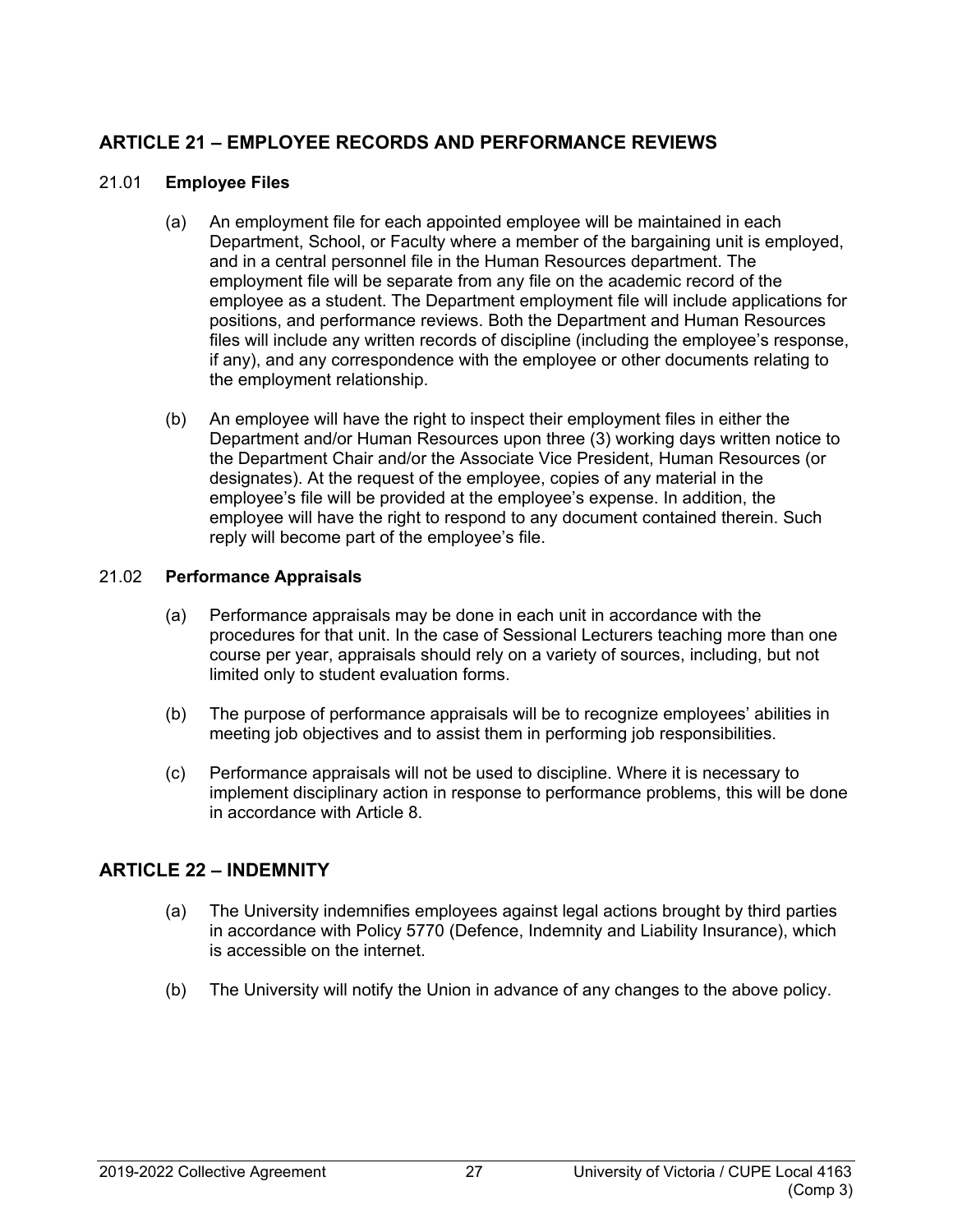# <span id="page-33-0"></span>**ARTICLE 23 – WAGES, DEDUCTIONS AND REIMBURSEMENTS**

## <span id="page-33-1"></span>23.01 **Schedules**

Excepting those circumstances noted in this Collective Agreement, all employees will be paid in accordance with the wage schedules set out in Schedule 1 (for Sessional Lecturers) and Schedule 2 (for Music Performance Instructors). Pay will be by way of deposit to the credit of an employee's account in a savings institution identified by the employee.

#### <span id="page-33-2"></span>23.02 **Stipends**

The following stipends will be paid when an administrator requests and a sessional accepts the following assignments:

- (a) Directed Studies \$350.00 per 1.5 unit credit per student
- (b) Course Challenges \$350.00 per course challenge

## **Distance Education – Stipend**

When University credit courses are offered off campus and when the required enrolment for these courses is not met, the University has the option of offering this work to the sessional lecturer at \$350.00 per student, rather than cancel the course.

#### <span id="page-33-3"></span>23.03 **Pay Step Movement**

Step increases are in recognition of added teaching experience and will occur on September 1<sup>st</sup> after having taught at least 1.5 units, or MPI equivalent, in the preceding year.

#### <span id="page-33-4"></span>23.04 **Deductions**

The University will not make deductions from the salary unless authorized by statute, court order, arbitration order, this Agreement, or by agreement between the University and the employee.

## <span id="page-33-5"></span>23.05 **Reimbursement for Use of Personal Vehicle on UniversityBusiness**

The University provides reimbursement to employees who have been authorized to use their personal vehicle for University business in accordance with Policies 5700 (Automobile Insurance) and 5800 (Travel Policy), which are accessible on the Internet.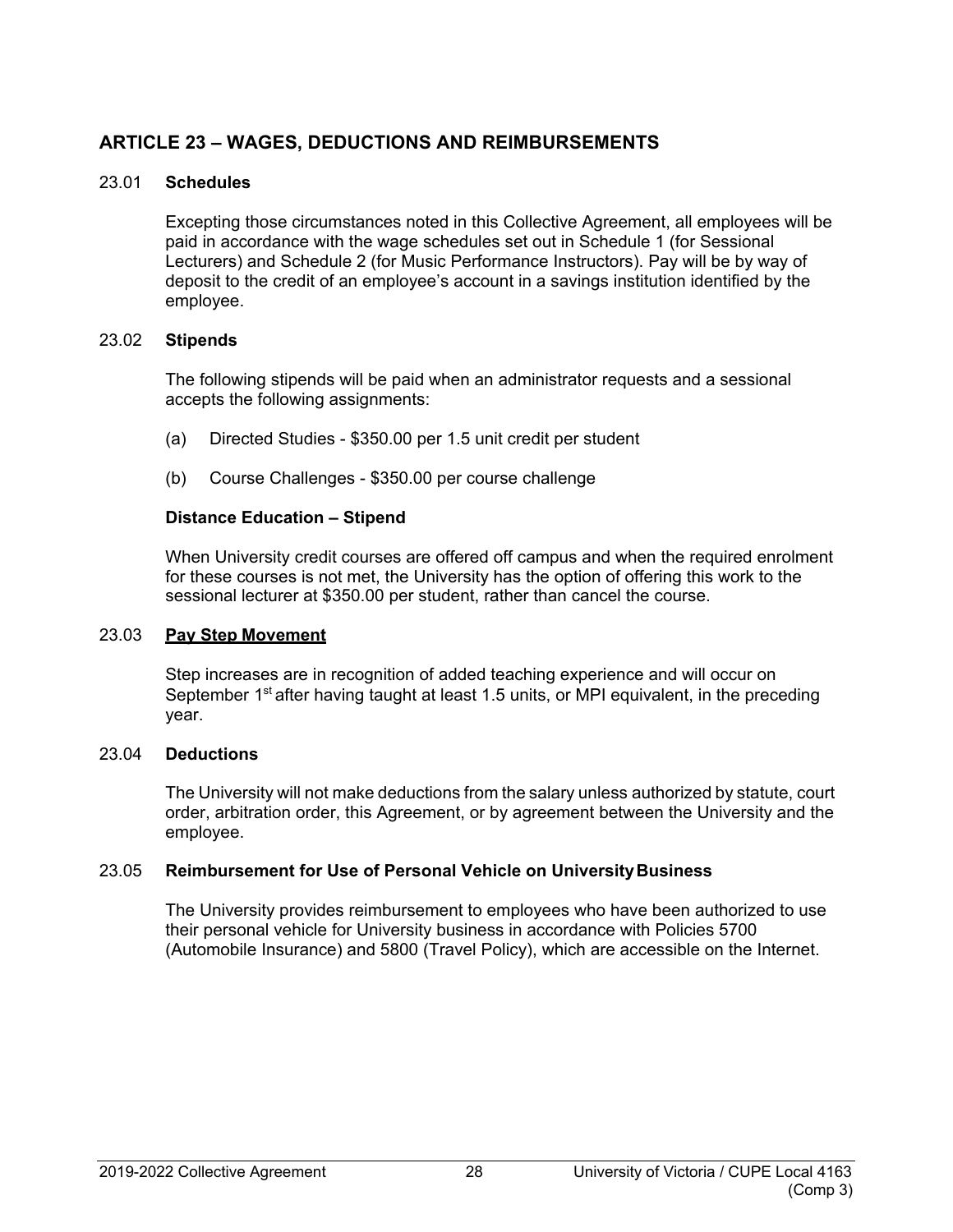# <span id="page-34-0"></span>**ARTICLE 24 - CONTINUING SESSIONAL LECTURERS**

## <span id="page-34-1"></span>24.01 **Definitions**

- (a) Continuing Sessional Lecturer Status
	- (i) Excepting appointments of Graduate Students under Article 13.01 (a), a Sessional Lecturer whose appointments cumulatively equal 27 units over a period of five (5) or fewer assignment years.
	- (ii) All Continuing Sessional Lecturers are so designated until the next biennial recalculation in accordance with 24.02 (a) and (c) or until their employment ceases due to resignation, retirement, termination for just cause, or upon layoff and severance resulting in University Allocation falling to zero (0) units.
	- (iii) Continuing Sessional Lecturers who are so designated and who, despite accepting all appointments under this article, do not meet the criteria, will nonetheless continue to be designated a Continuing Sessional until their employment ceases due to resignation, retirement, termination for just cause, or upon layoff and severance resulting in University Allocation falling to zero (0) units.
- (b) Assignment Year and Term

An assignment year is calculated from September 1 to August 31 of the following calendar year, and consists of three terms; the Fall term (September 1 – December 31) the Spring term (January 1 to April 30) and the Summer session (May 1 to August 31), and subject to University Calendar change.

(c) Administrator

An administrator is the unit chair, director, dean, or designate.

(d) Unit Allocation

The average number of units taught by an individual within an academic unit over the four assignment years ending with the year of calculation.

(e) University Allocation

The sum total of a Continuing Sessional Lecturer's unit allocations across the University.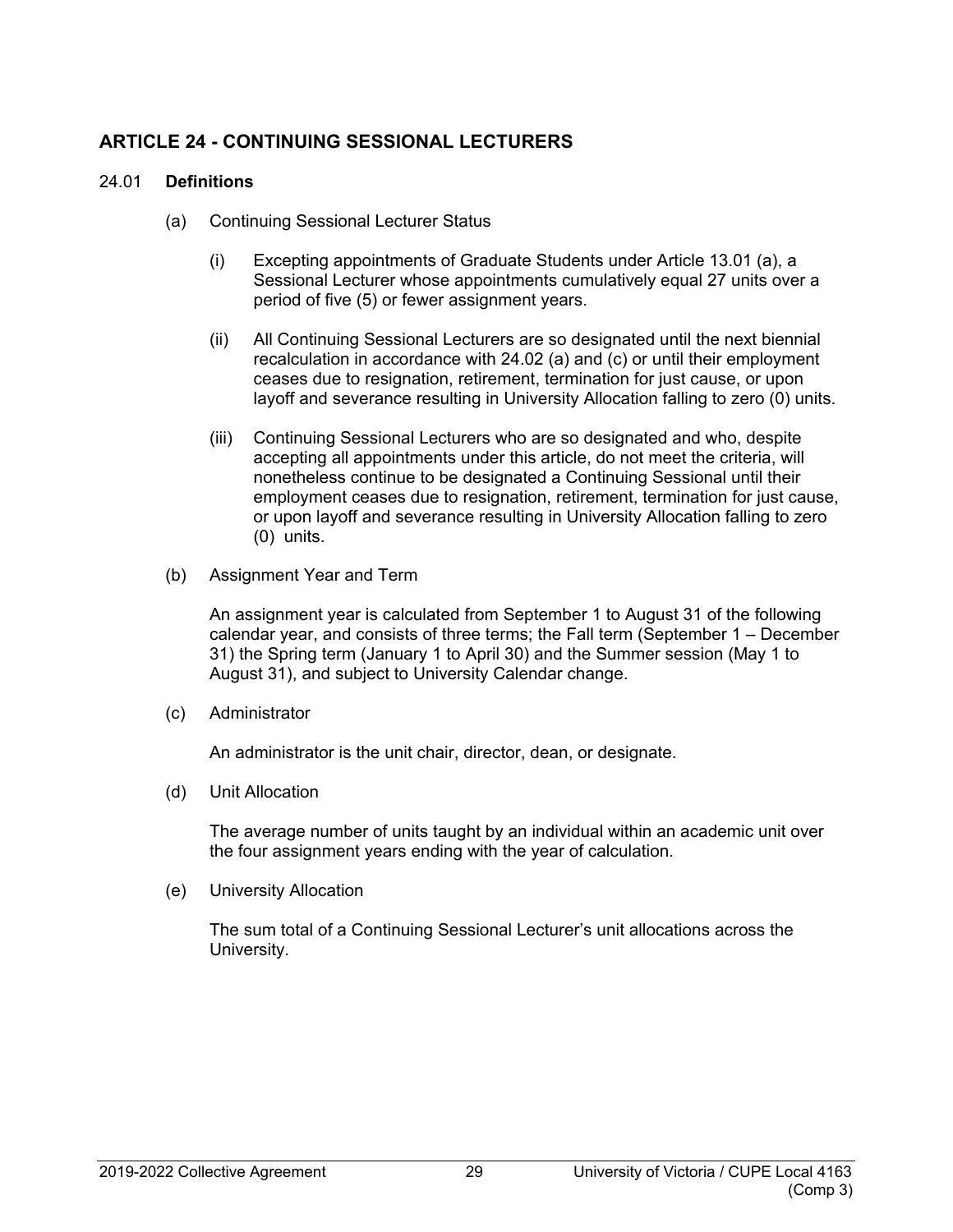## <span id="page-35-0"></span>24.02 **Calculating and Establishing Unit Allocations for Continuing Sessional Lecturers**

- (a) Unit and University Allocations for Continuing Sessionals shall be calculated biennially. In calculating the average number of units, the average will be rounded to the lower 1.5 unit increment. In calculating the average number of units, when the number of units taught in the most recent of the four (4) assignment years referred to in Article 24.01 (d) is higher than the average, the average will be rounded to the nearest 1.5 units. If the average number of units is equidistant between two 1.5 unit increments the average will be rounded up if the number of units taught in the most recent of the four (4) assignment years referred to in Article 24.01 (d) is higher than the average.
- (b) When a Continuing Sessional Lecturer has taught in more than one (1) academic unit, there will be a separate calculation for each academic unit and the Continuing Sessional Lecturer will have recall rights as specified for each unit.
- (c) Once the unit allocation and university allocation is calculated and established, these allocations will remain fixed until the next recalculation which will be done by February 15 or a date established by mutual agreement for the upcoming assignment year or except as reduced in accordance with the recall provisions of Article 24.04.

# <span id="page-35-1"></span>24.03 **Establishing Recall Rights**

- (a) Upon agreement of the unit administrator(s) and the Continuing Sessional Lecturer on a list of those courses and substantially similar courses that the Continuing Sessional Lecturer has satisfactorily taught at the University of Victoria within the five assignment years immediately prior to the commencement of this Collective Agreement, such list will constitute the courses to which the Continuing Sessional Lecturer will have recall rights as specified below.
- (b) In order that the list remain current, any courses satisfactorily taught at the University of Victoria since inception of a list will be added; likewise any courses not taught in the past five years will be deleted. The list should be updated in January. However, if this does not occur, the absence of additions or deletions of courses to the list, in of itself, will not be prejudicial to either the Continuing Sessional Lecturer or the applicable unit administrator.

## <span id="page-35-2"></span>24.04 **Recall Rights**

- (a) When it is not possible to appoint all the Continuing Sessional Lecturers in an academic unit to their academic unit allocation, the administrator will have as their primary consideration the teaching effectiveness and quality of program offered by the unit. After satisfying this primary consideration, the administrator will allocate work according to the unit seniority of the Continuing Sessional Lecturers.
- (b) Unit seniority, for the purposes of determining the lay-off and recall rights of Continuing Sessional Lecturers, will be calculated by giving the Continuing Sessional Lecturer credit of one (1) year of seniority in an academic unit for each year that s/he has taught in the academic unit and has taught a minimum of seven and one-half (7.5) units across the University during the year.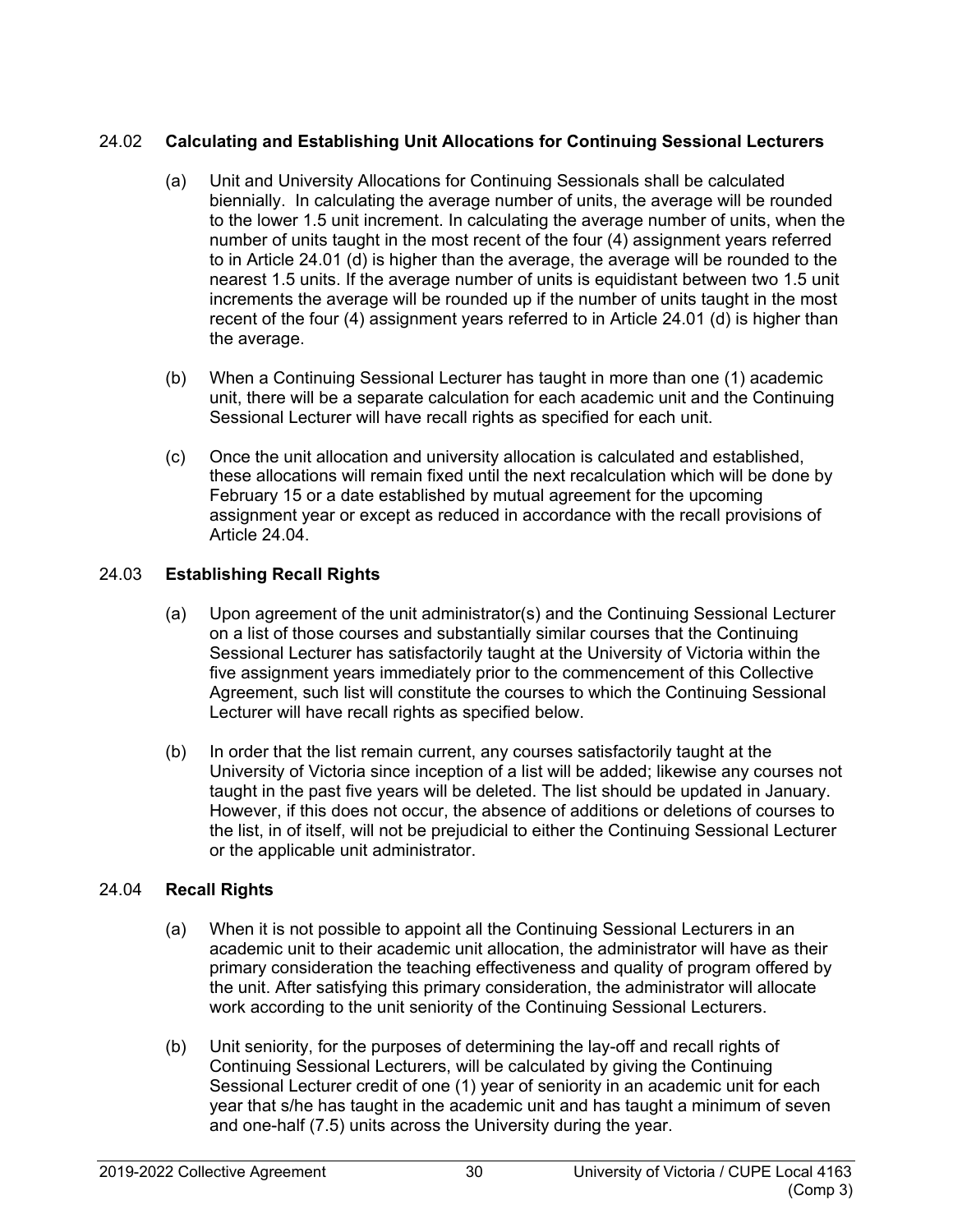- (c) After following these steps, if the administrator determines that he or she will be unable to offer the Continuing Sessional Lecturer their unit allocation during the assignment year then notice of lay-off will be served by September 1 of the current assignment year (with a copy to be provided to the Union via the University).
- (d) The Continuing Sessional Lecturer will immediately have recall rights that will apply before appointments are made under Article 13.02 and/or 13.03 to courses he or she has satisfactorily taught or substantially similar courses within any academic unit in which a reduction has occurred, to the limit of the calculated unit allocation, for five consecutive terms beginning September 1 of the current assignment year.
- (e) Any teaching assignment a Continuing Sessional Lecturer acquires through Articles 13.02 and 13.03, in a unit other than that from which they have received layoff notice, shall not extinguish their recall rights under the Collective Agreement between the parties.
- (f) When, as a result of taking action to mitigate a reduction in their unit allocation a Continuing Sessional Lecturer with recall rights acquires additional assignments in another unit equivalent to their university allocation, he or she shall not be penalized for refusing a recall.
- (g) Should the recall period expire, and should the Continuing Sessional Lecturer not be appointed to their unit allocation, then the Continuing Sessional Lecturer's unit allocations shall be reduced to the number of units the Continuing Sessional Lecturer taught in the most recent assignment year, but in no case will this exceed the original unit allocation.
- (h) In the case of Continuing Sessional Lecturers with Unit Allocations in more than one department, the unit allocation will be reduced in a department(s) only if, in the most recent assignment year, the Continuing Sessional Lecturer teaches fewer units than their university allocation. The total reduction in unit allocation will be no more than the difference between the number of units taught and the university allocation.
- (i) Where a Continuing Sessional Lecturer in Article 24.04 (h) teaches fewer units than their university allocation, and where one or more of the Continuing Sessional Lecturer's unit allocations is to be reduced, the reduction(s) will be in the department(s) where the number of units taught is fewer than the Continuing Sessional Lecturer's unit allocation.

#### <span id="page-36-0"></span>24.05 **Severance Pay**

(a) Qualifying Continuing Sessional Lecturer Eligibility for Severance

A Continuing Sessional Lecturer who is assigned fewer than their unit allocation for the assignment year, qualifies for severance pay if s/he either:

(i) has completed the recall period, and has not been reassigned the calculated unit allocation, and has submitted expressions of interest for assignments she or he is qualified to teach during the recall period, or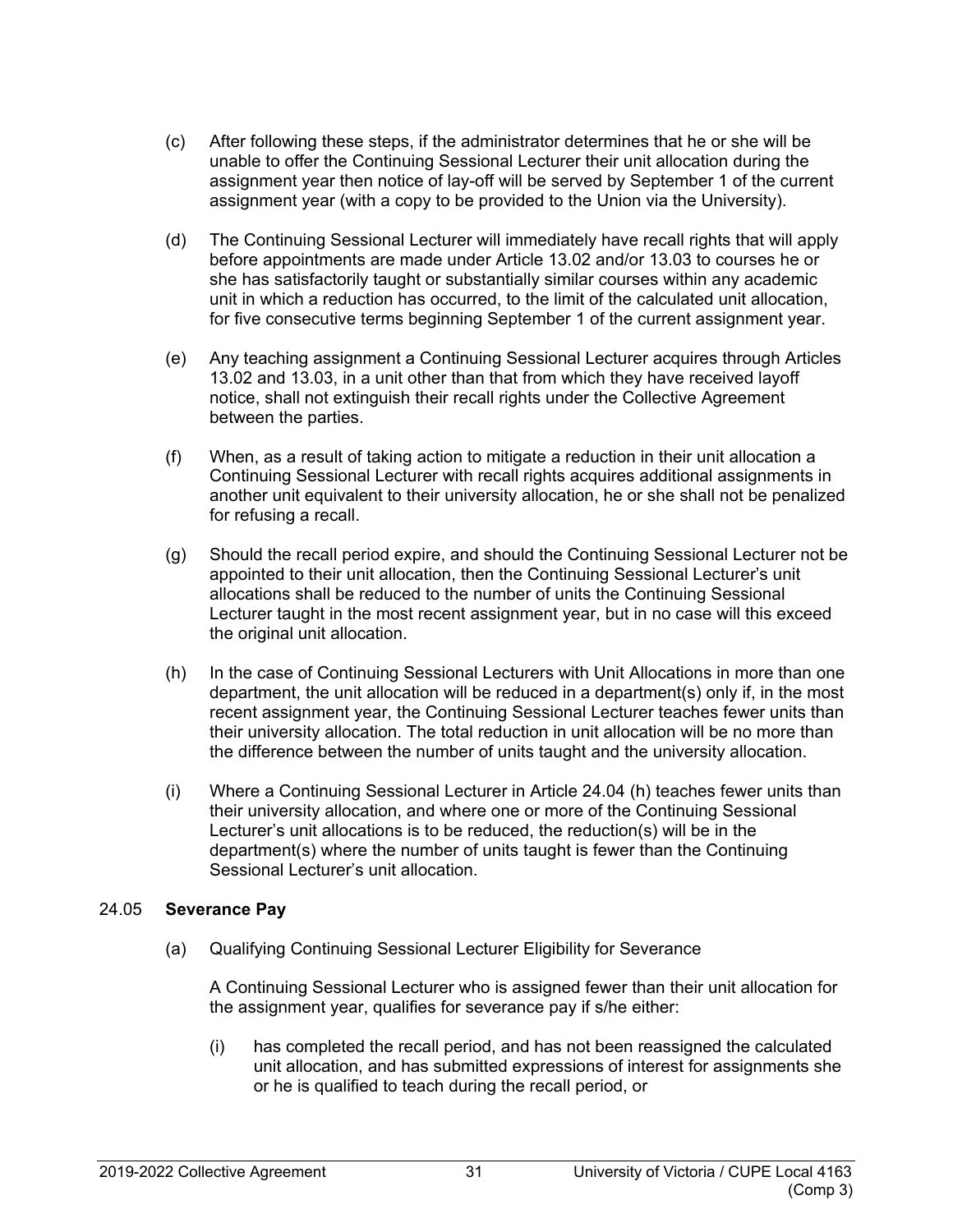- (ii) by way of written notice to the University within thirty (30) days of notice of layoff chooses to relinquish recall rights in respect of the laid-off units.
- (b) Term Sessional Lecturer Eligibility for Severance

A Term Sessional Lecturer who has satisfactorily taught the same course at least once a year for the last 4 years qualifies for severance if they were not directly appointed under 13.01 (b), have submitted expressions of interest for assignments they were qualified to teach pursuant to 13.01 (c), were not the successful applicant and were not provided by the administrator with an equivalent number of units to teach.

- (c) Severance Pay Calculation
	- (i) Severance Pay for Continuing Sessional Lecturers will be calculated at
		- for the first twelve  $(12)$  years' service one  $(1)$  month's pay for each year of service.
		- for the thirteenth (13th) and subsequent years of service  $-$  three (3) week's pay for each year of service.

the pay being the difference between the Unit Allocation and the appointed unit value during the assignment year.

Notwithstanding the above, the maximum lump sum payment will be limited to 24 month's pay. Severance pay shall be pro-rated for partial years of service. Acceptance of severance will be in lieu of recall rights for such unit value.

(ii) Severance Pay for Term Sessional Lecturers will be 5 weeks times the unit value of the course(s) to which they were not directly appointed.

## <span id="page-37-0"></span>24.06 **Graduate Students and Postdoctoral Fellows**

- (a) The parties agree that both graduate student teaching experience and job security of Continuing Sessional Lecturers are important. With this in mind, the University will provide four (4) months' notice to the Union when it anticipates a reduction of course offerings in that unit to Continuing Sessional Lecturer due to:
	- (i) an increase in the historical proportion of graduate students and postdoctoral fellows, or
	- (ii) the introduction of a new graduate program. The University commits that such change will be done in a manner that gives due consideration to the job security of Continuing Sessional Lecturers and that such change will not be made solely for the reason of any wage differential which may exist between Continuing Sessionals and Graduate and Postdoctoral Fellows.
- (b) Postdoctoral Fellows will not be given priority assignment over Continuing Sessionals for more than three (3) units per year, but may be assigned additional units prior to posting of positions under article 13.01 (b).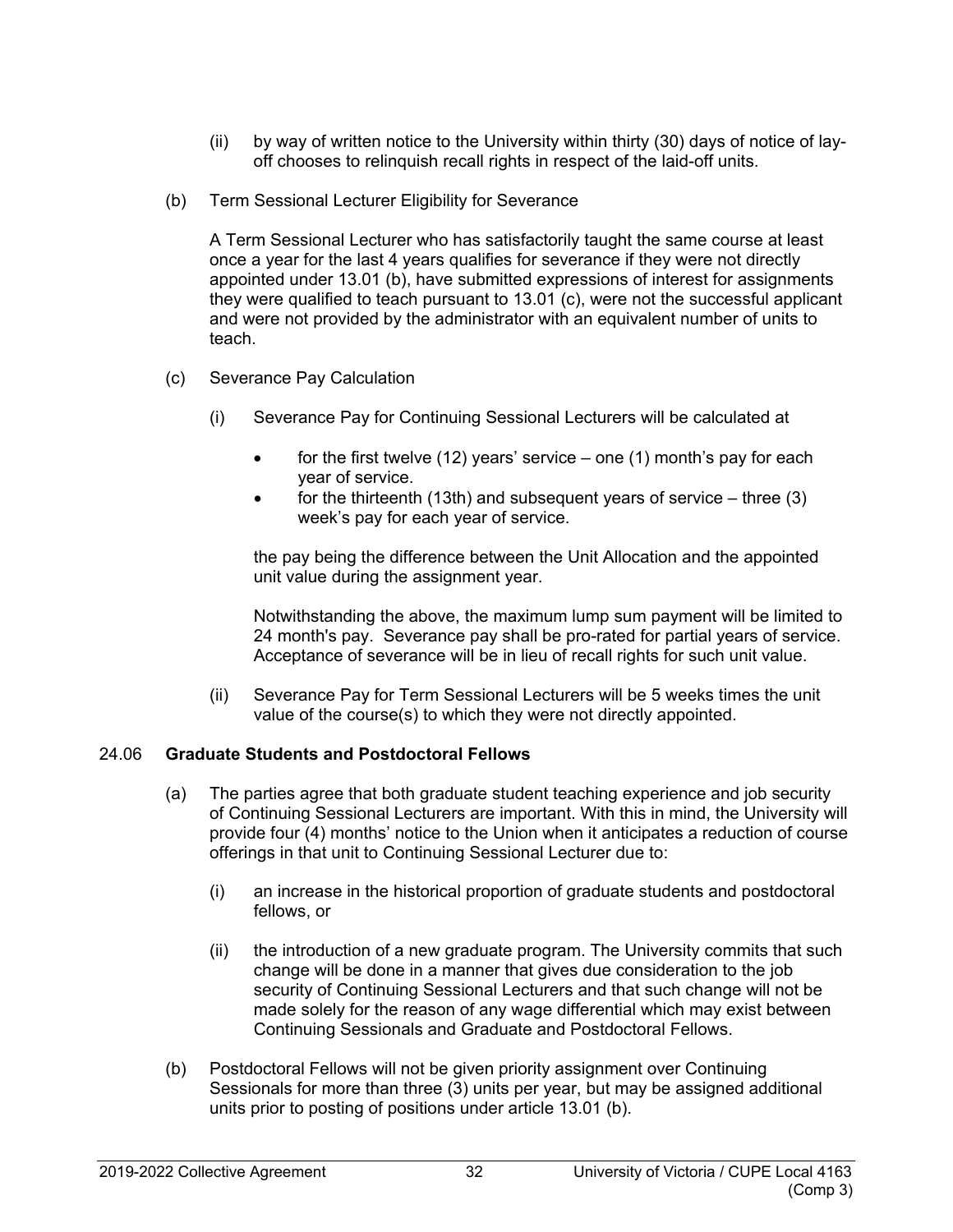# <span id="page-38-0"></span>**ARTICLE 25 – TERM OF AGREEMENT**

This Agreement will be binding and remain in full force from May 1, 2019 to April 30, 2022, and will continue in force for that period of time required by any applicable Statute of the Province of British Columbia governing collective bargaining.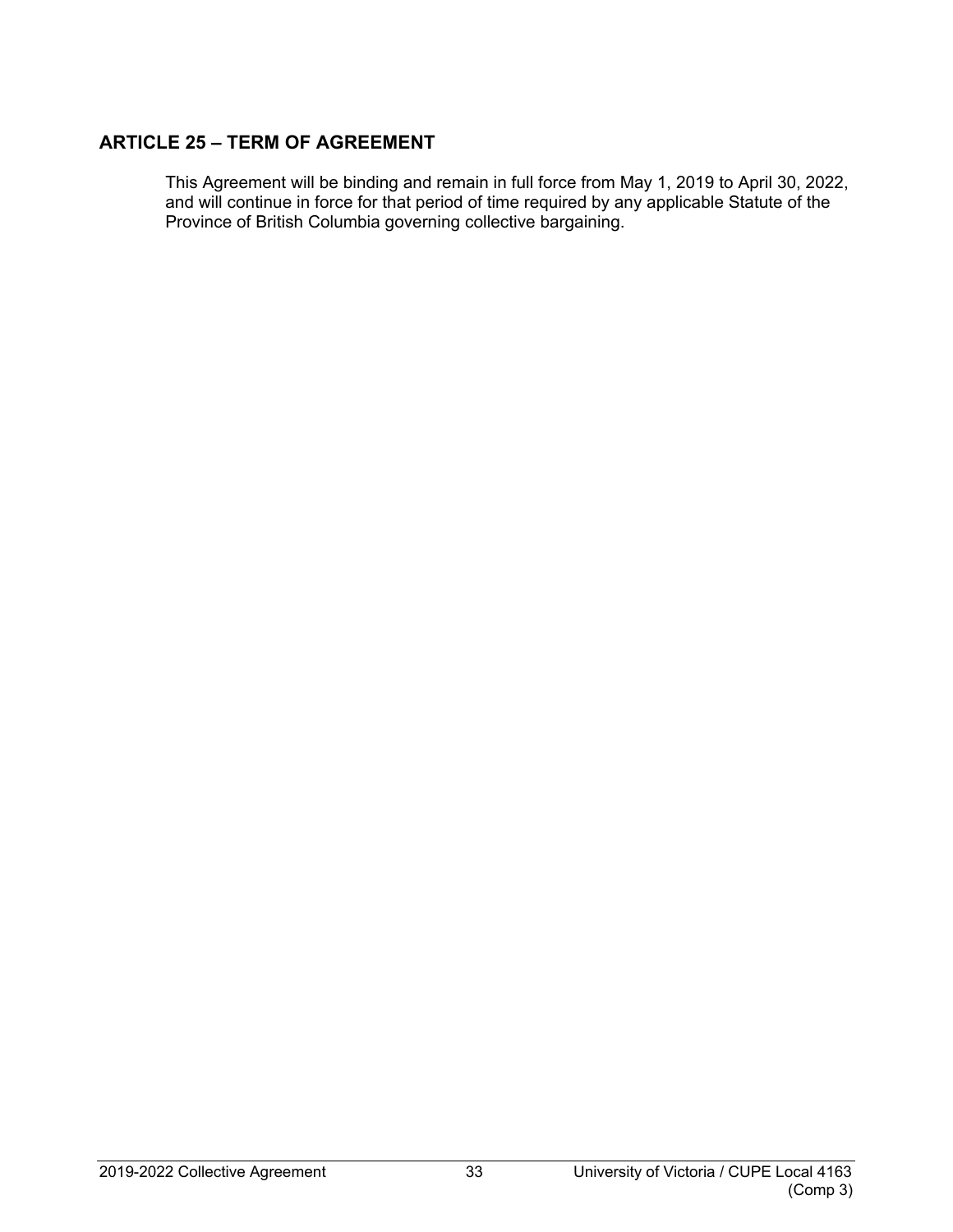IN WITNESS WHEREOF the Corporate Seals of the parties hereto have been hereunto affixed in the presence of their officers thereunto duly authorized on the \_\_\_\_\_ day of \_\_\_\_\_\_\_\_\_\_, 2020.

The Corporate Seal of UNIVERSITY OF VICTORIA was here unto affixed in the presence of:

\_\_\_\_\_\_\_\_\_\_\_\_\_\_\_\_\_\_\_\_\_\_\_\_\_\_\_\_\_\_\_\_\_\_ Jamie Cassels, President and Vice Chancellor University of Victoria

\_\_\_\_\_\_\_\_\_\_\_\_\_\_\_\_\_\_\_\_\_\_\_\_\_\_\_\_\_\_\_\_\_\_ Gayle Gorrill, Vice-President, Finance & Operations University of Victoria

> \_\_\_\_\_\_\_\_\_\_\_\_\_\_\_\_\_\_\_\_\_\_\_\_\_\_\_\_\_\_\_\_\_\_ Kane Kilbey Associate Vice-President, Human Resources University of Victoria

The Corporate Seal of CANADIAN UNION OF PUBLIC EMPLOYEES, LOCAL 4163 (COMPONENT 3), was hereto affixed in the presence of:

> \_\_\_\_\_\_\_\_\_\_\_\_\_\_\_\_\_\_\_\_\_\_\_\_\_\_\_\_\_\_\_\_ Greg Melnechuk President, CUPE Local 4163

> > Matthew Koch Vice President, CUPE Local 4163 (Component 3)

\_\_\_\_\_\_\_\_\_\_\_\_\_\_\_\_\_\_\_\_\_\_\_\_\_\_\_\_\_\_\_\_

Micha Pesta CUPE National Representative

\_\_\_\_\_\_\_\_\_\_\_\_\_\_\_\_\_\_\_\_\_\_\_\_\_\_\_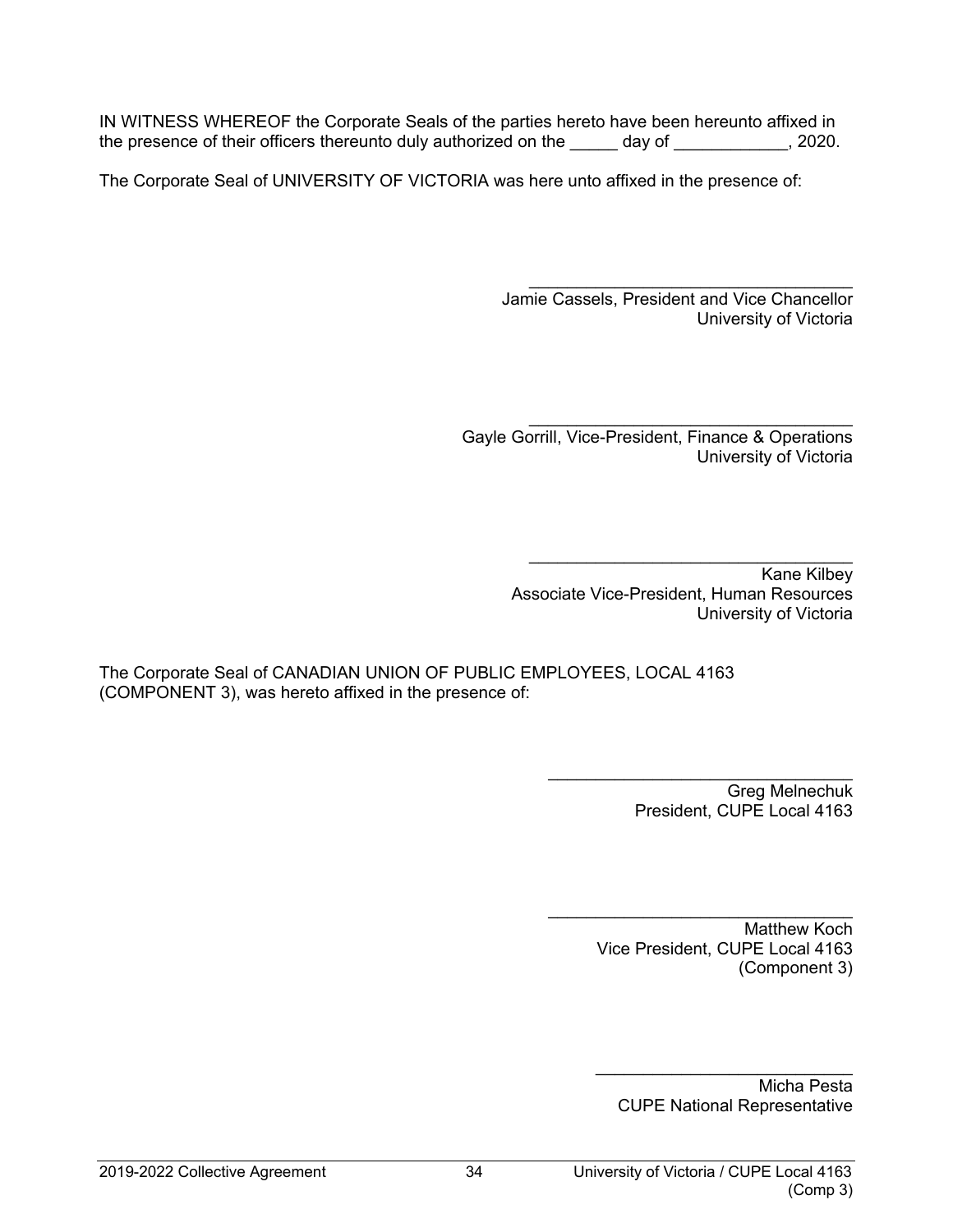#### **SCHEDULE 1 - SESSIONAL LECTURER SALARY GRID EXAMPLES FOR VARIOUS UNIT EQUIVALENTS**

<span id="page-40-0"></span>01-May-19

|       | units | 7.5  | 6    | 4.5  | 3    | 1.5  | 1    | 0.75 |
|-------|-------|------|------|------|------|------|------|------|
| steps |       |      |      |      |      |      |      |      |
| 1     |       | 7130 | 5704 | 4278 | 2852 | 1426 | 951  | 713  |
| 2     |       | 7400 | 5920 | 4440 | 2960 | 1480 | 987  | 740  |
| 3     |       | 7665 | 6132 | 4599 | 3066 | 1533 | 1022 | 767  |
| 4     |       | 7950 | 6360 | 4770 | 3180 | 1590 | 1060 | 795  |
| 5     |       | 8330 | 6664 | 4998 | 3332 | 1666 | 1111 | 833  |
| 6     |       | 8665 | 6932 | 5199 | 3466 | 1733 | 1155 | 867  |

01-May-20

|       | units | 7.5  | 6    | 4.5  | 3    | 1.5  |      | 0.75 |
|-------|-------|------|------|------|------|------|------|------|
| steps |       |      |      |      |      |      |      |      |
| 1     |       | 7275 | 5820 | 4365 | 2910 | 1455 | 970  | 728  |
| 2     |       | 7550 | 6040 | 4530 | 3020 | 1510 | 1007 | 755  |
| 3     |       | 7820 | 6256 | 4692 | 3128 | 1564 | 1043 | 782  |
| 4     |       | 8110 | 6488 | 4866 | 3244 | 1622 | 1081 | 811  |
| 5     |       | 8495 | 6796 | 5097 | 3398 | 1699 | 1133 | 850  |
| 6     |       | 8840 | 7072 | 5304 | 3536 | 1768 | 1179 | 884  |

01-May-21

|       | units | 7.5  | 6    | 4.5  | 3    | 1.5  | 1    | 0.75 |
|-------|-------|------|------|------|------|------|------|------|
| steps |       |      |      |      |      |      |      |      |
| 1     |       | 7420 | 5936 | 4452 | 2968 | 1484 | 989  | 742  |
| 2     |       | 7700 | 6160 | 4620 | 3080 | 1540 | 1027 | 770  |
| 3     |       | 7975 | 6380 | 4785 | 3190 | 1595 | 1063 | 798  |
| 4     |       | 8270 | 6616 | 4962 | 3308 | 1654 | 1103 | 827  |
| 5     |       | 8665 | 6932 | 5199 | 3466 | 1733 | 1155 | 867  |
| 6     |       | 9015 | 7212 | 5409 | 3606 | 1803 | 1202 | 902  |

\* Amounts in the salary schedules reflect monthly pay amounts for teaching over a period of one academic term (four months).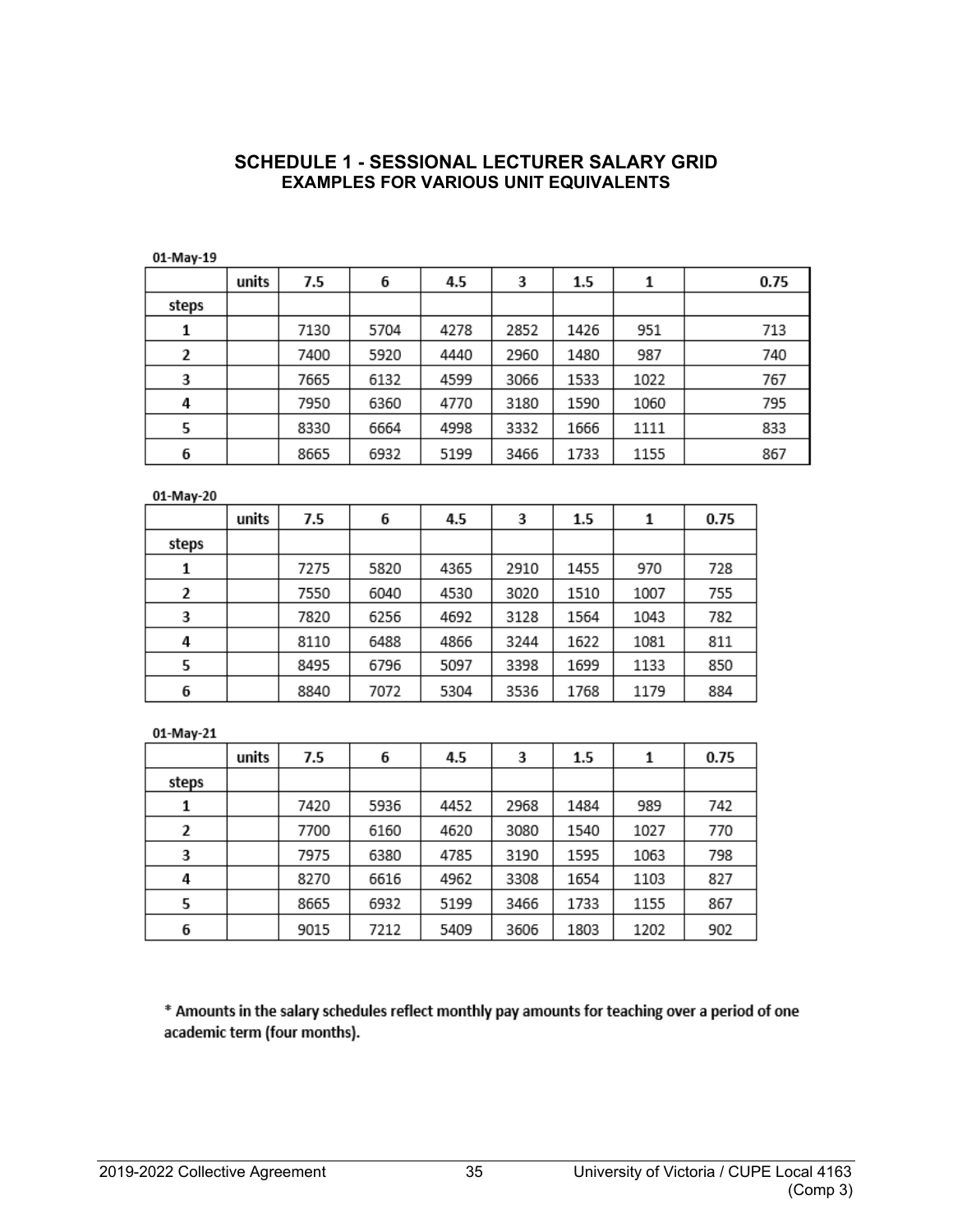# <span id="page-41-0"></span>**SCHEDULE 2 – HOURLY RATES FOR MUSIC PERFORMANCE INSTRUCTORS**

|           | Step 1 | Step 2 | Step 3 |
|-----------|--------|--------|--------|
| 01-May-19 | 52.71  | 54.68  | 57.37  |
| 01-May-20 | 53.77  | 55.77  | 58.52  |
| 01-May-21 | 54.84  | 56.89  | 59.69  |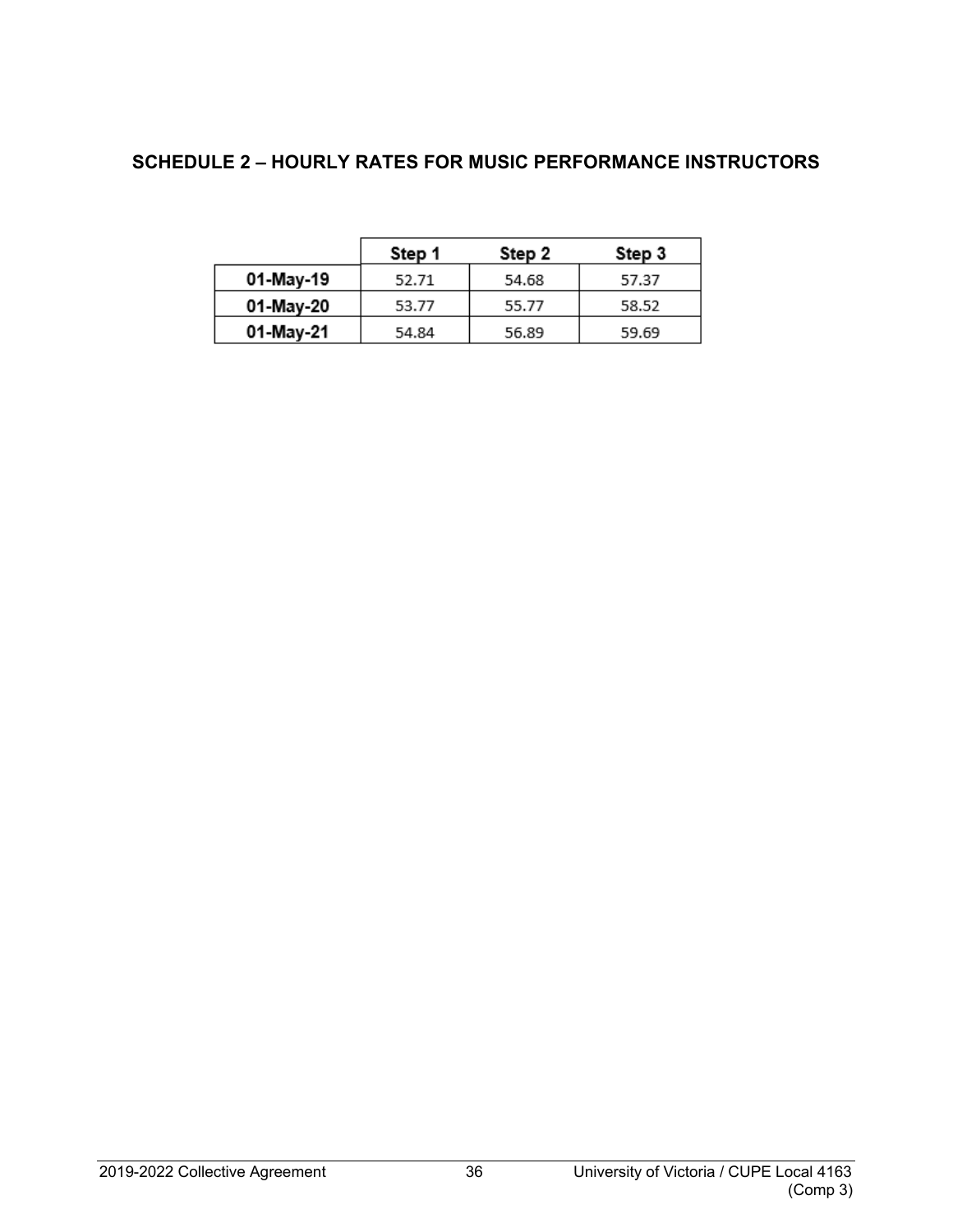#### <span id="page-42-1"></span>**Certification Clarification**

Originally Signed Dec. 20, 2000

#### <span id="page-42-0"></span>**Sessional Appointments – Adjunct Assistant Professor**

It is recognized that under the existing bargaining unit certification a person with adjunct assistant professor status becomes a member of the bargaining unit when they receive a sessional appointment, unless otherwise excluded under the terms of thecertification.

#### **Sessional Appointments – Adjunct Associate and Professor**

In keeping with the intention of the bargaining unit certification the parties have agreed that, except as otherwise precluded by the certification order, where a sessional appointment is accepted by a person who holds adjunct associate or professor status they shall also become members of the bargaining unit for the purposes of the sessional appointment.

Where a person with adjunct associate or full professor status accepts a sessional appointment such that they become members of the bargaining unit, they shall be paid at minimum the appropriate placement on the salary grid in Schedule 1.

#### **Special Cases**

The University may continue to make Adjunct Assistant, Associate, and Professor appointments in special cases outside of the bargaining unit consistent with the University's past practice. The University will provide the union a list of these appointments at the commencement of each semester.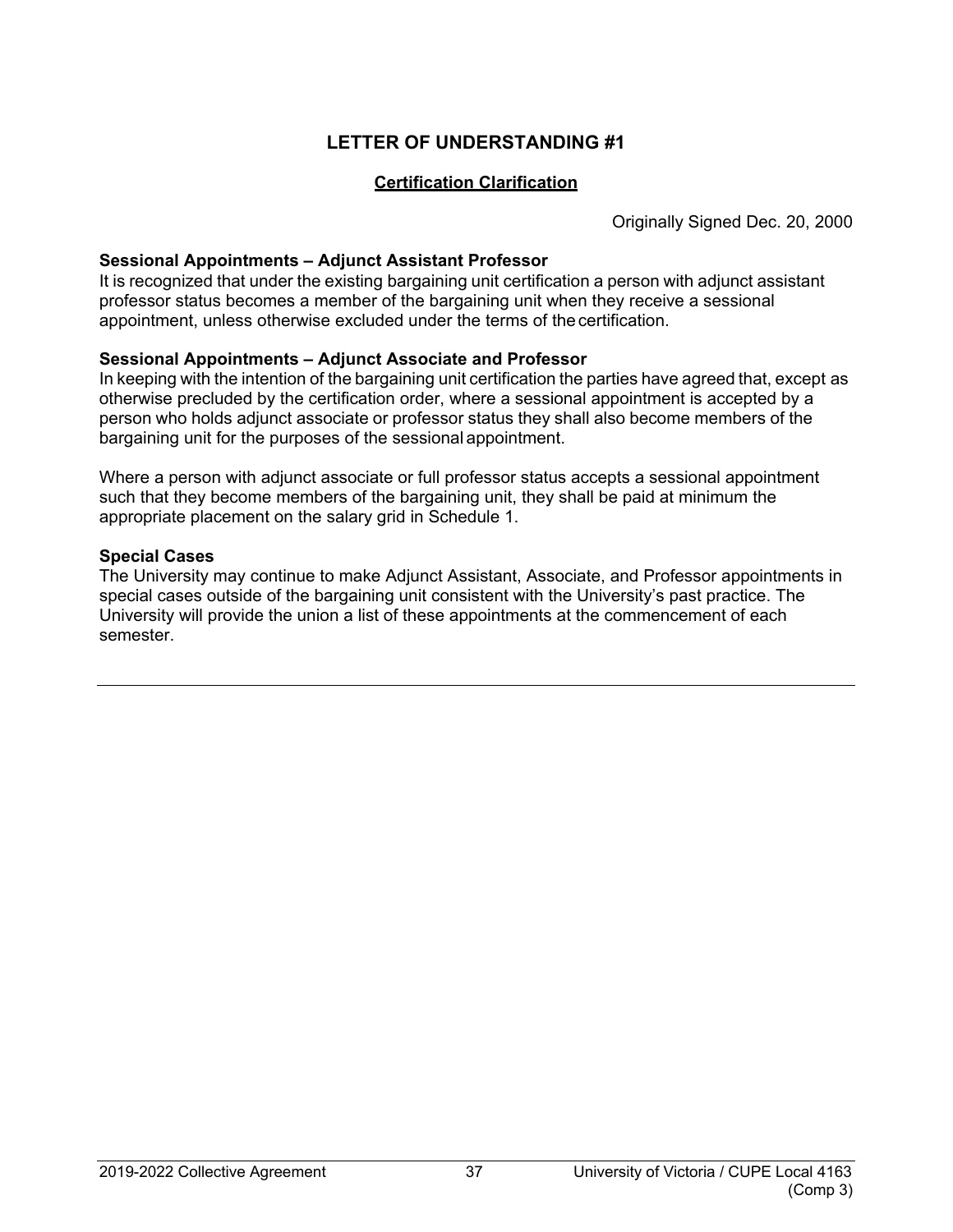## <span id="page-43-1"></span><span id="page-43-0"></span>**Nursing: Sessional Lecturers Appointed to Teach Clinical Placement Courses**

Originally Signed September 19, 2019

Sessional Lecturers are appointed to teach courses offered by the School of Nursing that involve supervising students in clinical placements and preceptor-led practice courses. These appointments involve working conditions, job duties, and hourly equivalencies related to work off campus in a clinical/ community setting. The Union wishes to discuss:

- How hourly pay equivalencies and course unit equivalencies are determined (for CPE, and Nursing 456, for example).
- On-call pay.
- Stat pay.
- Hours for mandatory orientation and training
- Expenses such as phone, mileage, CPR and other certifications.
- Concerns related to required use of equipment not provided, such as computers, cars, and phones.
- Agreed forms and protocols for students at risk and agreed performance contracts with students.

The parties are agreed that any changes agreed to will be capped at  $0.02\%$  0.20% of big base. Any monies not spent will revert to the Pro D under LOU # 4.

# <span id="page-43-2"></span>**LETTER OF UNDERSTANDING #3**

## **Orientation**

Originally Signed Mar 18, 2006

<span id="page-43-3"></span>The University will consult with the Union to find a time that is most practical and inclusive, and provide notice to all newly appointed Bargaining Unit members at the University of the time and place of orientation and that during that orientation, up to one  $\frac{1}{2}$  hour will be provided for a representative of the Union to discuss the function of the Union.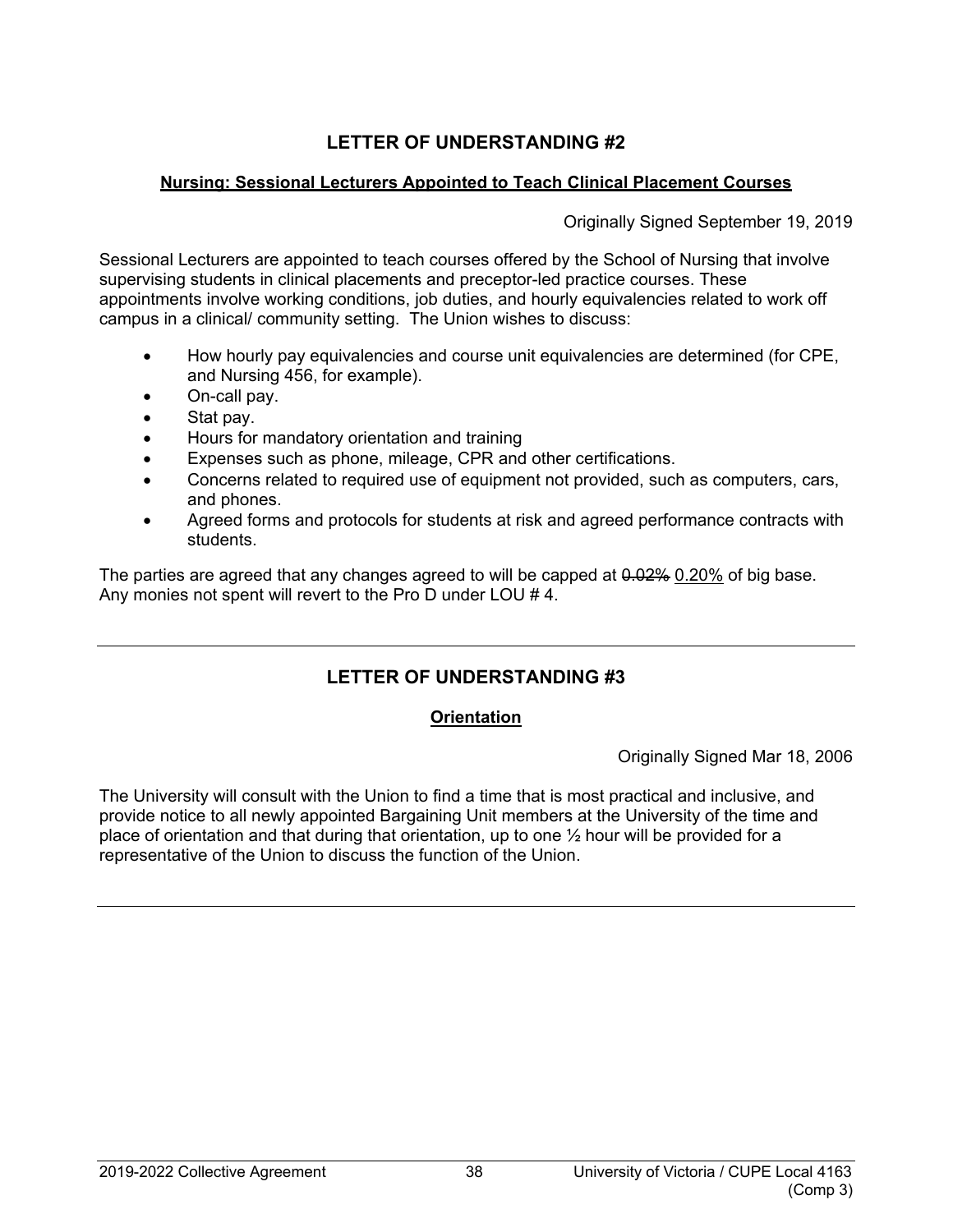#### <span id="page-44-0"></span>**Component 3 Professional Development**

#### <span id="page-44-1"></span>**Preamble:**

The parties are agreed to re-purpose the remaining recurring monies that had initially been allocated to the HCSA and subsequently to this LOU. These funds will be used to provide for changes to LOU 2 and improvements to Continuing and Term Sessional severance – Articles 24.05 b) and c).

- The annual amount allocated to the above is 0.12% of the 2019 Component 3 "big base". This amount is \$12,800 per year.
- The accumulated, unused amount of \$176,060 will remain in the Professional Development fund, with no more than \$30,000 to be disbursed in each assignment year unless by mutual agreement of the parties.
- Service Improvement Allocation (SIA) funding of \$10,500 in the first year, and \$28,000 in each of the second and third years of the Collective Agreement will be applied to this LOU.
- Upon agreement of the parties, any surplus funds accrued prior to October 8, 2019 [ ratification date] may go towards other improvements of the Collective Agreement and any surplus accrued through SIA funding may go towards other improvements consistent with service delivery intentions of the SIA.

## **Purpose of the Professional Development Fund:**

The purpose of the Professional Development Fund is to provide financial support to Term Sessional Lecturers who choose to participate in any of a range of professional development activities in their discipline. Support will be given for participation in academic conferences, academic institutes, professional courses, workshops or seminars related to the scholarship of teaching and learning in higher education. Support for other activities related to the purpose of the fund will also be considered.

Successful applicants are encouraged to share their knowledge gained through professional development with colleagues at the department or faculty level, or more broadly, for example, through the Learning and Teaching Centre.

Eligible Expenses include:

- a) Conference, workshop or seminar registration fees
- b) Travel (excluding travel to UVic) at standard fares
- c) Accommodation at standard room rates
- d) Meals while attending the event, up to UVic per diem rates (excluding alcohol)
- e) Material costs associate with the event (e.g. creating a conference poster)
- f) Professional organization membership fees associated with attendance at the event;
- g) Other reasonable expenses agreed to by the committee

Equipment purchasing costs will **not** be considered for reimbursement.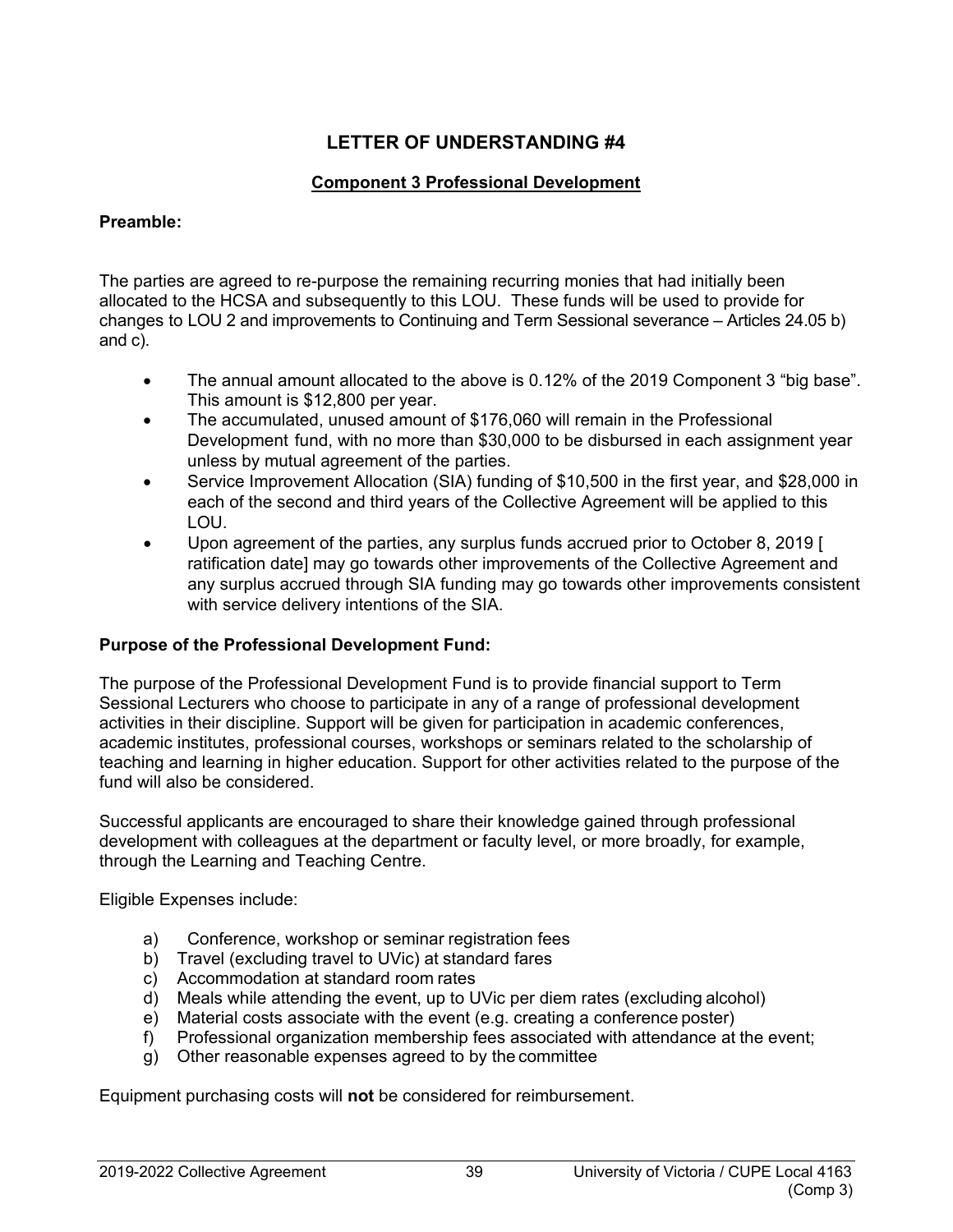## **Disbursement of the Professional Development Fund:**

The funds will be dispersed for professional development activities occurring within 18 months of the adjudication date by a joint committee of two representatives appointed by the Union and two representatives appointed by the University

#### **Selection Criteria for the Professional Development Fund:**

Applications from those who have not received prior funding from this fund in the current sessional assignment year (September 1 to August 31) will be considered first.

Only Term Sessional Lecturers who have taught at least one course in each of 2 of the last 3 assignment years will be eligible.

The per person maximum per sessional assignment year is \$2,000 which may be split across more than one event. Funding is available for up to a maximum of \$2,000 if the applicant is presenting a paper or poster, or is a panel discussant, or contributing significantly in other documented ways, at a professional development event. The maximum for attending a professional development event and for other professional development activities is \$1,000.

Successful applications will:

- Demonstrate a direct positive impact on student learning at UVic by, for example, establishing a direct connection between the event to be attended and enhancement of the applicant's teaching practice.
- Clearly indicate how the activity will contribute to the applicant's professional development.
- Broadly fit into the concept of scholarship of teaching and learning or scholarly teaching in the discipline.

## **Application Procedure for the Professional Development Fund:**

- a. Access the Term Sessional Lecturers Professional Development Fund application form directly by going to the CUPE 4163 website or by linking to the CUPE website through the Learning and Teaching Center website.
- b. Complete the Scholarship Fund for Term Sessional Lecturers application form. This form includes a a one- or two-paragraph statement that indicates how the event meets the selection criteria. You will also be asked to indicate your participation in the event (e.g., presenting a paper or poster, serving on a panel for a workshop, invited presentation, attending as a delegate);
- c. Attach relevant documentation for the event (e.g., conference/workshop brochure) to the application. Invitations to present/perform must be explicitly documented (for example through a letter of invitation).
- d. .Include an itemized budget.
- e. While additional funding is not required in order to apply, you are encouraged toseek funding from other sources (e.g., your department or faculty). If you have done so, please include this in your statement.
- f. Submit your application electronically for committee consideration at any time by sending it to the Itc@uvic.ca with a subject line: Term Sessional Lecturer Scholarship Fund Application. Committee review of applications will occur electronically with the intention of processing the applications in a timely way as they arrive (monthly review).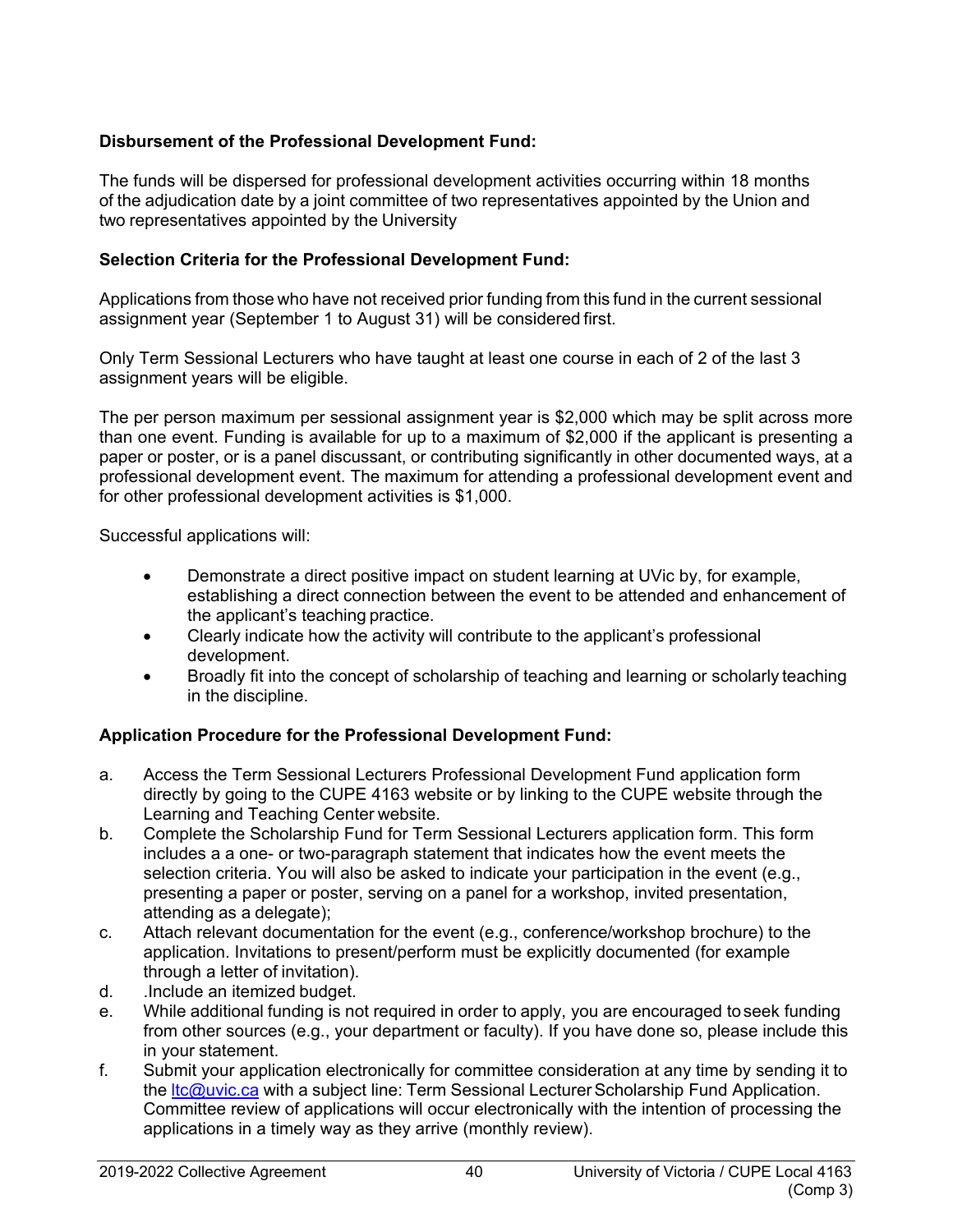## **Administration of the Fund:**

A standing Joint Committee will be established comprising two representatives from the University and two representatives from CUPE 4163, Component 3. The Union members will be appointed for a period of one year with possible re-appointment for subsequent one-year terms as determined by CUPE 4163. The Committee will receive and review applications for professional development funds and allocate funds in accordance with the criteria and procedures set out in these guidelines.

#### **Reimbursement from the Professional Development Fund:**

As soon as possible after the funded event, submit a one to two-page report describing how the event contributed to your professional development along with an itemized UVic travel expense claim form (which contemplates standard room and travel rates) to the Learning and Teaching Center. The expense form is available on the UVic and CUPE 4163 websites. Please make sure to provide your Employee Number and sign your form. Staff at the LTC will complete the accounting information and send it on for reimbursement.

#### **Review**

The parties will meet annually to review the fund procedures.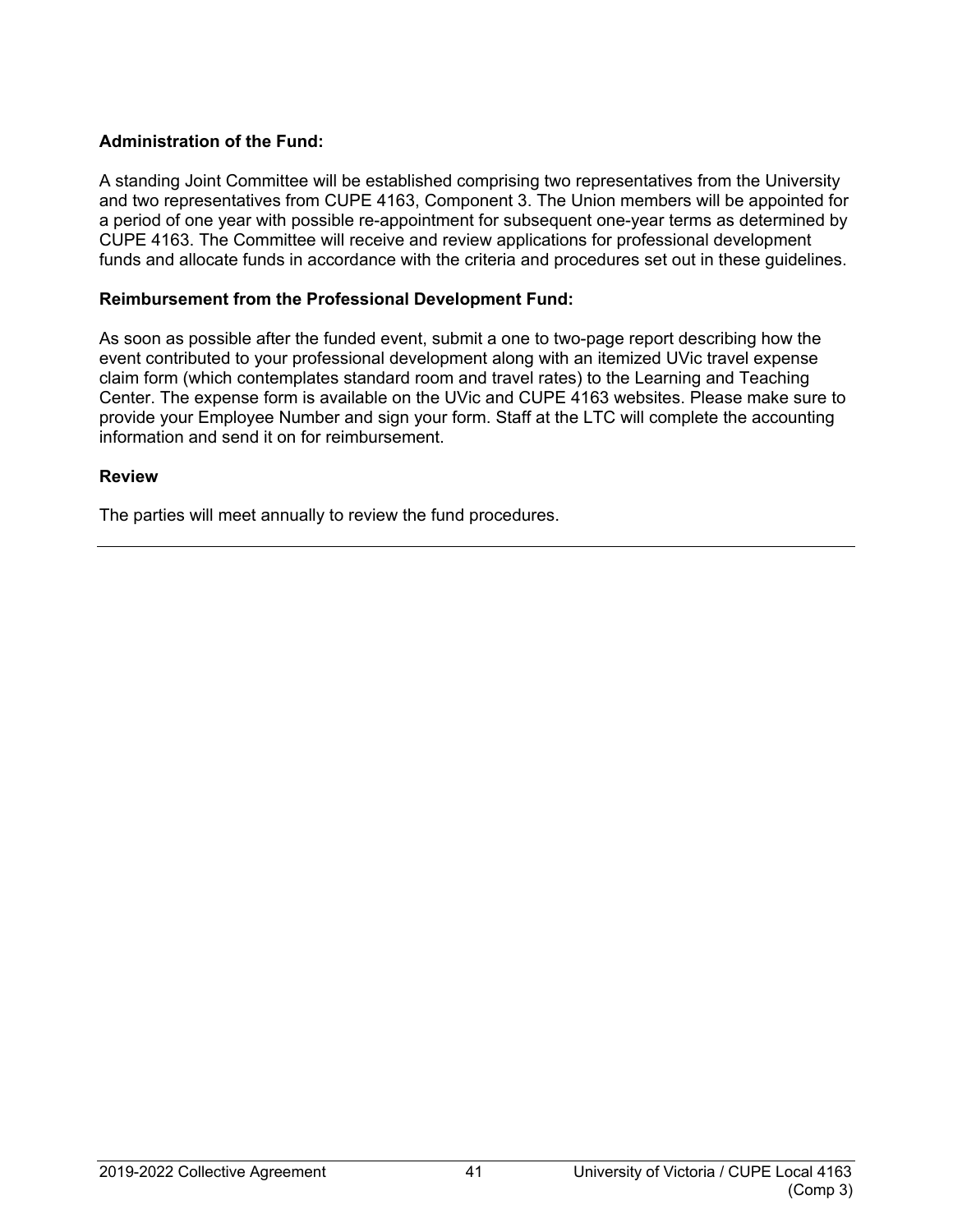## <span id="page-47-0"></span>**Sick Leave Plan**

Originally Signed Dec. 12, 2012

<span id="page-47-1"></span>The parties agree to form a joint committee of two UVic members and two members representing CUPE, Local 4163 (Component 3) to examine alternate sick leave plans such as but not limited to STIP (Short Term Indemnity Plan) and weekly indemnity plans that may provide a viable sick leave plan for Component 3 members.

The committee will begin no later than 3 months following ratification with the intention of presenting recommendations within a further 6 months.

# <span id="page-47-2"></span>**LETTER OF UNDERSTANDING #6**

## **Graduate Student Employment**

Originally Signed Dec. 12, 2012

<span id="page-47-3"></span>Consistent with the intentions stated in Article 24 and recognizing the current budget pressures, the parties agree for the period through to the end of April 30, 2015, Graduate Students will not be given priority assignment over Continuing Sessionals for more than 4.5 units in an Assignment Year to courses where a Continuing Sessional is under notice of layoff and recallable to those courses.

# <span id="page-47-4"></span>**LETTER OF UNDERSTANDING - #7**

## **Music Performance Instructors**

Originally Signed Dec. 12, 2012

<span id="page-47-5"></span>The parties are agreed to review and make cost neutral recommendations to their principles with regard to:

- 1. MPI hour equivalency to Unit values required for attainment of Continuing Status<br>2. Codifying MPI levels (in concert or in isolation of Units) required for benefit entitle
- 2. Codifying MPI levels (in concert or in isolation of Units) required for benefit entitlements
- 3. MPI hours required for step movement per article 23.03

This review will be through a joint committee of two UVic members and two members representing CUPE, Local 4163 (Component 3). The committee will begin no later than 3 months following ratification with the intention of presenting recommendations within a further 6 months. If necessary the National Representative (or designate) and Director, Labour Relations will join the committee, no later than the  $5<sup>th</sup>$  month to lendassistance.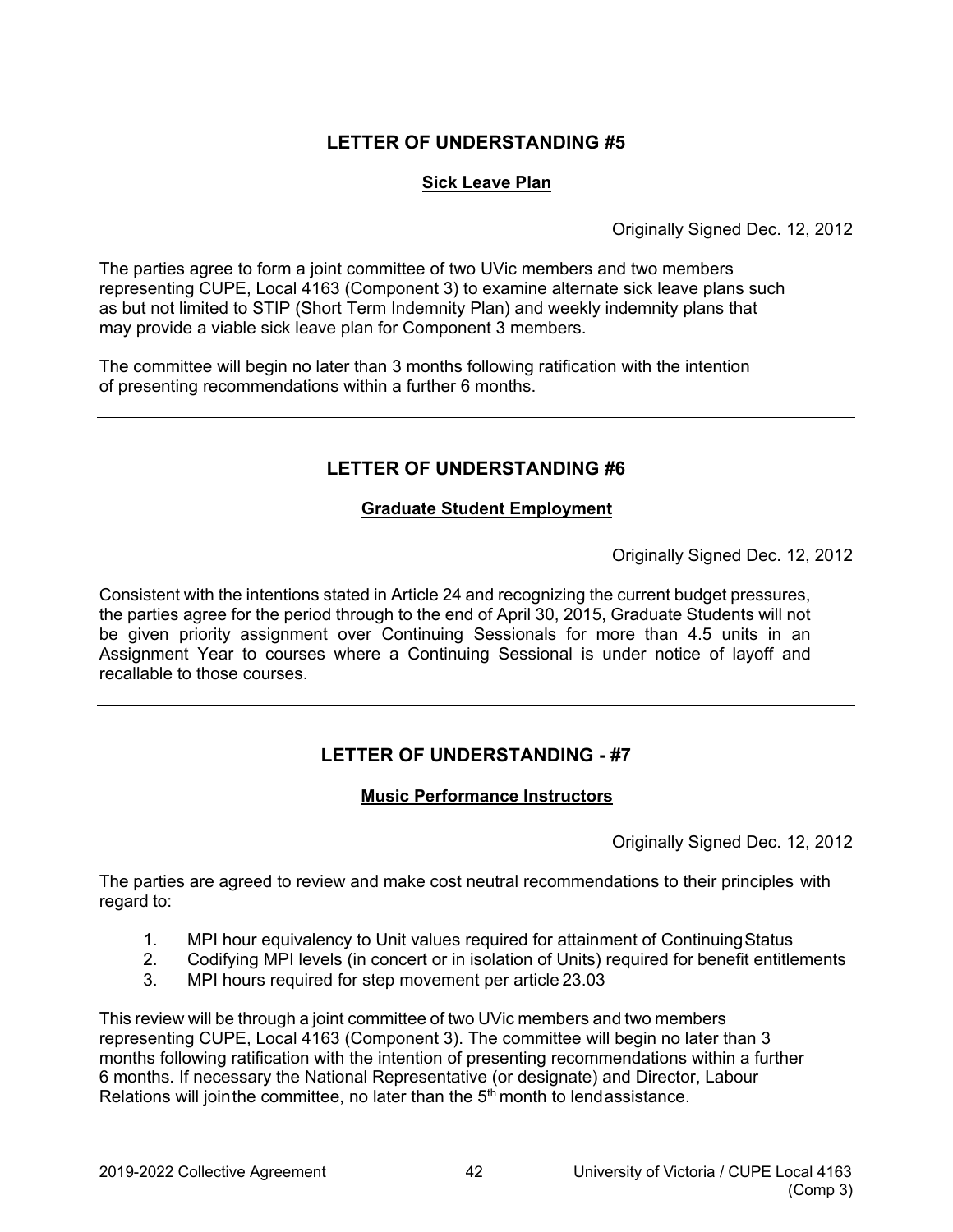## <span id="page-48-1"></span><span id="page-48-0"></span>**Unit Allocation and Absence Due to Pregnancy/Parental Leave and Extended Illness**

Originally Signed June 4, 2015

The parties agree to the following interpretation and administration of Articles 24 (Long Service I Sessionals) with respect to Pregnancy/Parental Leave (Article 17) and Long Term Absence due to Illness, and the impact on Unit Allocations.

- 1. Missed units that would have otherwise been worked during a time when a Continuing Sessional is approved for leave of absence for Pregnancy or Parental Leave under Article 17.04 or has been granted a leave of absence due to an extended illness (i.e. more than a short term illness contemplated in Article 17.01) will not factor into the next calculated Unit Allocation.
- 2. Instead, the 4 year averaging period will be adjusted by substituting the units taught in the  $5<sup>th</sup>$  prior assignment year in place of the year on an approved leave. Where the period of leave was less than 12 months, the number of units taught in the  $5<sup>th</sup>$  prior year will be prorated and combined with the units taught in the year ofleave.
- 3. Any employee hired to replace a Continuing Sessional on an approved leave of absence defined in Paragraph 1 above will not be credited with units worked for the purposes of eligibility for Continuing Sessional status, rights or benefits. The University will notify the Union and the employee of this provision and will identify the units worked that will not be credited at the time the offer of employment is made.

# <span id="page-48-2"></span>**LETTER OF UNDERSTANDING #9**

# **Workload Review**

Originally Signed September 19, 2019

<span id="page-48-3"></span>The parties agree that during the life of this agreement, the Labour Management Committee under Article 7 will review concerns from Component 3 members related to workload, will review other current and historical information related to shifts in workload, and may make advisory recommendations to the Union and/or the University.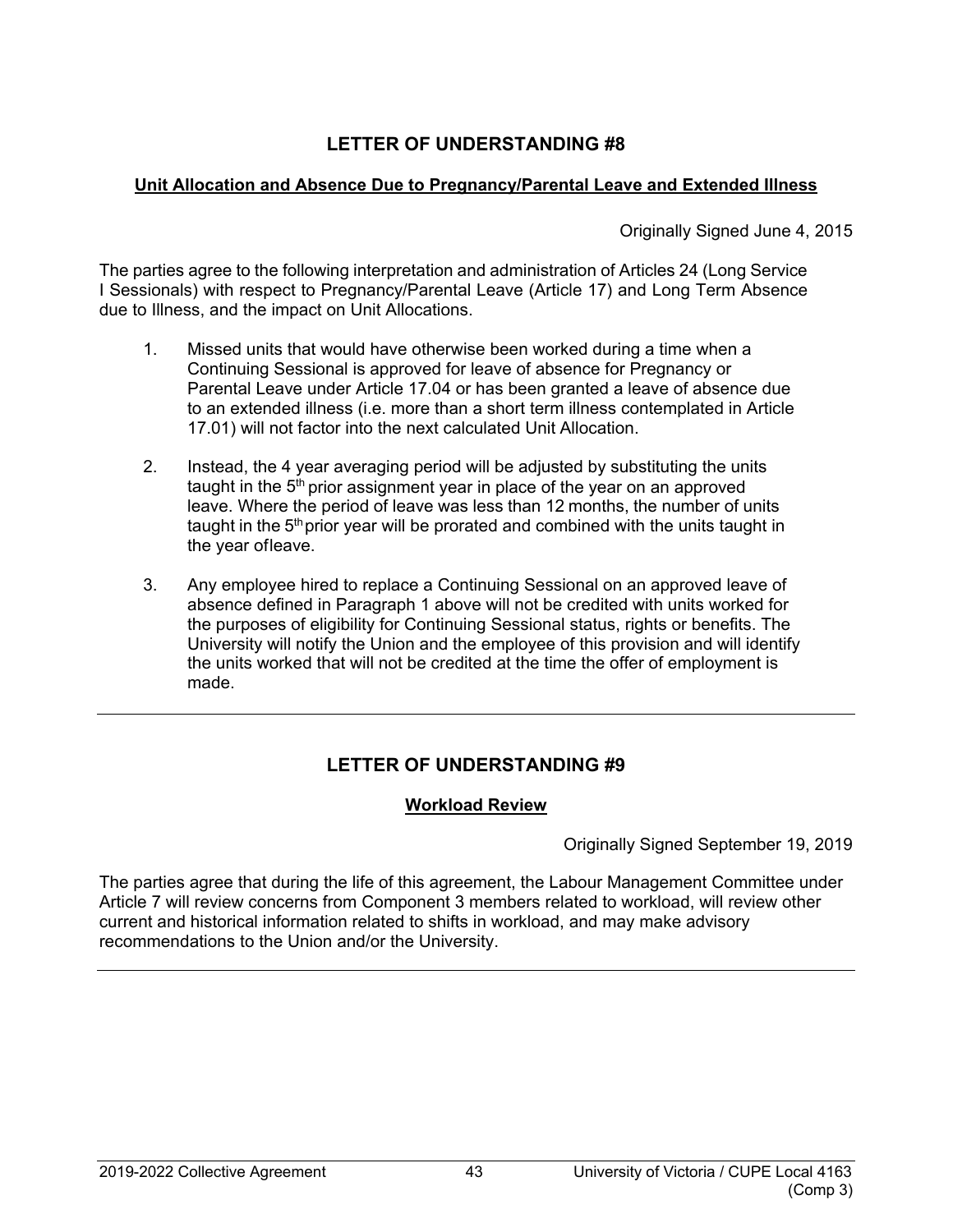## <span id="page-49-0"></span>**Faculty Postings**

Originally Signed September 19, 2019

<span id="page-49-1"></span>The University and the Union will strike a joint committee to discuss Sessional Lecturers' ability to be hired as Assistant Teaching Faculty and barriers to such hires. As the UVic Faculty Association has a direct interest in such conversations, they will be invited to provide representatives to the committee.

The preceding Letters of Understanding are agreed to by the parties.

Signed this \_\_\_\_\_\_\_day of , 2020

\_\_\_\_\_\_\_\_\_\_\_\_\_\_\_\_\_\_\_\_\_\_\_\_\_\_\_\_\_\_\_\_\_ \_\_\_\_\_\_\_\_\_\_\_\_\_\_\_\_\_\_\_\_\_\_\_\_\_\_\_\_\_\_ CUPE Local 4163 (Component 3) University of Victoria